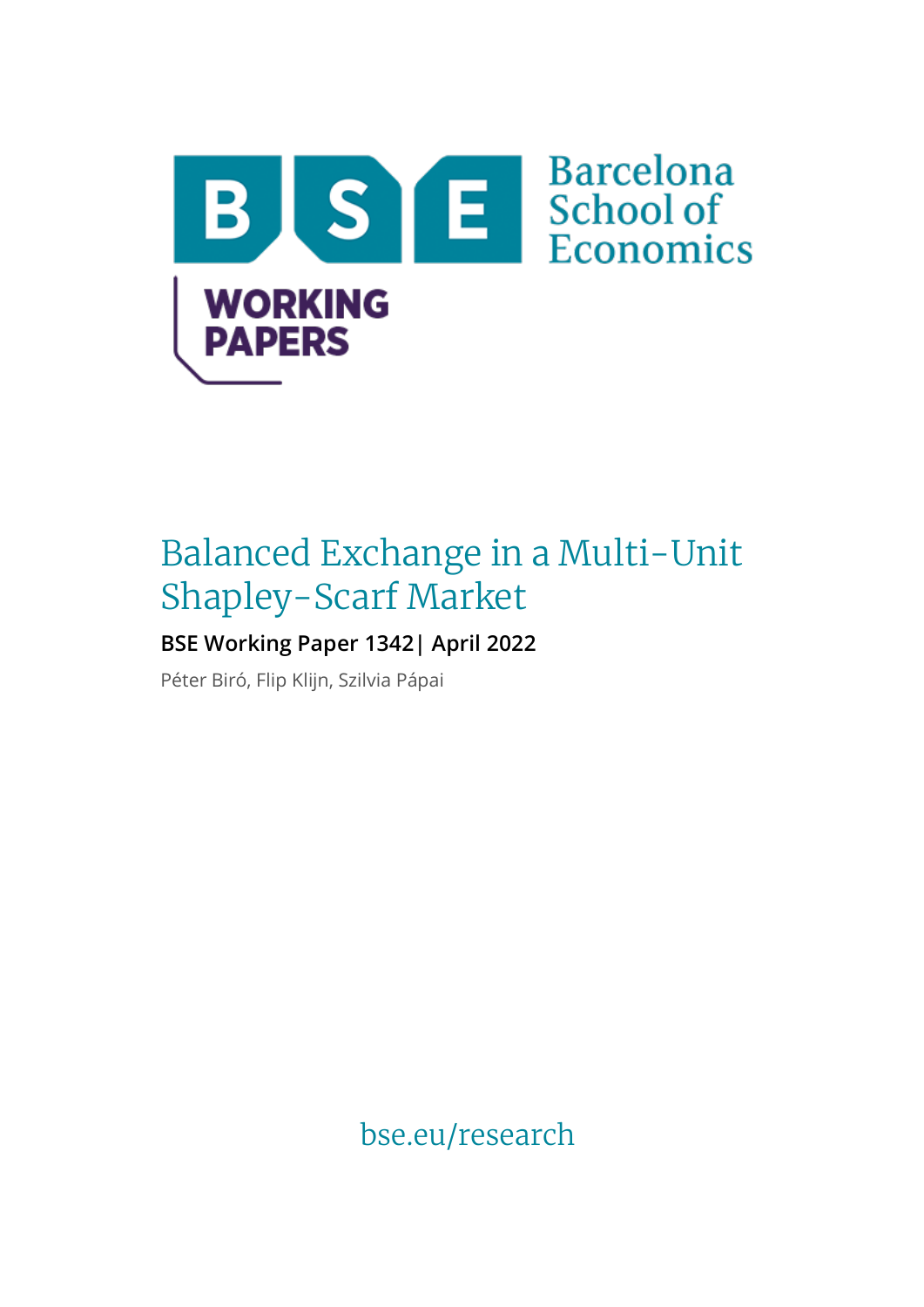## Balanced Exchange in a Multi-Unit Shapley-Scarf Market<sup>∗</sup>

Péter Biró† Flip Klijn‡ Szilvia Pápai§

April 19, 2022

#### Abstract

We study markets in which each agent is endowed with multiple units of an indivisible and agent-specific good. Monetary compensations are not possible. An outcome of a market is given by a circulation which consists of a balanced exchange of goods. Agents only have (responsive) preferences over the bundles they receive.

We prove that for general capacity configurations there is no circulation rule that satisfies individual rationality, Pareto-efficiency, and strategy-proofness. We characterize the (so-called irreducible) capacity configurations for which the three properties are compatible, and show that in this case the Circulation Top Trading Cycle (cTTC) rule is the unique rule that satisfies all three properties. We also explore the incentive and efficiency properties of the cTTC rule for general capacity configurations and provide a characterization of the rule for lexicographic preferences.

Next, we introduce and study the family of so-called Segmented Trading Cycle (STC) rules. These rules are obtained by first distributing agents' endowments over a number of different smaller markets (the market segments), then applying the standard Top Trading Cycle algorithm within each market segment separately, and finally lumping together the induced circulations. We show that STC rules are individually rational, strategy-proof, and nonbossy. Even though STC rules do not satisfy group-strategy-proofness in general, they do satisfy weaker notions of group-strategy-proofness. For irreducible capacity configurations

‡ Institute for Economic Analysis (CSIC) and Barcelona GSE; e-mail: flip.klijn@iae.csic.es. F. Klijn gratefully acknowledges financial support from AGAUR–Generalitat de Catalunya (2017-SGR-1359) and the Spanish Agencia Estatal de Investigación (AEI) through grants ECO2017-88130-P and PID2020-114251GB-I00 (funded by MCIN/ AEI /10.13039/501100011033) and the Severo Ochoa Programme for Centres of Excellence in R&D (Barcelona School of Economics, SEV-2015-0563 and CEX2019-000915-S).

§Department of Economics, Concordia University; e-mail: szilvia.papai@concordia.ca. S. Pápai gratefully acknowledges financial support from an FRQSC grant titled "Formation des coalitions et des réseaux dans les situations économiques et sociales avec des externalités."

<sup>∗</sup>We thank seminar and workshop participants at Boston College, Keio University (Third International Workshop on Market Design Technologies for Sustainable Development), Université Paris Dauphine, Lausanne Economic Theory Workshop 2017, 1st Catalan Economic Society Conference, UAB Microlab, Match-Up 2019, and in particular Haris Aziz, Jérôme Lang, Julien Lesca, Jordi Massó, Hervé Moulin, Rosemarie Nagel, David Pérez-Castrillo, Hans Peters, Madhav Raghavan, Tayfun Sönmez, William Thomson, and Utku Ünver for their comments.

<sup>†</sup> Institute of Economics, Research Centre for Economic and Regional Studies, Hungarian Academy of Sciences, and Department of Operations Research and Actuarial Sciences, Corvinus University of Budapest; e-mail: peter.biro@krtk.mta.hu. P. Biró gratefully acknowledges the financial support by the Hungarian Academy of Sciences, Momentum Grant No. LP2021-2.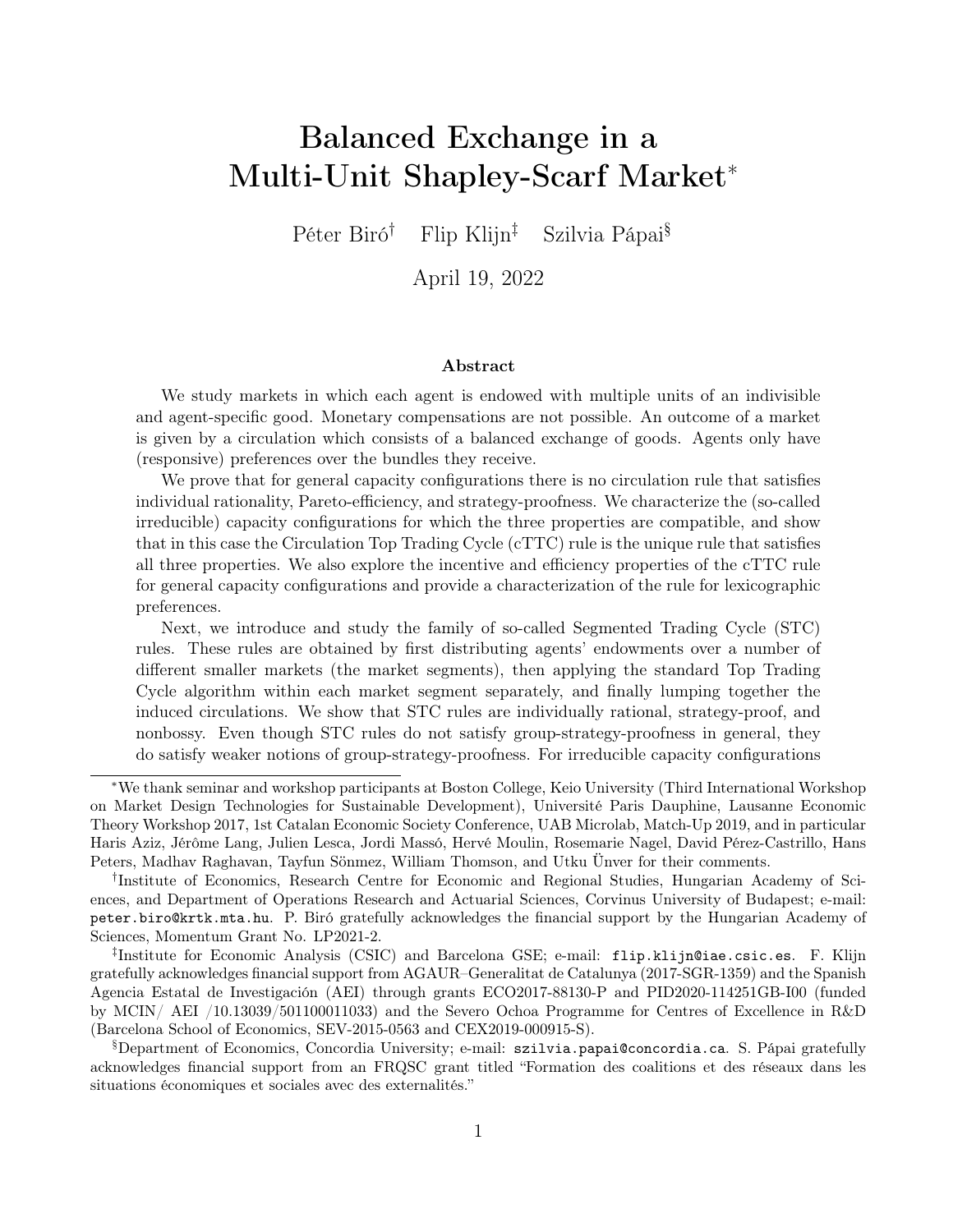the family of STC rules collapses to the cTTC rule which then is also group-strategy-proof. Finally, we characterize one particularly interesting STC rule by means of top unanimity and self-enforcing group-strategy-proofness.

Keywords: indivisible goods, circulation, top trading cycles, strategy-proofness, Pareto-efficiency JEL classification: C71, C78

## 1 Introduction

In the classical "housing market" of Shapley and Scarf [29] each agent owns one indivisible good and monetary compensations are not possible. Each agent has preferences over all goods and is interested in having exactly one good. What would be a "good" redistribution of the goods? A well-studied rule in this setting is David Gale's Top Trading Cycle (TTC) rule. Roth and Postlewaite [24] showed that for any profile of strict preferences, the TTC rule yields the unique strong core element. Hence, the TTC rule is individually rational and Pareto-efficient. Roth [23] proved that the TTC rule is strategy-proof, i.e., for each agent it is a weakly dominant strategy to reveal her true preferences. Ma [14] showed in fact that on the domain of strict preferences the TTC rule is the unique rule that satisfies individual rationality, Pareto-efficiency, and strategyproofness. But what happens if agents are endowed with multiple indivisible goods that they want to exchange in a one-for-one fashion?

#### Multi-unit Shapley-Scarf markets

Real-life examples of such markets abound. In the European Erasmus program, higher education institutions exchange their students for a semester or longer.<sup>1</sup> An important restriction is that for each involved institution the number of students it sends out equals the number of students it receives.

Another example is time banks. Each participant in a time bank offers some service (haircutting, teaching, babysitting, etc.). Hours of service are exchanged in a one-for-one fashion without the intermediation of money. Usually there are bilateral agreements or there is a credit system, where credits are earned by providing services, and which can be used later to request services, possibly from a different participant. In the latter case, balancedness can be obtained through central coordination.

Other similar barter exchange markets include timesharing networks where users offer their homes or holiday apartments in exchange for spending the same amount of time at another place. International deceased donor sharing schemes, such as Eurotransplant<sup>2</sup> or Scandiatransplant,<sup>3</sup> aim to efficiently exchange the deceased donors of participating countries. Since any available organ has to be used immediately, the exchange of grafts is dynamic. However, in the long run these schemes ensure that each country sends and receives about the same number of organs for transplantation. Thus, given a sufficiently long time period, the exchange is approximately balanced.

<sup>&</sup>lt;sup>1</sup>The EuRopean community Action Scheme for the Mobility of University Students involves currently more than 4,000 higher institutions across 37 countries, see, e.g., https://ec.europa.eu/education/ and in particular https://web.archive.org/web/20160305053245/http://ec.europa.eu/education/library/statistics/ay-12-13/factsfigures\_en.pdf

<sup>2</sup>https://www.eurotransplant.org/

<sup>3</sup>http://www.scandiatransplant.org/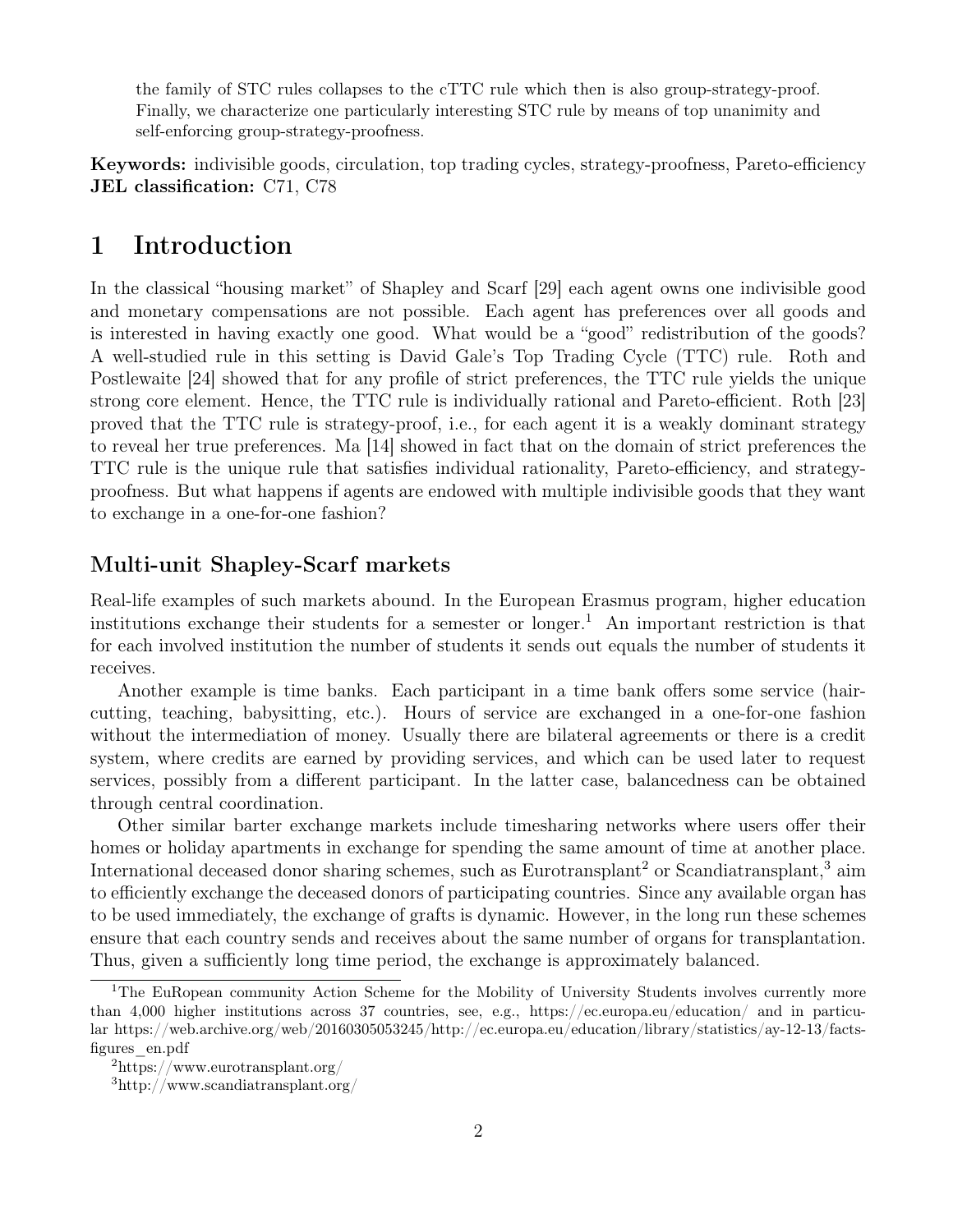#### A stylized model

In this paper, we study a stylized model of the previously described markets. As a first but nontrivial step towards a full-fledged analysis we consider the case in which each agent has multiple units of an indivisible agent-specific good. We refer to the number of units of the good an agent is endowed with as her capacity. For instance, in the setting of time banks, an agent's capacity would represent the maximum number of hours of service the agent can give. A desideratum (if not a requirement) that appears to be common to many of the markets above is that any exchange be balanced, i.e., each agent receives as many goods/service hours as she gives away. Thus, we conveniently employ the graph theoretical notion of circulation to study balanced exchanges.

In our model, agents only have preferences over the possible bundles they can receive. We assume that each agent's preferences over bundles are "responsive" with respect to her preferences over individual goods. Indeed, in some applications it is unlikely that all agents have lexicographic or even additive preferences. Responsiveness allows for a richer extension of the preferences over individual goods<sup>4</sup> and induces substantially different results as compared to lexicographic preferences.

In centrally coordinated markets, agents can often only reveal their ordinal preferences over the individual goods. For this reason we study circulation rules that take these ordinal preferences and the capacities of the agents as an input and return a circulation. Considering individual rationality an indispensable property of a circulation rule, we focus our attention on its compatibility with two important desiderata: Pareto-efficiency and strategy-proofness. As pointed out earlier, these properties are simultaneously achievable by the TTC rule in the classical Shapley-Scarf setting. However, we run into an impossibility in our more general model. Next, we discuss in more detail this result as well as our main findings.

#### Our main contributions

Our first result is that for general capacity configurations there exists no individually rational circulation rule that is both Pareto-efficient and strategy-proof (Proposition 1). The proof of this incompatibility is based on a three-agent market where just one agent has a capacity larger than 1 and all preferences are lexicographic. On the domain of responsive preferences this impossibility holds for all so-called "reducible" capacity configurations (Proposition 2). For irreducible capacity configurations a natural generalization of the TTC rule that we call the Circulation Top Trading Cycle (cTTC) rule is Pareto-efficient (Corollary 1) as well as strategy-proof (Corollary 2). In fact, for irreducible capacity configurations the TTC rule is the unique individually rational rule that satisfies both properties (Theorem 2). We complete our analysis of the cTTC rule by studying its incentive properties on the domain of responsive preferences (Propositions 5 and 6) and providing a characterization on the domain of lexicographic preferences where the cTTC rule is the unique individually rational rule that is Pareto-efficient and "dropping-proof" (Theorem 1).

Next, in Section 5, we introduce and study the family of so-called Segmented Trading Cycle (STC) rules which are obtained by extending the standard TTC rule from the classical (i.e., unit capacity) setting to our setting in a different way than the cTTC rule. More specifically, the STC rules are obtained by first distributing agents' endowments over a number of different smaller markets (the market segments), then applying the standard Top Trading Cycle algorithm within

<sup>&</sup>lt;sup>4</sup>Yet, responsiveness still does not allow for certain complementarities between goods.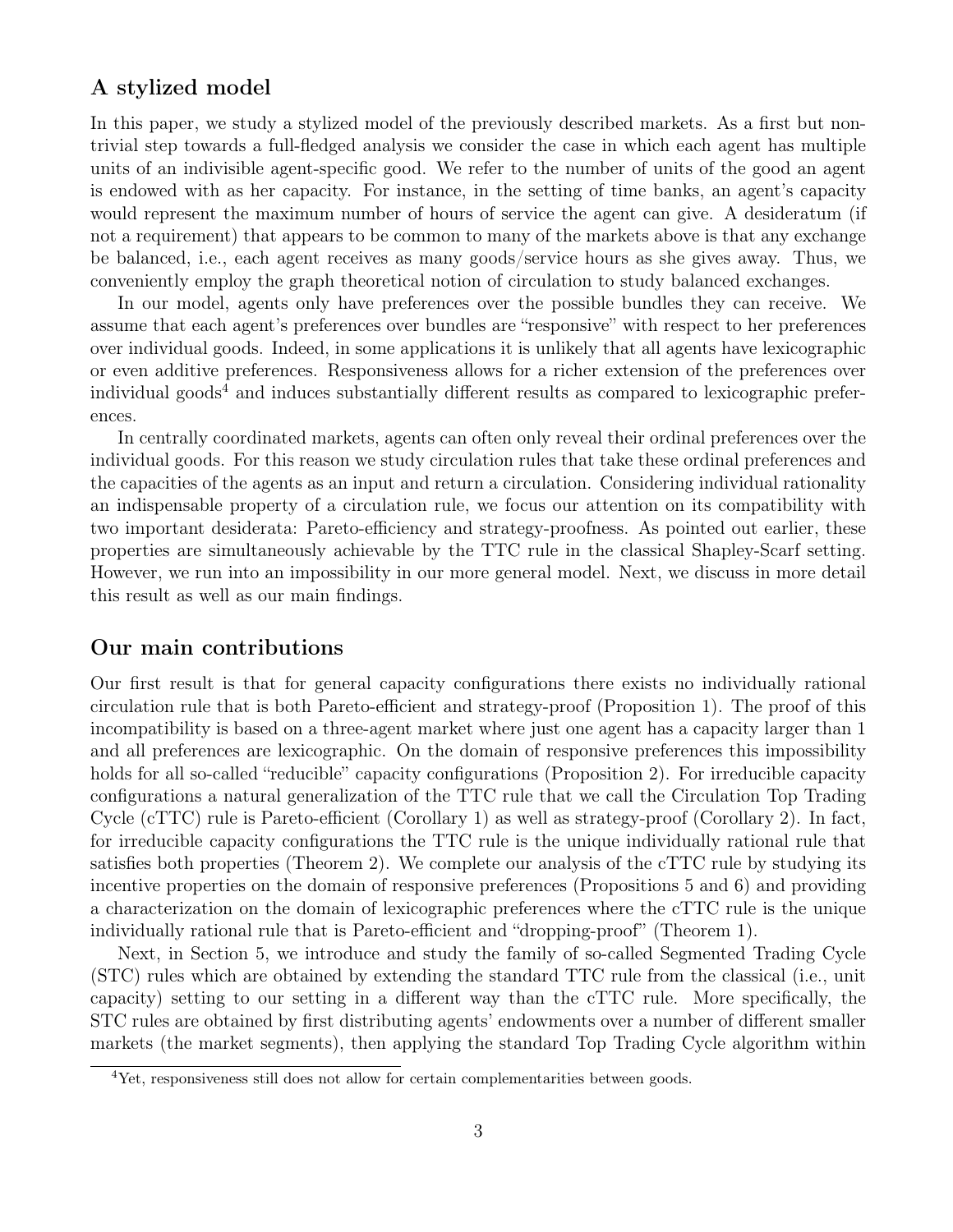each market segment separately, and finally lumping together the induced circulations. We show that STC rules are individually rational, strategy-proof, and nonbossy (Proposition 9). Even though STC rules do not satisfy group-strategy-proofness in general (Proposition 10), they do satisfy a weaker notion of group-strategy-proofness (Proposition 12). Moreover, for irreducible capacity configurations the family of STC rules collapses to the cTTC rule (Proposition 8) which then is also group-strategyproof for lexicographic preferences (Proposition 14). One particularly interesting member of the class of STC rules is the Sequentially Segmented Trading Cycle (SSTC) rule which sequentially fills up the market segments with goods as much as possible, i.e., first segment 1, then segment 2, and so on. Our final main results are characterizations of the SSTC rule by top unanimity and self-enforcing group-strategy-proofness (Theorem 3) and top unanimity, strategy-proofness, and nonbossiness (Corollary 3). A rule satisfies top unanimity if for each preference profile it "respects" top trades, i.e., it is consistent with the first round of the cTTC rule. Self-enforcing group-strategy-proofness is a weaker version of group-strategy-proofness that essentially rules out all self-enforcing manipulations (where no agent would prefer to revert back unilaterally to the true preferences).

#### Related literature

As mentioned in the introduction, the earliest results (Roth [23] and Roth and Postlewaite [24]) on the housing market of Shapley and Scarf [29] established that on the domain of strict preferences the TTC rule is individually rational, Pareto-efficient, and strategy-proof. Ma [14] showed in fact that the TTC rule is the unique rule that satisfies these three properties.<sup>5</sup>

Sönmez [30] studied a general class of allocation problems that includes the class of housing markets. He proved that if there is a individually rational, Pareto-efficient, and strategy-proof rule, then the strong core correspondence is essentially single-valued and the rule is a selection from this correspondence. He also obtained an impossibility result for the model of exchange of multiple indivisible goods, namely that if at least one agent owns more than one good then there is no allocation rule that is individually rational, Pareto-efficient, and strategy-proof. Konishi et al. [11] proved a similar impossibility result in a model with market segments (cars, houses, etc.) where each agent owns exactly one good in each market segment. Todo et al. [34] also obtained an impossibility result for a particular setting where agents have multiple heterogeneous indivisible goods and lexicographic preferences. Sonoda et al. [31] considered a model with multiple heterogeneous indivisible goods where agents' preferences can have indifferences. They determined for different preference domain restrictions whether the impossibility result of Sönmez [30] still holds or fails to hold. Our impossibility result (Proposition 1) strengthens these impossibility results as we establish our result on the domain of lexicographic preferences with homogeneous goods. Moreover, our characterization of the capacity configurations for which the impossibility holds under responsive preferences (Theorem 2) appears to be a novel sort of result in this literature.

Given the above described impossibility results, several studies restored strategy-proofness by weakening the requirement of Pareto-efficiency. Pápai [19] introduced the Segmented Trading Cycle (STC) rules in a general model with multiple heterogeneous indivisible goods. In the STC rules, each trade is one-for-one and cannot cross market segments. Pápai showed that the STC rules are the only exchange rules that satisfy strategy-proofness, nonbossiness, trade sovereignty,

<sup>&</sup>lt;sup>5</sup>Pycia [22] extended the result to a model that includes a network with directed edges that represent feasibility of shipment.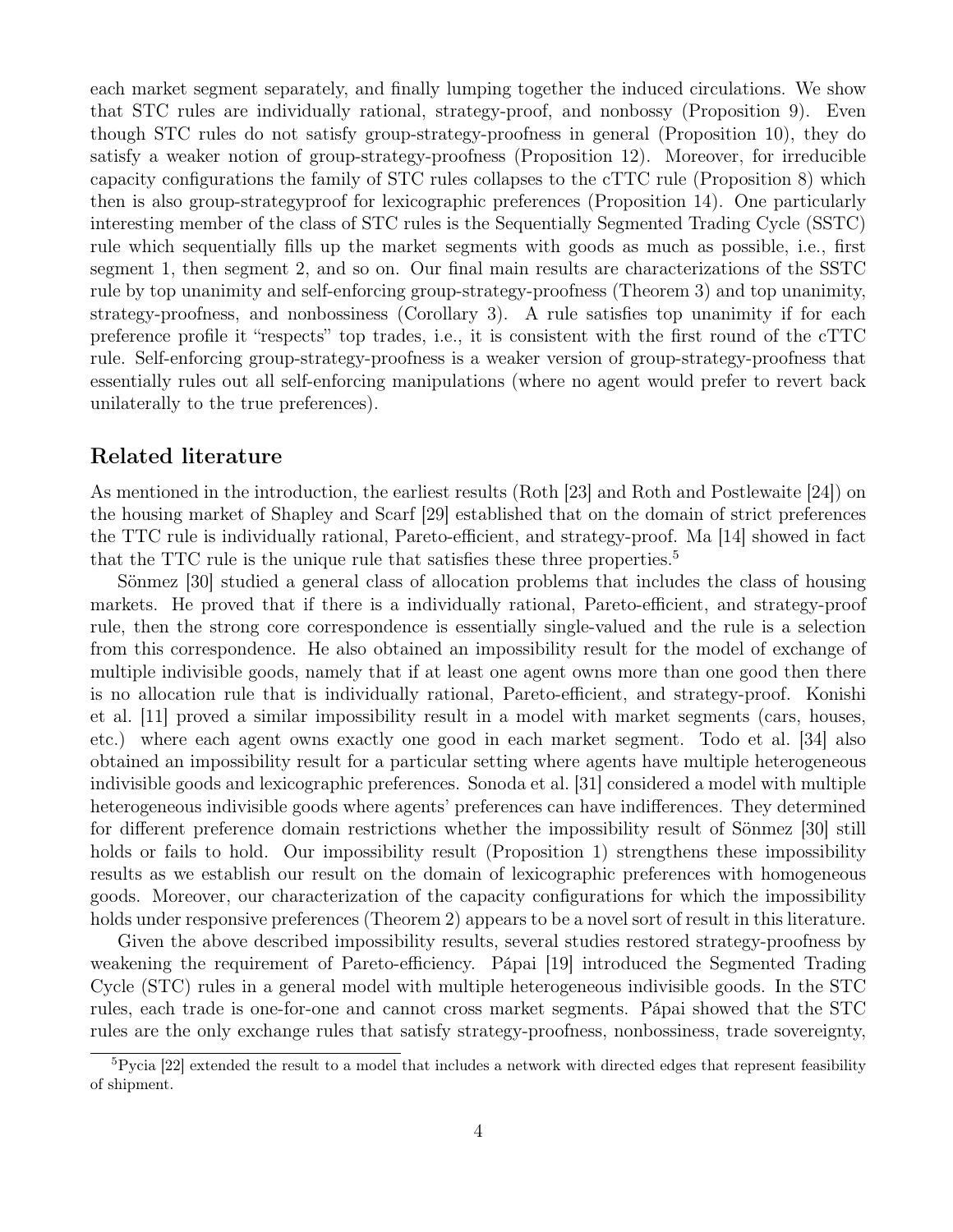and strong individual rationality. Todo et al. [34] introduced variants of the STC rules for a model with multiple heterogeneous indivisible goods under different restrictions on the preference domain. The above models do not require the solutions to be balanced, but nevertheless the STC rules always produce balanced exchanges, so they are naturally suitable solution concepts for our circulation model. In Section 5, we explore the properties of the STC rules in our circulation model with homogeneous goods and responsive preferences.

Fujita et al. [8] followed up the paper of Todo et al. [34] and studied a generalized TTC algorithm, called augmented top trading cycles (ATTC), for a model with multiple heterogeneous indivisible goods under lexicographic preferences. They showed that the ATTC rule is strong core selecting (hence Pareto-efficient) but also vulnerable to strategic manipulation. On the other hand, they proved that the ATTC rule is NP-hard to manipulate, which can be interpreted as a cognitive barrier for possible manipulators. Their results do not automatically carry over to our model with homogeneous goods. However, according to Lesca [13] the latter NP-hardness reduction can be adjusted for our cTTC rule in our model.

Dur and Ünver [6] studied balanced rules for a special exchange problem motivated by tuition and worker exchanges. Their model is two-sided; students/workers are also strategic players. Moreover, each college/firm has (responsive) preferences over the set of students/workers they may be assigned to as well as an "internal" priority order over their own students/workers which may be sent off. They studied and characterized a two-sided TTC rule which is an analogue to our cTTC rule.

For the model that we introduce in the next section, we studied in our companion paper [4] so-called single-serial and multiple-serial rules, which are the classes of rules where agents in turn choose one unit of some good or a bundle of goods, respectively. To guarantee individual rationality, at each step the set of available goods is restricted. We showed that the two resulting classes of rules are Pareto-efficient on the domain of lexicographic and responsive preferences, respectively, but they necessarily violate strategy-proofness. Cechlárová et al. [5] studied serial dictatorship rules in a related course allocation model with multiple homogeneous goods and budget constraints under lexicographic preferences. Earlier characterizations of more general serial dictatorship rules were obtained by Pápai [18] and Ehlers and Klaus [7].

Andersson et al. [1] studied time banks, where agents exchange their services/time in a one-forone fashion. They considered dichotomous preferences over individual services and extended them to bundles in a specific way. In particular, agents have upper quotas representing their maximum needs for each service. This paper introduced so-called priority mechanisms that select individually rational and time-balanced allocations that are Pareto-efficient and maximize exchanges. They showed that priority mechanisms are strategy-proof. The same rules were also characterized by Hatfield [9] for the allocation of multiple indivisible goods under additive preferences in a model without initial endowments and where agents' capacities must be filled exactly.

Manjunath and Westkamp [15] studied the exchange of heterogeneous goods without monetary compensations. They assumed that each agent has trichotomous preferences in the sense that an agent partitions goods into desirable, undesirable but in the agent's endowment, and remaining undesirable goods. They introduced the so-called Individually Rational Priority (IRP) mechanisms and showed that IRP mechanisms are individually rational, Pareto-efficient, and strategy-proof.

Finally, we note that there are many papers that study special cases of Shapley and Scarf's [29] original setting (where each agent has one indivisible good only). This literature studies markets that range from kidney exchange (Roth et al. [25]) to timeshare exchange (Wang and Krishna [35]).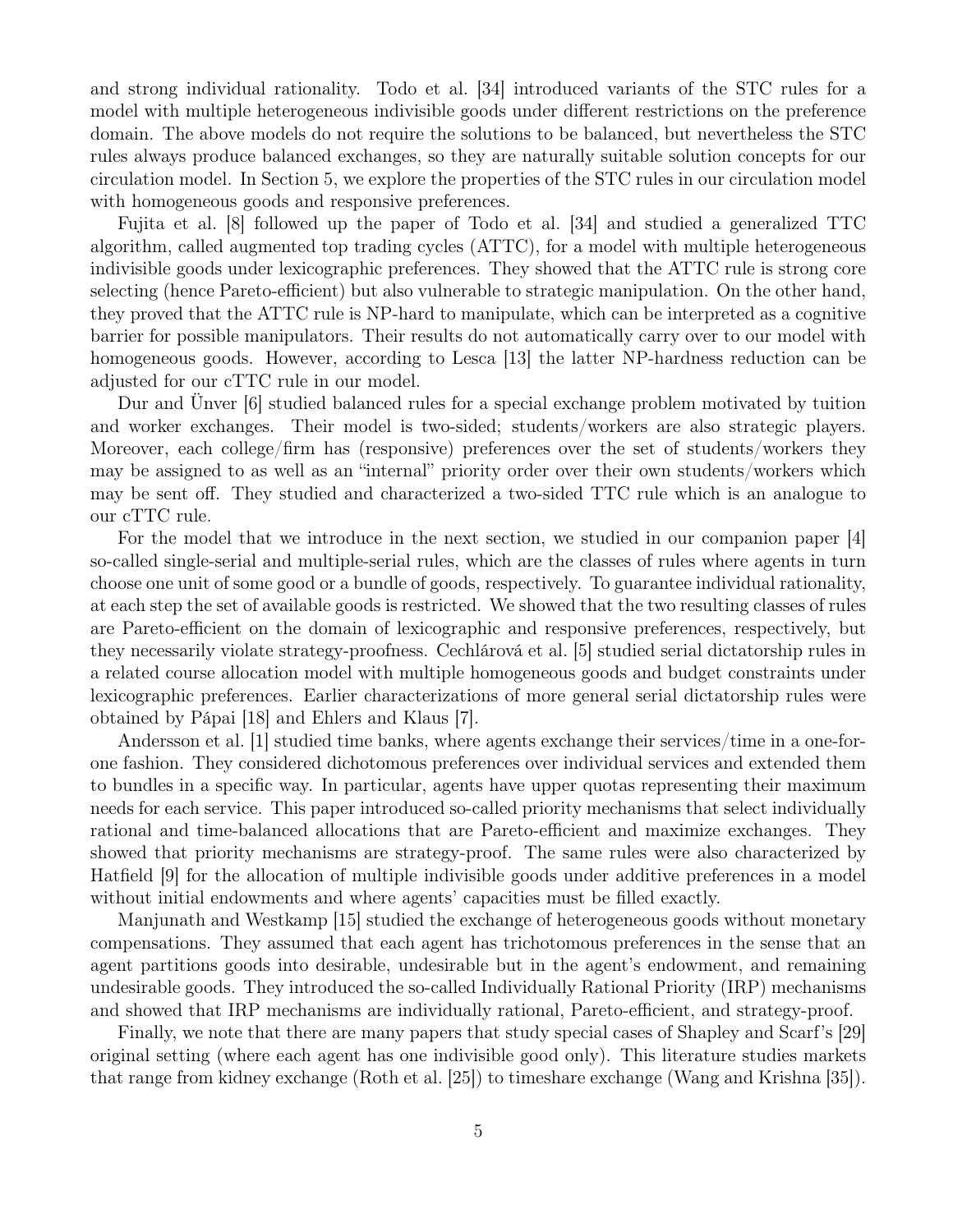The remainder of the paper is organized as follows. In Section 2, we introduce the circulation model. In Section 3, we state and prove the first incompatibility results regarding individual rationality, Pareto-efficiency, and strategy-proofness. In Sections 4 and 5 we introduce and study the Circulation Top Trading Cycles rule and the Segmented Trading Cycle rules, respectively. Section 6 provides a final outlook.

## 2 The circulation model

Let N with  $n = |N| \geq 2$  be the set of agents. Each agent  $i \in N$  is endowed with a set  $e_i$ of indivisible, homogeneous, and agent-specific goods. The non-negative integer  $q_i = |e_i| \in \mathbb{N}_+$ denotes agent i's capacity. Let  $q = (q_i)_{i \in N}$ . The pair  $(n, q)$  is the **capacity configuration**. Since goods are agent-specific, for any  $i \in N$ , we often refer to the good of agent i as good i.

Each agent i has preferences  $\succ_i$  over all individual goods, i.e., preferences over receiving a unit of good  $j \in N \setminus \{i\}$  and the option of retaining a unit of her good i. We assume that  $\succ_i$  is a linear order on N, i.e., it is strict, complete, and transitive. For any  $j, l \in N \setminus \{i\}$  with  $j \neq l, j \succ_i l$ denotes that agent  $i$  prefers receiving one unit of good  $j$  over receiving one unit of good  $l$ . Let  $\succeq_i$  denote the weak counterpart of  $\succ_i$ , i.e.,  $j \succeq_i l$  if and only if  $j \succ_i l$  or  $j = l$ . If  $j \succeq_i i$ , then good j is acceptable for agent i; otherwise it is unacceptable for i. Let  $A_i \equiv A_i^{\succ_i}$  denote the set of acceptable goods for agent i. For each agent  $i \in N$ , let  $\mathcal{L}_i$  denote the set of strict preferences over individual goods for agent i. Let  $\mathcal{L} = \times_{i \in N} \mathcal{L}_i$  be the set of profiles of strict preferences over individual goods.

A bundle for agent i is a vector  $x_i = (x_{ij})_{j \in N \setminus \{i\}}$  with  $\sum_{j \in N \setminus \{i\}} x_{ij} \le q_i$ . We often refer to the latter inequality as the **feasibility** (constraint) of the bundle. Here,  $x_{ij} \in \mathbb{N}_+$  is the number of units of good j that are sent to / received by agent i. One particular bundle for agent i is the null bundle  $0_i$  where agent i receives no good from any other agent, i.e.,  $0_{ij} = 0$  for all  $j \neq i$ . Let  $X_i$ denote the set of possible bundles for agent i.

Agent *i* has a linear order  $P_i$  on  $X_i$ . A bundle  $x_i$  is acceptable for *i* if  $x_i P_i 0_i$  or  $x_i = 0_i$ ; it is unacceptable for *i* otherwise. Let  $R_i$  denote the weak counterpart of  $P_i$ . So,  $x_i R_i x'_i$  if either  $x_i P_i x'_i$ or  $x_i = x'_i$ .

We assume that the preferences  $P_i$  over  $X_i$  are a responsive extension of the associated preferences  $\succ_i$  over individual goods. Formally,  $P_i$  is a linear order that satisfies the following two properties. Let  $x'_i, x_i \in X_i$ .

(resp-1).  $x'_i P_i x_i$  if  $x_i R_i 0_i$  and there is  $j \in N \setminus \{i\}$  with  $j \succ_i i$  such that

$$
x'_{ij} = x_{ij} + 1
$$
 and 
$$
x'_{ik} = x_{ik}
$$
 for all  $k \in N \setminus \{i, j\};$ 

(resp-2).  $x_i' P_i x_i$  if  $x_i R_i 0_i$  and there are  $j, l \in N \setminus \{i\}$  with  $j \succ_i l$  such that

$$
x'_{ij} = x_{ij} + 1, x'_{il} = x_{il} - 1
$$
, and  $x'_{ik} = x_{ik}$  for all  $k \in N \setminus \{i, j, l\}$ .

Condition (resp-1) states that agent *i* prefers bundle  $x'_i$  to an acceptable bundle  $x_i$  if in  $x'_i$  she receives one more unit of some acceptable good than in  $x_i$  and the same number of units of all other goods. This property is also referred to as separability in the literature. Condition (resp-2) states that agent *i* prefers bundle  $x_i'$  to an acceptable bundle  $x_i$  if  $x_i'$  is obtained from  $x_i$  by replacing one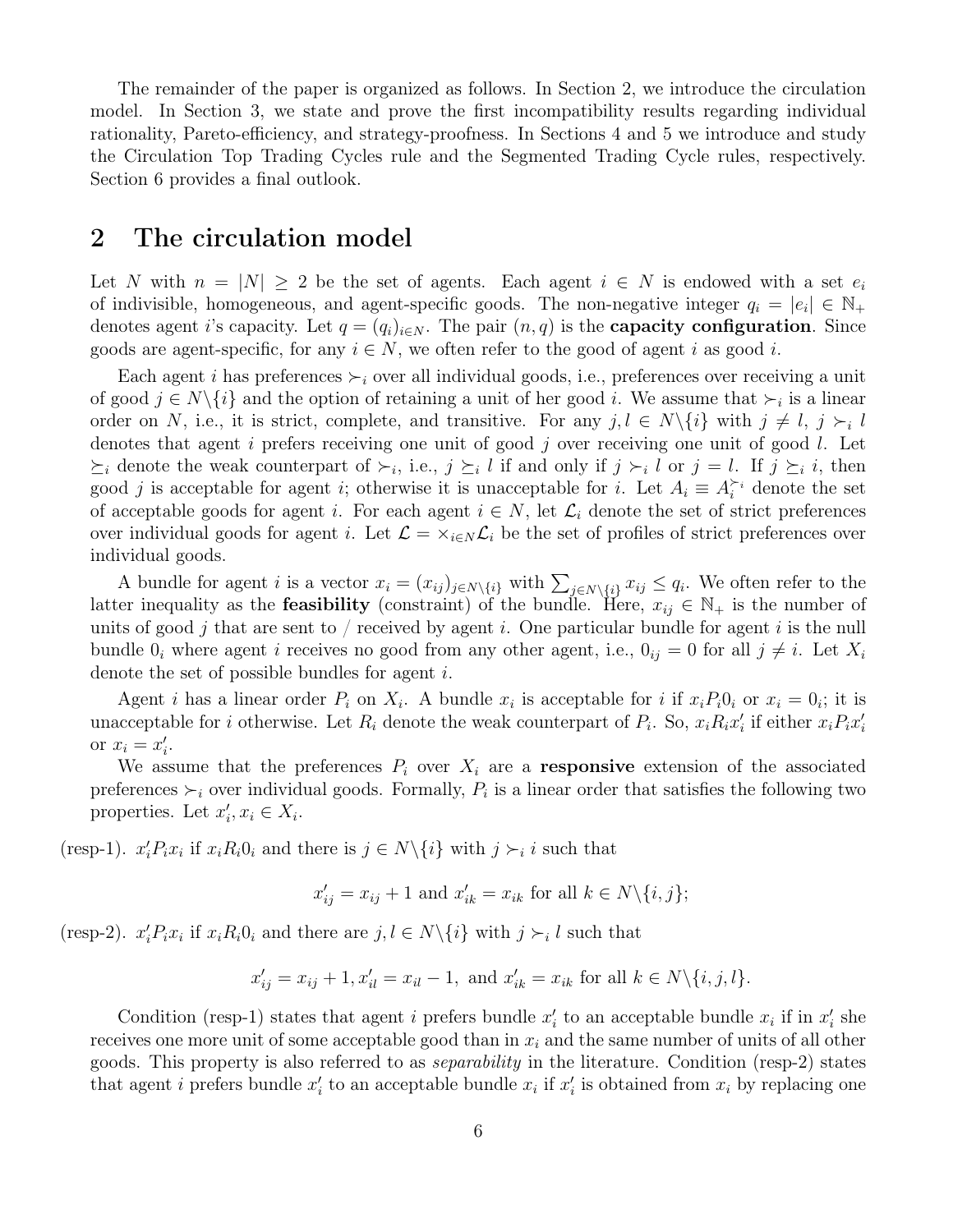unit of some good with one unit of a more preferred good (both goods being different from agent i's own good).

Remark 1. Note that if a bundle only contains acceptable goods for some agent, then, by repeated application of (resp-1), the agent finds the bundle acceptable. However, there can be acceptable bundles that contain unacceptable goods.  $\diamond$ 

An additional assumption can also be imposed on preferences, in addition to (resp-1) and (resp-2), which rules out preferences that allow for unacceptable goods in acceptable bundles.

(resp-3). The preferences  $P_i$  of each agent  $i \in N$  are such that for all  $x_i \in X_i$ ,  $0_i P_i x_i$  if for some  $j \in N \backslash A_i$ ,  $x_{ij} > 0$ .

Condition (resp-3) is a property of "absolute desirability": it states that an agent finds a bundle unacceptable if it contains some good that is unacceptable for her. Together with the first part of Remark 1 this implies that a bundle is acceptable if and only if it only contains acceptable goods.

Throughout the paper, the results hold both with or without imposing condition (resp-3). We focus on the responsive preference domain in the exposition which does not require (resp-3), since it is a larger and more realistic preference domain, but we note that the impossibility results in Section 3 are stronger when condition (resp-3) also holds.

For each agent i and any responsive preferences  $P_i$ , let  $X_i^A$  denote the set of bundles that only contain goods that are acceptable for *i*. Formally, for  $x_i \in X_i$ ,  $x_i \in X_i^A$  if and only if for each  $j \in N$  with  $x_{ij} > 0, j \in A_i$ .

We denote the set of responsive preferences for agent i by  $\mathcal{P}_i$ . Let  $\mathcal{P} = \times_{i \in N} \mathcal{P}_i$  be the set of profiles of responsive preferences. A market is a triple  $(N, q, P)$  where  $P \in \mathcal{P}$ . For any responsive preferences  $P_i \in \mathcal{P}_i$  of agent i, we denote the underlying preferences over individual goods by  $\succ^{P_i}$ . For any  $P \in \mathcal{P}, \succ^P = (\succ^{P_i})_{i \in N}$ . Whenever no confusion is possible we write  $\succ_i$  for  $\succ^{P_i}$  and  $\succ$  for  $\succ^P$ .

Next, we introduce the class of additive preferences and the class of lexicographic preferences. Agent i's responsive preferences  $P_i$  are **additive** if there is a utility function  $u_i: A_i \to \mathbb{R}$  such that<sup>6</sup>  $u_i(i) = 0$  and

for all 
$$
x_i, x'_i \in X_i^A
$$
,  $[x'_i P_i x_i \text{ if and only if } \sum_{j \in A_i} x'_{ij} u_i(j) > \sum_{j \in A_i} x_{ij} u_i(j)].$  (1)

Note that we only impose conditions on bundles that solely consist of acceptable goods.<sup>7</sup> Moreover, responsiveness does not imply additivity.<sup>8</sup> We denote the set of additive preferences for agent  $i$  by  $\mathcal{P}_i^A$ . Let  $\mathcal{P}^A = \times_{i \in N} \mathcal{P}_i^A$  be the set of profiles of additive preferences.

Agent *i*'s responsive preferences  $P_i$  are **lexicographic** if there is a utility function  $u_i : A_i \to \mathbb{R}$ such that (1) holds and

for all  $k, l \succ_i i$ ,  $[k \succ_i l$  if and only if  $u_i(k) > q_i u_i(l)$ .

<sup>&</sup>lt;sup>6</sup>The assumption that  $u_i(i) = 0$  is without loss of generality and sets the utility of the null bundle at 0.

<sup>7</sup>The reason for this becomes clear in Remark 2.

<sup>&</sup>lt;sup>8</sup>For instance, suppose  $N = \{1, 2, 3, 4, 5, 6\}$  and  $q_1 = 3$ . Then, there are responsive preferences  $P_1$  such that each good in  $N\setminus\{1\}$  is acceptable for agent 1,  $(1, 0, 0, 1, 0)P_1(0, 1, 1, 0, 0)$ , and  $(0, 1, 1, 0, 1)P_1(1, 0, 0, 1, 1)$ . (Here, a bundle is written as a vector the entries of which indicate the quantity of goods  $2, \ldots, 6$ .) Any such  $P_1$  is not additive.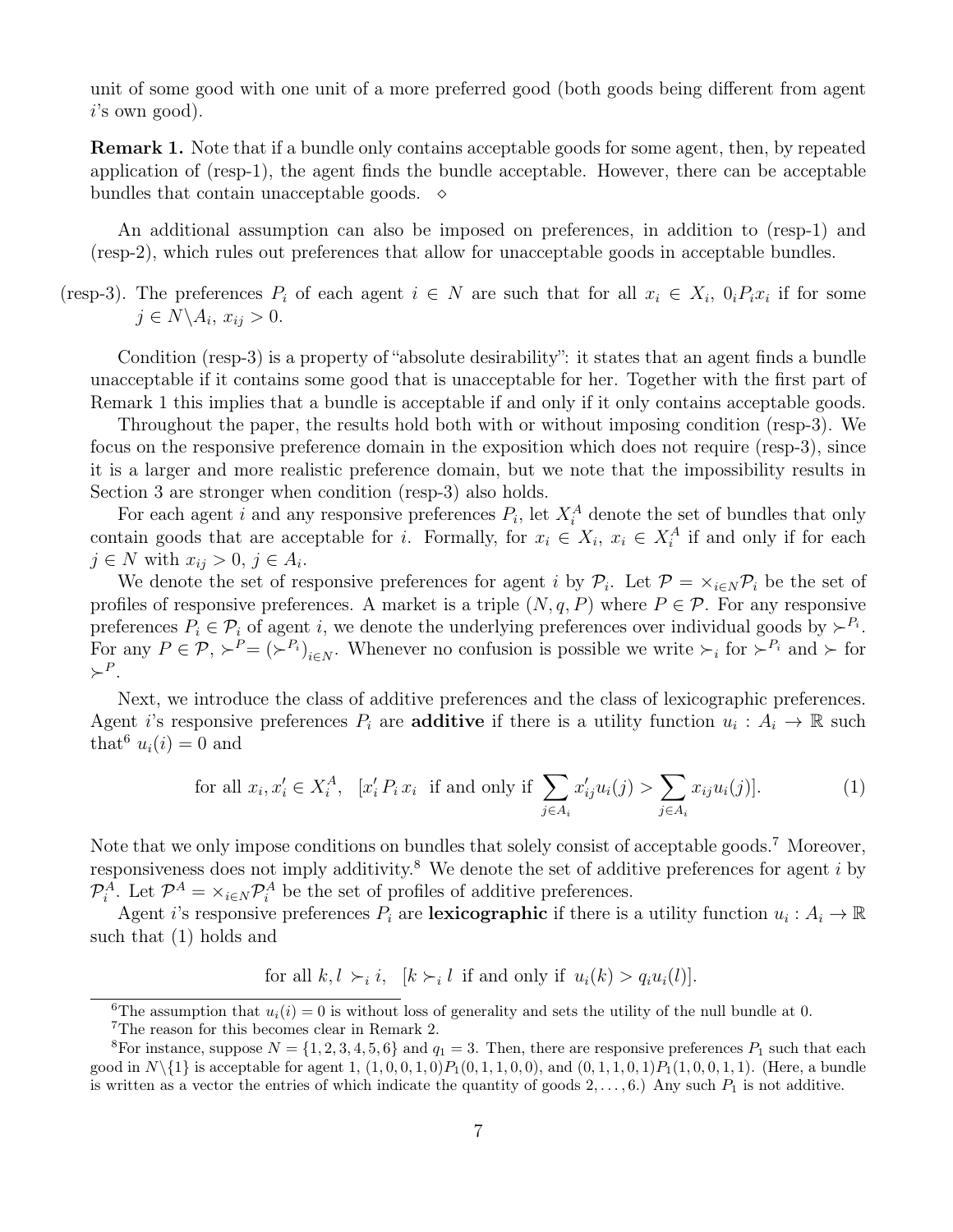By definition, all lexicographic preferences are additive. (But, obviously, not all additive preferences are lexicographic.) In the case of lexicographic preferences, the ordinal ranking over bundles that only contain acceptable goods is completely determined by the ordinal ranking over individual goods. For this reason we will often refer to lexicographic preferences as lexicographic extensions of the preferences over individual goods. We denote the set of lexicographic preferences for agent *i* by  $\mathcal{P}_i^L$ . Let  $\mathcal{P}^L = \times_{i \in N} \mathcal{P}_i^L$  be the set of profiles of lexicographic preferences. Note  $\mathcal{P}_i^L \subsetneq \mathcal{P}_i^A \subsetneq \mathcal{P}_i$ , and hence  $\mathcal{P}^L \subsetneq \mathcal{P}^A \subsetneq \mathcal{P}$ .

We require the exchange of the indivisible goods be balanced. In other words, any outcome of a market should be a circulation, i.e., a vector of bundles such that each agent receives as many goods as she gives away from her initial endowment. For any vector of bundles  $x = (x_i)_{i \in N} \in (X_i)_{i \in N}$ , let  $x_i = \sum_{j \in N \setminus \{i\}} x_{ij}$  denote the number of goods agent i receives from the other agents. Similarly, let  $x_i = \sum_{j \in N \setminus \{i\}} x_{ji}$  denote the number of goods agent i sends to the other agents. A **circulation** is a vector of bundles  $x = (x_i)_{i \in N} \in (X_i)_{i \in N}$  such that for each agent  $i \in N$ ,  $x_i = x_i$ . We often refer to the latter equalities as the **balancedness** (constraints) of the circulation. If for agent  $i$ and circulation x,  $x_i = q_i$ , then we say that i is **filled** at x; otherwise (i.e.,  $x_i < q_i$ ), we say that i is **unfilled** at x. Let X denote the set of circulations. To describe a circulation x we usually only specify the strictly positive exchanges, i.e., the integers  $x_{ij}$  with  $x_{ij} > 0$ . Finally, at any circulation x, let  $x_{ii} \equiv q_i - x_i \geq 0$  denote the number of goods i agent i keeps (i.e., does not send to other agents).

#### Circulation rules

Our aim is to study rules that can be used by a centralized clearinghouse. In practice such kind of clearinghouse often does or would collect only the ordinal preferences of the participating agents over individual goods. Moreover, given our assumption that preferences are responsive, the most important information about preferences is concisely summarized by the ranking of individual goods. For this reason we introduce the following definition of circulation rule.

Fix the set of agents N and the capacity configuration  $(n, q)$ . A **circulation rule**  $f : \mathcal{P} \to X$ specifies a circulation for each preference profile. For any preference profile  $P \in \mathcal{P}$ ,  $f_i(P)$  denotes agent  $i$ 's bundle at  $P$ . We assume all circulation rules to be **individual-good-preference based** in the sense that for any two preference profiles, if each agent has the same underlying ordinal preferences over individual goods at both profiles, then a circulation rule yields the same circulation at both profiles. Formally,

for all 
$$
P, P' \in \mathcal{P}
$$
 with  $\succ^P = \succ^{P'}$ ,  $f(P) = f(P')$ . (2)

Below we first introduce the key desiderata that we consider in the next sections. The property that we consider indispensable is individual rationality. This standard property requires that each agent receives a bundle that is acceptable for her.

**Definition 1.** A circulation x is individually rational for agent  $i \in N$  at  $P \in \mathcal{P}$  if  $x_i$  is acceptable, i.e.,  $x_i R_i 0_i$ . A circulation x is individually rational at  $P \in \mathcal{P}$  if it is individually rational for all agents at P. A circulation rule f is **individually rational** if for all  $P \in \mathcal{P}$ ,  $f(P)$  is individually rational at P.  $\Diamond$ 

Remark 2. As noted in Remark 1, an acceptable bundle may contain unacceptable goods. However, any individually rational circulation rule always assigns bundles that only consist of acceptable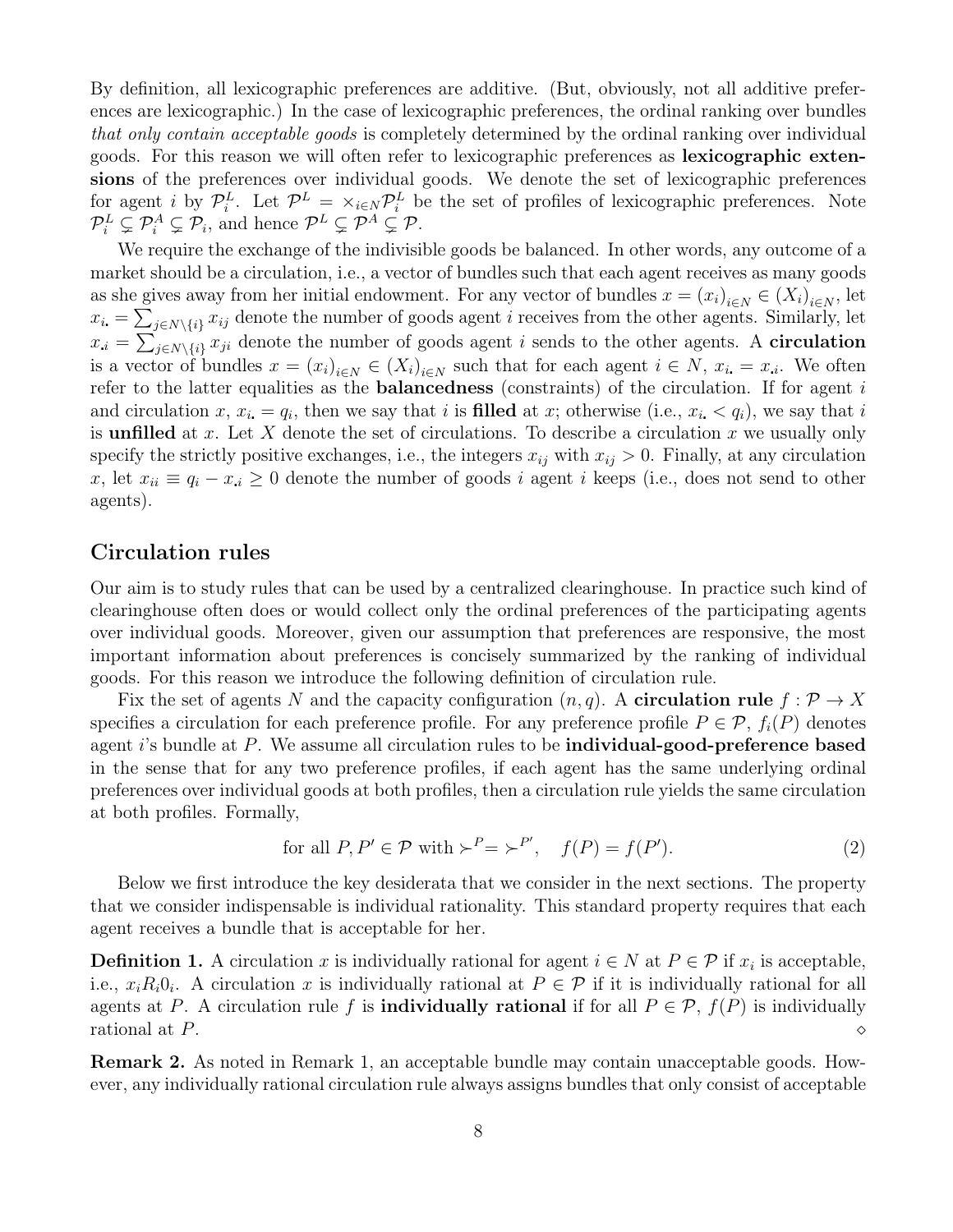goods. To see this note, let  $i \in N$ . Let  $P \in \mathcal{P}$ . Denote  $P_{-i} \equiv (P_j)_{j \neq i}$ . Let  $\succ_i$  be agent i's associated preferences over individual goods. Then, there is a responsive (in fact even lexicographic) extension  $\tilde{P}_i$  of the preferences  $\succ_i$  such that all acceptable bundles only contain acceptable goods for *i*. Hence, by individual rationality of f,  $f_i(\tilde{P}_i, \tilde{P}_{-i})$  consists of acceptable goods for *i*. Since from (2) it follows that  $f_i(P) = f_i(\tilde{P}_i, P_{-i}), f_i(P)$  consists of acceptable goods for i.  $\diamond$ 

Given the relatively simple structure and the particular interest of lexicographic preferences within the class of responsive preferences we will examine two different versions of each of the axioms where applicable: "necessarily satisfied" and "possibly satisfied," indicating whether the axiom holds for every responsive extension of the underlying preferences over individual goods, or only to the lexicographic extensions that can be inferred from the ordering of individual goods. Thus, "necessarily satisfied" corresponds to the axiom being satisfied by the entire responsive preference domain and is the standard version of the axiom for responsive preferences over bundles. The "possibly satisfied" version is weaker; namely, it corresponds to the axiom being satisfied by the lexicographic extensions of any preferences over the individual goods. Henceforth, we will denote the weaker version of each axiom by adding the prefix "ig" (the acronym for "individual good") to the name of the standard version of the axiom.<sup>9</sup>

**Definition 2.** A circulation x is Pareto-dominated by another circulation y at  $P \in \mathcal{P}$  if  $y_i R_i x_i$ for all agents  $i \in N$  and  $y_j P_j x_j$  for some agent  $j \in N$ . A circulation rule f is (necessarily) **Pareto-efficient** if for all  $P \in \mathcal{P}$ ,  $f(P)$  is not Pareto-dominated by any other circulation at P. A circulation rule f is **ig-Pareto-efficient** if for all profiles of lexicographic preferences  $P \in \mathcal{P}^L$ ,  $f(P)$  is not Pareto-dominated by any other circulation at P.  $\Diamond$ 

**Definition 3.** Agent  $i \in N$  can manipulate circulation rule f at  $P \in \mathcal{P}$  if there exists a deviation  $P'_i \in \mathcal{P}_i$  such that  $f_i(P'_i, P_{-i})P_if_i(P)$ . A circulation rule f is (necessarily) strategy-proof if no agent can manipulate f at any  $P \in \mathcal{P}$ . A circulation rule f is **ig-strategy-proof** if no agent can manipulate f at any profile of lexicographic preferences  $P \in \mathcal{P}^L$ . <sup>10</sup> ⋄

Since the three key properties above will turn out to be incompatible for a large class of capacity configurations, we will also study the following (weaker) incentive properties. A preference  $\succ_i' \in \mathcal{L}_i$ is a truncation of  $\succ_i \in \mathcal{L}_i$  if for any  $k, l \in N$ , [if  $k \succeq_i l \succeq_i i$ , then  $k \succeq_i l \succeq_i l$ ] and [if  $k \succ_i' i$  and  $l >_i k$ , then  $l >'_i i$ .

**Definition 4.** Agent  $i \in N$  can manipulate circulation rule f at  $P \in \mathcal{P}$  by means of truncation if there exists a deviation  $P'_i \in \mathcal{P}_i$  such that  $\succ^{P'_i}$  is a truncation of  $\succ^{P_i}$  and  $f_i(P'_i, P_{-i})P_if_i(P)$ . A circulation rule f is (necessarily) **truncation-proof** if no agent can manipulate f at any  $P \in \mathcal{P}$ by means of truncation.<sup>11</sup> ⋄

A preference  $\succ_i' \in \mathcal{L}_i$  is a dropping of  $\succ_i \in \mathcal{L}_i$  if for any  $k, l \in \mathbb{N}$ , [if  $k \succeq_i' l \succeq_i' i$ , then  $k \succeq_i l \succeq_i i$ ]. Obviously, any truncation is a dropping.

<sup>&</sup>lt;sup>9</sup>By Remark 1, the two versions of individual rationality are equivalent.

<sup>&</sup>lt;sup>10</sup>Since circulation rules are individual-good-preference based, equivalent definitions of strategy-proofness and ig-strategy-proofness are obtained by additionally demanding that the deviation  $P'_i$  be lexicographic.

 $11$ Kojima [10] similarly defined "non-manipulability via truncation" in the context of resource allocation with multi-unit demand. Moreover, since circulation rules are individual-good-preference based, an equivalent definition of truncation-proofness is obtained by additionally demanding that the deviation  $P'_i$  be lexicographic.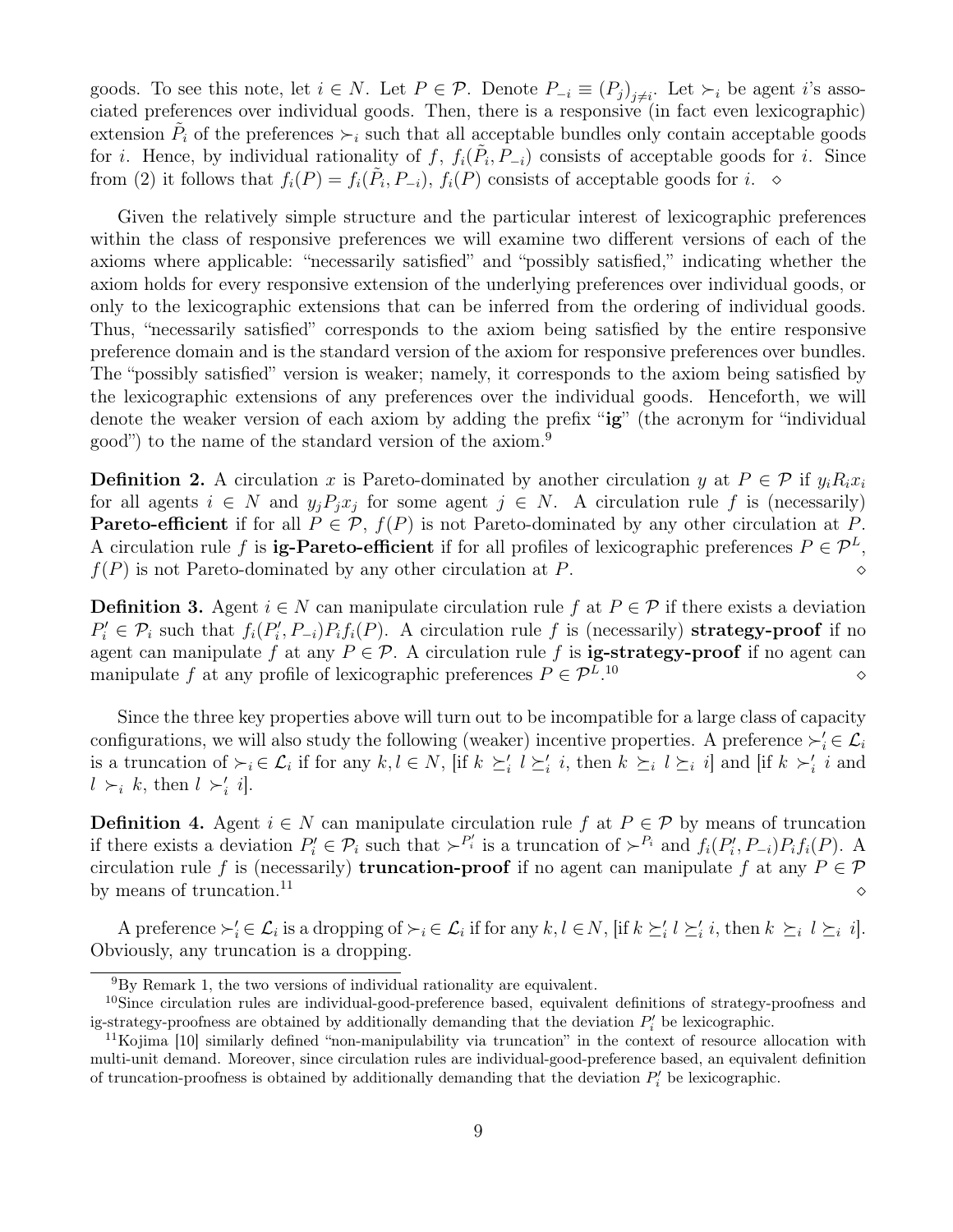**Definition 5.** Agent  $i \in N$  can manipulate circulation rule f at  $P \in \mathcal{P}$  by means of dropping if there exists a deviation  $P'_i \in \mathcal{P}_i$  such that  $\succ^{P'_i}$  is a dropping of  $\succ^{P_i}$  and  $f_i(P'_i, P_{-i})P_if_i(P)$ . A circulation rule f is (necessarily) **dropping-proof** if no agent can manipulate f at any  $P \in \mathcal{P}$  by means of dropping. A circulation rule f is **ig-dropping-proof** if no agent can manipulate f by means of dropping at any profile P ∈ P<sup>L</sup> of lexicographic preferences.<sup>12</sup> ⋄

Note that dropping-proofness implies truncation-proofness. Finally, in the next definition, we will express the circulation outcome explicitly as a function of the capacity configuration, in addition to the preference profile. Let  $(n,q)$  be a capacity profile and let  $i \in N$ . We denote  $q_{-i} \equiv (q_j)_{j \neq i}$ 

**Definition 6.** A circulation rule f is **hiding-proof**<sup>13</sup> if for all  $i \in N$ ,  $P \in \mathcal{P}$ , and  $q'_i < q_i$ ,  $f_i(P,q) R_i f_i(P, (q_{-i}, q'_i))$ )).  $\Diamond$ 

#### The underlying directed graph

The notion of circulation is well-studied in graph theory, see e.g. Schrijver [27]. To clarify the link to that literature let  $D(N, A(P))$  denote the directed graph where N is the set of nodes and  $A(P)$ is the set of arcs (directed edges) such that  $(i, j) \in A(P)$  if and only if  $j \succ^{P_i} i$ .

An individually rational circulation is a non-negative function on the arcs,  $x : A(P) \to \mathbb{N}_+$ , where  $x(i, j)$  denotes the flow from j to i, such that each node satisfies flow conservation (i.e., the incoming flow equals the outgoing flow) and incoming/outgoing flow does not exceed the capacity of the corresponding agent. Setting  $x_{ij} \equiv x(i, j)$  for all  $i, j$  with  $i \neq j$ , gives a straightforward oneto-one correspondence between circulations as vectors of bundles and circulations as non-negative functions on the arcs.

## 3 Impossibility results

In this section we show that individual rationality, strategy-proofness, and Pareto-efficiency are not compatible.<sup>14</sup> First we prove this result for a simple market with three agents and lexicographic preferences (Proposition 1), where only one agent has capacity two and the other two agents have unit capacity. Although this result implies an incompatibility for the more general domain of responsive preferences, we will study that domain in detail as well. The reason is that the impossibility result only holds for a certain class of capacity configurations. More specifically, we will first show that for so-called *reducible* capacity configurations the impossibility result holds (Proposition 2). Next, in Section 4, we will complement this result by showing that for irreducible

 $12$ Since circulation rules are individual-good-preference based, equivalent definitions of dropping-proofness and ig-dropping-proofness are obtained by additionally demanding that the deviation  $P'_i$  be lexicographic.

<sup>&</sup>lt;sup>13</sup>In the context of classical exchange economies, Postlewaite [21] was the first to introduce and study "nonmanipulability by withholding."

<sup>14</sup>Note that individual rationality is compatible with Pareto-efficiency and strategy-proofness separately. For instance, Biró et al. [4] studied rules that are individually rational and Pareto-efficient. Since [4] uses the assumption of (resp-3), showing the existence of such rules without this assumption requires an adjustment to the rules in [4]. Details of this relatively straightforward adjustment are available from the authors upon request. Moreover, the Segmented Trading Cycle rules of Section 5 are individually rational and strategy-proof on both preference domains.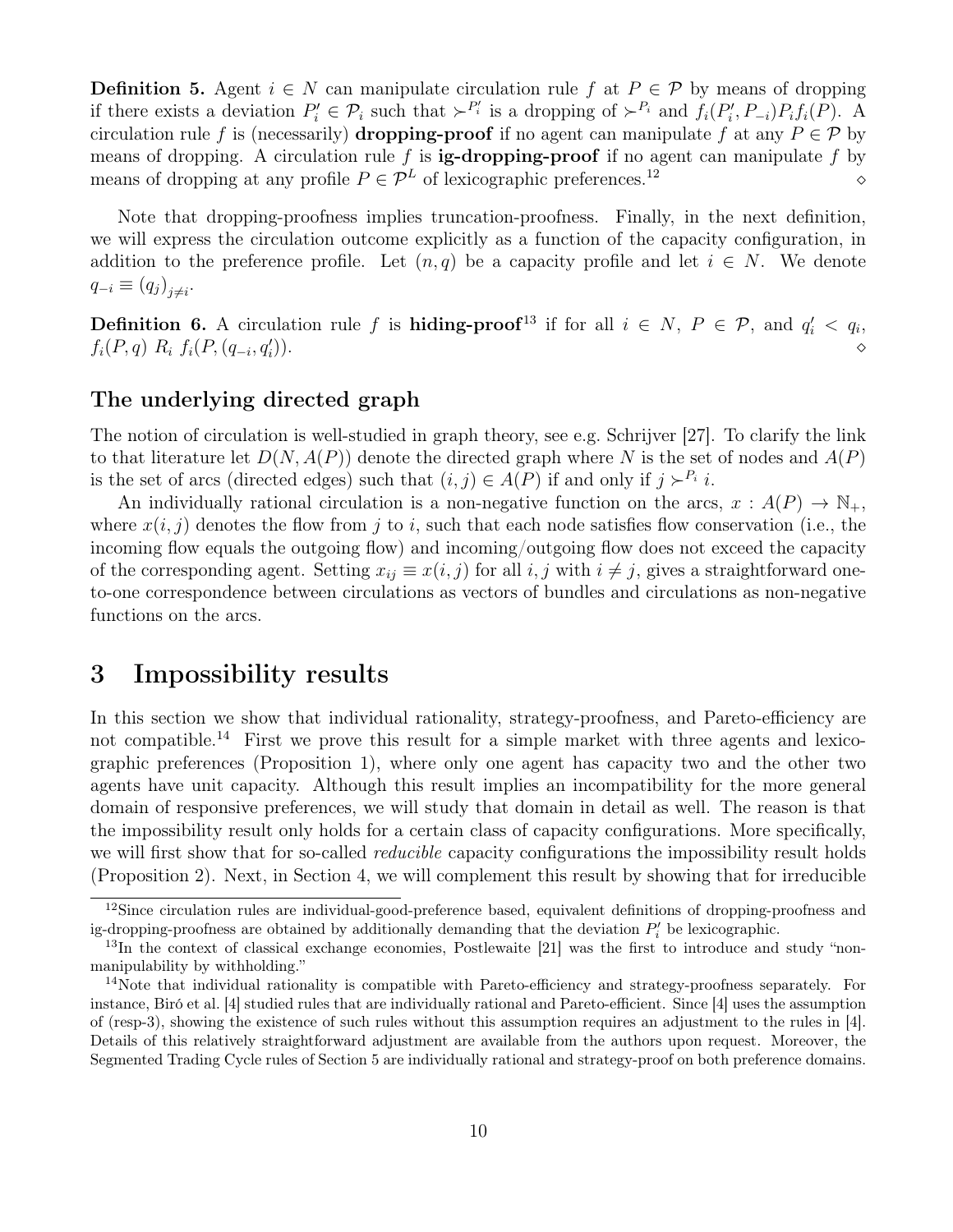capacity configurations there is a unique rule (the cTTC) that satisfies all three properties (Theorem 2) and in Section 5 we revisit this theorem in order to show that this unique rule can also be derived from a different rule (the SSTC) when restricted to irreducible capacity configurations (Theorem 2 revisited).

Before stating the impossibility results in this section, recall that all the results hold with the additional assumption of (resp-3) on the preferences, which makes these impossibility results stronger, since they hold on a smaller preference domain.

Proposition 1. There are capacity configurations for which there is no circulation rule that is individually rational, ig-Pareto-efficient, and ig-strategy-proof.

Proof. We first note that it can be easily verified that all preferences that are considered and constructed in the proof can be assumed/taken to satisfy (resp-3).

Let  $(n, q) = (3, (1, 2, 1))$ . Suppose for a contradiction that there exists an individually rational rule f that is both ig-Pareto-efficient and ig-strategy-proof. Consider the market  $(N, q, P)$  where  $N = \{a, b, c\}, (q_a, q_b, q_c) = (1, 2, 1),$  and P is a profile of lexicographic extensions of the following  $preferences$  ≻ over individual goods:<sup>15</sup>

$$
\succ_a: b \succ_a a
$$
  
\n
$$
\succ_b: c \succ_b a \succ_b b
$$
  
\n
$$
\succ_c: a \succ_c b \succ_c c
$$

The corresponding graph  $D(N, A(P))$  is depicted in Figure 1. Edges correspond to acceptable goods. For instance, the edge from c to a shows that agent c finds good a acceptable. Similarly, there is no edge from a to c as agent a finds good c unacceptable. Continuous edges denote most preferred goods and discontinuous edges denote second most preferred goods.



Figure 1:  $\succ$  and  $D(N, A(P))$ 

One easily verifies that by individual rationality and ig-Pareto-efficiency,  $f(P) \in \{x, x'\}$  where x and x' are the circulations given by  $x : x_{ab} = x_{bc} = x_{ca} = 1$  and  $x' : x'_{ab} = x'_{ba} = 1, x'_{bc} = x'_{cb} = 1$ , respectively.

Suppose  $f(P) = x$ . Now let b report lexicographic preferences  $P'_b$  such that  $\succ'_b \equiv \succ^{P'_b}$  is given by  $a \succ'_{b} c \succ'_{b} b$ . At the new preference profile  $P' = (P'_{b}, P_{-b})$  the only two individually rational and Pareto-efficient circulations are still x and x'. If  $f(P') = x'$  then b can manipulate at P via  $P'_b$ . If  $f(P') = x$  then b can manipulate at P' by reporting lexicographic preferences  $P''_b$  where  $\succ_b'' \equiv \succ^{P''_b}$ is given by  $a \succ_b'' b$ , because at the resulting profile  $P'' = (P''_b, P_{-b})$  the unique individually rational and Pareto-efficient circulation is  $x''$ :  $x''_{ab} = x''_{ba} = 1$ . This contradicts ig-strategy-proofness of f.

<sup>&</sup>lt;sup>15</sup>Because of individual rationality we always omit unacceptable goods from the description of the preferences.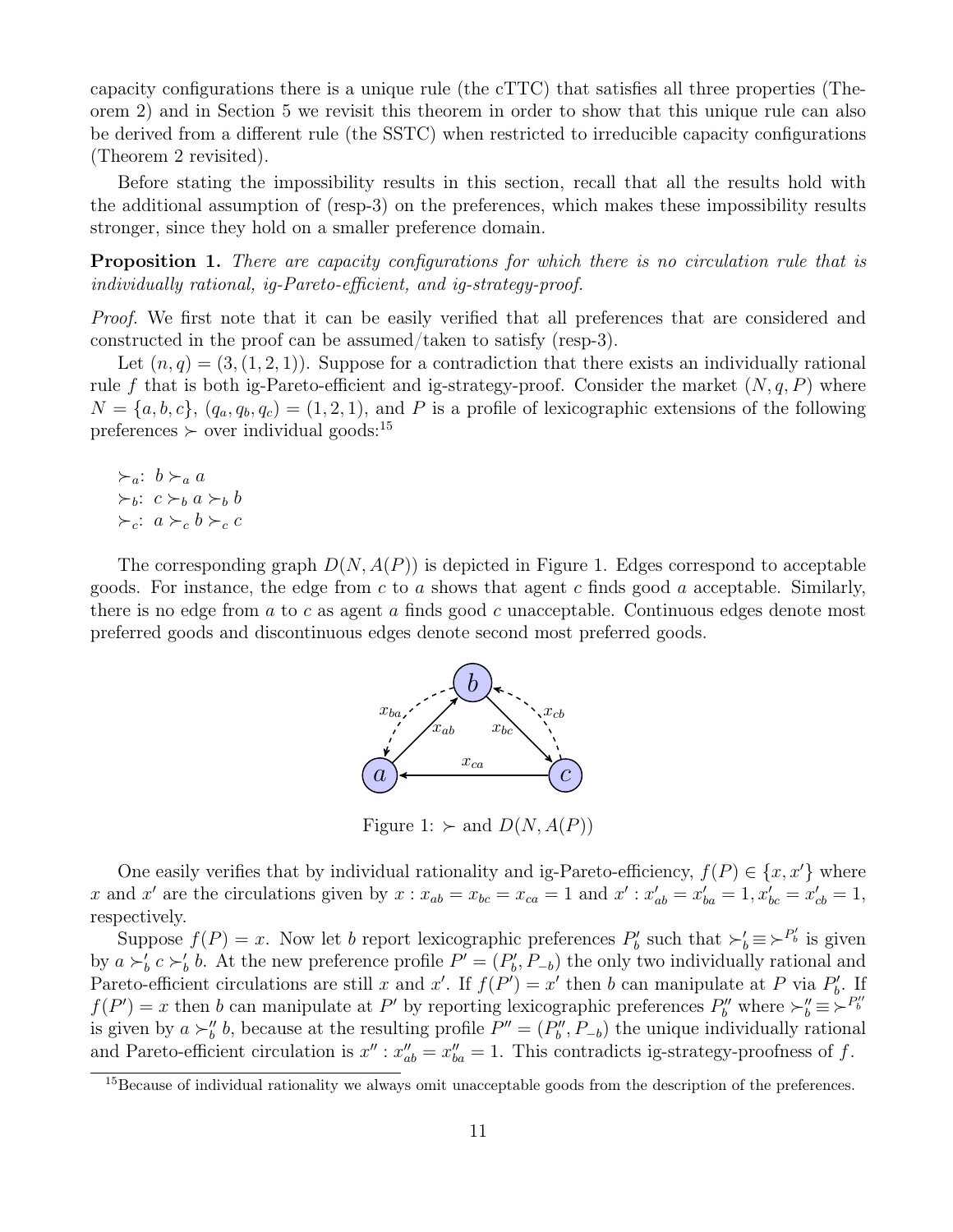Suppose now  $f(P) = x'$ . Then c can manipulate at P by reporting lexicographic preferences  $P_c^*$  such that  $\succ_c^* \equiv \succ^{P_c^*}$  is given by  $a \succ_c^* c$ , since the only individually rational and Pareto-efficient circulation at  $P^* = (P_c^*, P_{-c})$  is x. This contradicts again ig-strategy-proofness of f. Hence, there is no individually rational rule that is both ig-Pareto-efficient and ig-strategy-proof.  $\Box$ 

In the proof of Proposition 1 we made use of a particular capacity configuration, namely  $(n, q) = (3, (1, 2, 1))$ . The incompatibility of Pareto-efficiency and strategy-proofness holds for "many" other capacity configurations as well. In fact, our next result gives a sufficient condition for this incompatibility– the necessity of this condition is established in the next section.

A capacity configuration  $(n, q)$  is called **reducible** if it satisfies one of the following two conditions:

(rd1)  $n \geq 3$  and there are three different agents  $a, b, c \in N$  with  $q_b > q_c \geq q_a$ ;

(rd2)  $n \geq 4$  and there are four different agents  $a, b, c, d \in N$  with  $q_a = q_b = q_c > q_d$ .

A capacity configuration is irreducible if it is not reducible.

Note that the capacity configuration in the proof of Proposition 1 is reducible as it satisfies condition (rd1).

Proposition 2. If the capacity configuration is reducible, then there is no circulation rule that is individually rational, Pareto-efficient, and strategy-proof.

A direct proof of Proposition 2 is relegated to Appendix A. A much shorter proof is provided at the end of Section 5, which relies on the characterizations of the two main rules that we propose, cTTC (Theorem 1) and SSTC (Theorem 3).

In view of the results in the upcoming sections it is convenient to note (and not difficult to verify) that a capacity configuration  $(n, q)$  is **irreducible** if and only if it satisfies one of the following three conditions:

 $(\text{ird1})$   $n=2;$ 

(ird2)  $n = 3$  and there are three different agents  $a, b, c \in N$  with  $q_b = q_c > q_a$ ;  $(\text{ird3})$   $n \geq 3$  and all agents have identical capacity.

We call irreducible capacity configurations "irreducible" because, if we start with an irreducible capacity configuration, when we reduce the available units for any subset of the agents  $S \subseteq N$ with  $|S| \geq 2$  by the same number and at least one of these agents reaches exactly zero units, we still get an irreducible capacity configuration. This holds only when the capacity configuration is irreducible.

## 4 The Circulation Top Trading Cycle rule

In this section we introduce the Circulation Top Trading Cycle (cTTC) rule which is a circulation rule based on David Gale's Top Trading Cycle algorithm. We will show that this rule satisfies individual rationality, Pareto-efficiency, and strategy-proofness for irreducible capacity configurations. In view of Proposition 2, this also shows that irreducibility is a necessary and sufficient condition on the capacity configuration for the compatibility of the three properties. Our second main result in this section is a characterization: on the domain of lexicographic preferences, the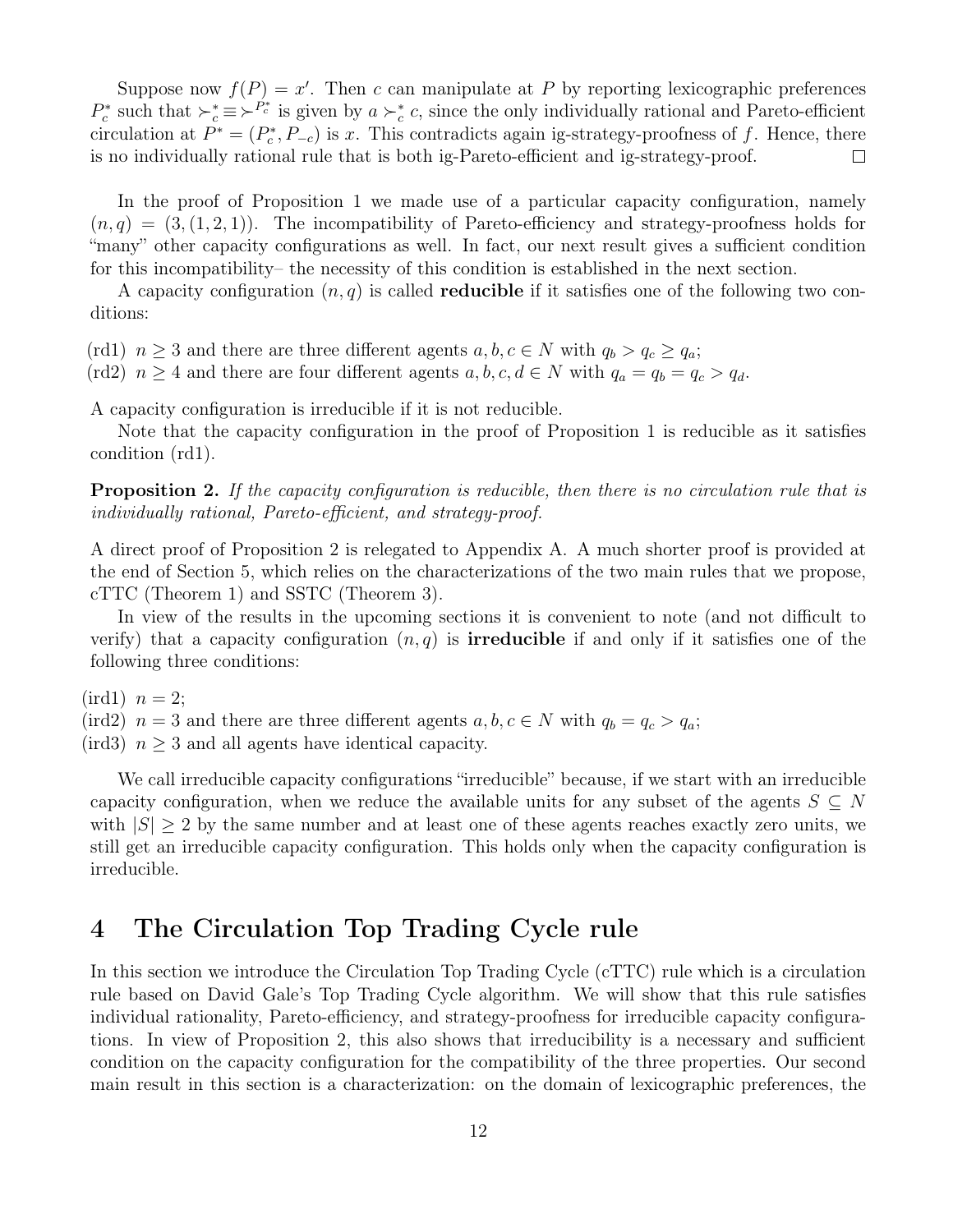cTTC rule is the unique individually rational rule that is both Pareto-efficient and dropping-proof (Theorem 1). As a consequence, the cTTC rule is the unique rule that satisfies individual rationality, Pareto-efficiency, and strategy-proofness on the domain of responsive preferences when capacity configurations are irreducible (Theorem 2).

#### 4.1 Description of cTTC

In the first step of this algorithm let each agent point to her most preferred good, or equivalently, potential trading partner. If there is no such trading partner then the agent points to herself. There is at least one "top trading" cycle. Let the agents in each top trading cycle send as many goods as possible such that the number of goods exchanged within the cycle is the same for each agent (i.e., maximize the flow subject to capacity restrictions). If the agent points to herself then she receives her own remaining endowments. We decrease the capacity of each agent in a cycle according to the number of goods traded in that cycle (i.e., the flow). In each top trading cycle, there is at least one agent that exhausts all of her endowment (or in other words, at least one node in the graph becomes saturated). All such agents are now removed from the market (i.e., all saturated nodes are removed from the graph), and we repeat the same process in the remaining market (reduced graph) until all agents are removed.

We will refer to this algorithm as the cTTC algorithm and denote the corresponding **cTTC** rule by  $\tau$ . Note that the cTTC algorithm can be equivalently executed and described by restricting the flow of each cycle in each step to one unit. In the one-unit-per-cycle (version of the) algorithm, it is not necessarily true that in each step some agent is removed; multiple steps with identical cycles may be required to exhaust the capacity of some agent.

Note that the cTTC rule is individually rational. Moreover, when all agents have unit capacity, i.e.,  $q_i = 1$  for all agents i, the cTTC algorithm is the original top trading cycles algorithm. In fact, when all agents have the same capacity, say  $q^*$ , the cTTC algorithm gives each agent the bundle that consists of  $q^*$  units of the good she receives at the circulation obtained from the TTC algorithm applied to the economy with unit capacities and the same preferences over individual goods.

#### 4.2 Pareto-efficiency

We now turn to Pareto-efficiency, which is the first main property we consider.

**Proposition 3.** If  $n \leq 3$  or all agents have the same capacity, then the cTTC rule is Paretoefficient. If  $n \geq 4$ , then there are capacity configurations for which the cTTC rule is not Paretoefficient. For any capacity configuration, the cTTC rule is ig-Pareto-efficient.

Proof. We prove the result in four steps.

STEP 1. If  $n \leq 3$ , then the cTTC rule is Pareto-efficient.

If  $n = 2$  the result follows trivially. Let  $n = 3$  and let  $N = \{a, b, c\}$ . Assume, without loss of generality, that  $q_a \le q_b \le q_c$ . Let  $P \in \mathcal{P}$ . If  $\tau(P)$  can also be obtained by a serial dictatorship following some ordering of the agents (where each agent in the ordering sequentially picks the bundle she prefers most among the bundles that can be formed using all still available goods), then it is Pareto-efficient at  $P$ . So, it is sufficient to show that at *any* preference profile, the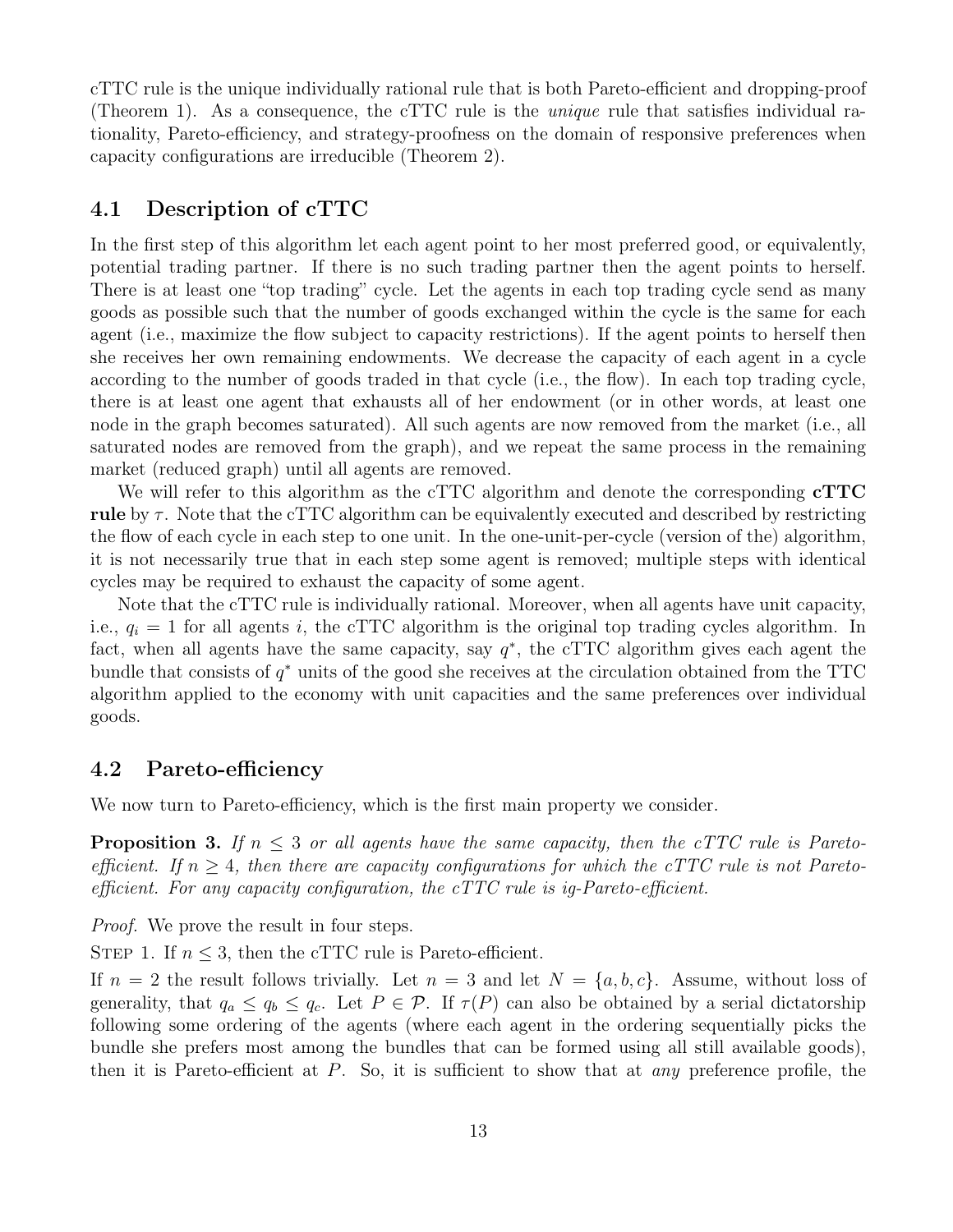cTTC outcome can also be obtained by some serial dictatorship (not necessarily the same serial dictatorship for all preference profiles).

Fix a preference profile. Suppose in the first round of the cTTC algorithm there is a top trading cycle that consists of a single agent. Then, this agent, say (without loss of generality) agent a, gets her favorite bundle. Then, since the other two agents do not get good  $a$ , it can be easily verified that the serial dictatorship based on ordering  $(a, b, c)$  or  $(a, c, b)$  gives the cTTC outcome.

Now suppose that in the first round of the cTTC algorithm no top trading cycle consists of a single agent. Then, there is a unique top trading cycle in the first round of the cTTC algorithm. We consider the following three cases.

Case 1: The top trading cycle in the first round consists of either  $a, b$ , and  $c$ , or of a and b.

- Then, in the first round they trade  $q_a$  units and a gets her most preferred bundle. Suppose  $q_a = q_b$ . Then b also gets her most preferred bundle and the serial dictatorship with ordering  $(a, b, c)$  gives the same circulation as cTTC. Now suppose  $q_a < q_b$ . If both  $c \succ_b b$  and  $b \succ_c c$ , then b and c trade  $q_b - q_a$  units in the second round of cTTC and the serial dictatorship with ordering  $(a, b, c)$  gives the same circulation as cTTC. Otherwise b and c do not trade in the second round of cTTC but still b or c gets her most preferred bundle.<sup>16</sup> Thus, the serial dictatorship with  $(a, b, c)$  or  $(a, c, b)$  gives the same circulation as cTTC.
- Case 2: The top trading cycle in the first round consists of a and c.

Then, in the first round they trade  $q_a$  units and a gets her most preferred bundle. Suppose  $q_a = q_c$ . Then c also gets her most preferred bundle and the serial dictatorship with ordering  $(a, c, b)$  gives the same circulation as cTTC. Now suppose  $q_a < q_c$ . If both  $c >_b b$  and  $b \succ_c c$ , then b and c trade min $\{q_b, q_c - q_a\}$  units in the second round of cTTC and the serial dictatorship with ordering  $(a, c, b)$  gives the same circulation as cTTC. Otherwise b and c do not trade in the second round of cTTC but still b or c gets her most preferred bundle.<sup>17</sup> Thus, the serial dictatorship with  $(a, b, c)$  or  $(a, c, b)$  gives the same circulation as cTTC.

Case 3: The top trading cycle in the first round consists of  $b$  and  $c$ .

Then, in the first round they trade  $q<sub>b</sub>$  units and b gets her most preferred bundle. Suppose  $q_b = q_c$ . Then c also gets her most preferred bundle and the serial dictatorship with ordering  $(b, c, a)$  gives the same circulation as cTTC. Now suppose  $q_b < q_c$ . If both  $c >_a a$  and  $a \succ_c c$ , then a and c trade min $\{q_a, q_c - q_b\}$  units in the second round of cTTC and the serial dictatorship with ordering  $(b, c, a)$  gives the same circulation as cTTC. Otherwise a and c do not trade in the second round of cTTC but still a or c gets her most preferred bundle.<sup>18</sup> Thus, the serial dictatorship with  $(b, a, c)$  or  $(b, c, a)$  gives the same circulation as cTTC.

Step 2. If all agents have the same capacity, then the cTTC rule is Pareto-efficient.

Suppose the agents have the same capacity, say  $q^*$ . Let  $P \in \mathcal{P}$ . Suppose that  $x = \tau(P)$  is not Pareto-efficient at  $P$ . Let  $x'$  be a circulation that Pareto-dominates  $x$ . Note that when cTTC is applied to P each agent trades in only one round and receives exactly  $q^*$  units of some good (or receives the null bundle). Consider the earliest round of  $cTTC$ , say r, in which some agent i receives a bundle  $x_i \neq x'_i$ . Let j be the good of which i receives  $q^*$  units at x. Since preferences are responsive and i prefers  $x'_i$  to  $x_i$  there is a good l such that  $l \succ_i j$  and  $x'_{il} > 0$ . By definition of cTTC, all  $q^*$  units of l were assigned to some agent k in some round  $1, \ldots, r-1$  of cTTC (or

<sup>&</sup>lt;sup>16</sup>More precisely, if agent  $i \in \{b, c\}$  finds good  $j \in \{b, c\} \setminus \{i\}$  unacceptable, then i gets her most preferred bundle.

<sup>&</sup>lt;sup>17</sup>More precisely, if agent  $i \in \{b, c\}$  finds good  $j \in \{b, c\} \backslash \{i\}$  unacceptable, then i gets her most preferred bundle.

<sup>&</sup>lt;sup>18</sup>More precisely, if agent  $i \in \{a, c\}$  finds good  $j \in \{a, c\} \backslash \{i\}$  unacceptable, then i gets her most preferred bundle.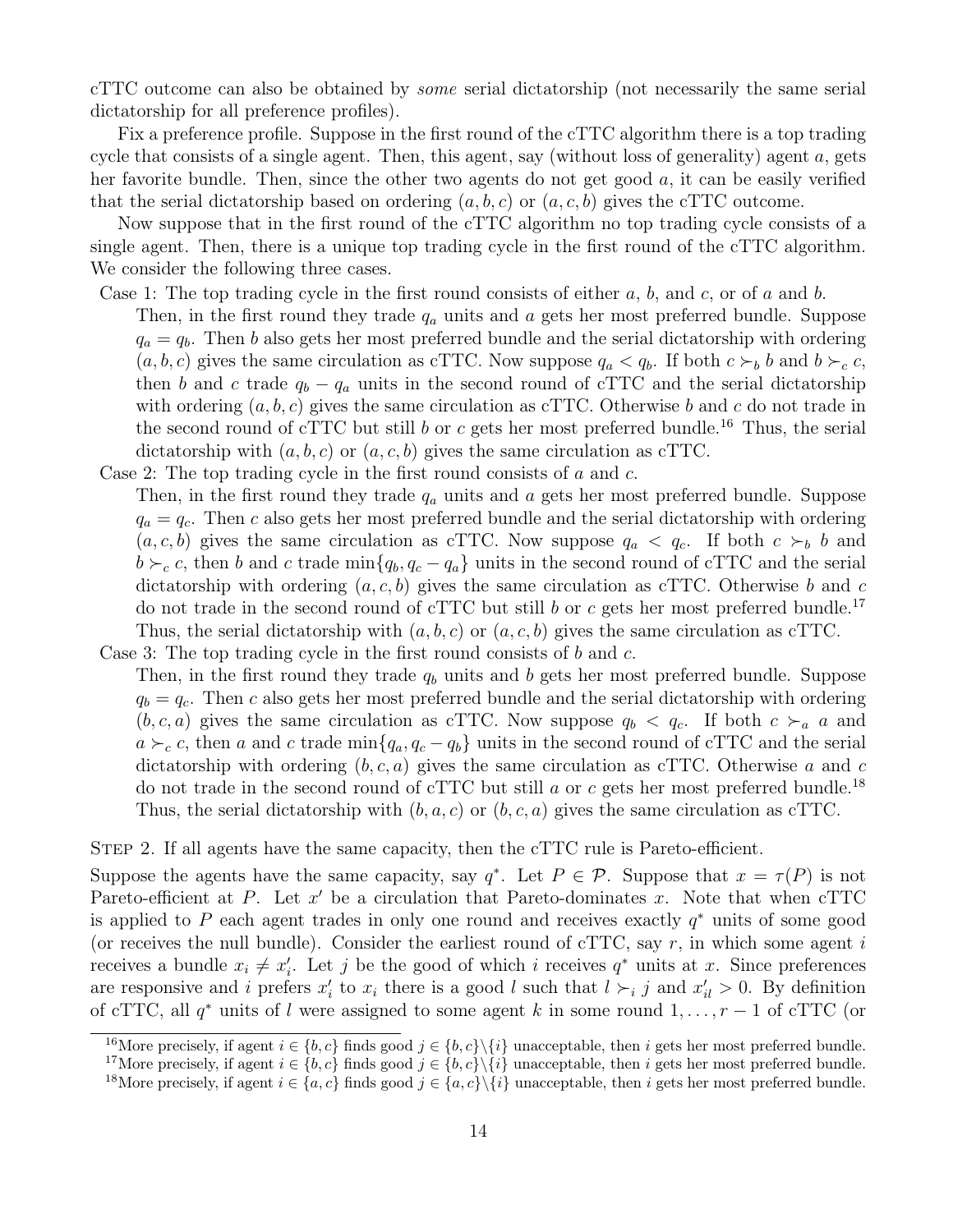$k = l$  and agent k left the market with all  $q^*$  units of her own good). But then  $x_k \neq x'_k$ . This contradicts the fact that round  $r$  is the earliest round in which some agent receives a bundle that differs from the one she receives at x'. Hence,  $x = \tau(P)$  is Pareto-efficient at P.

STEP 3. Let  $n \geq 4$ . Then, there are capacity configurations for which the cTTC rule is not Pareto-efficient.

Without loss of generality assume that  $N = \{a, b, c, d\}$ . (Otherwise, let any additional agent find all goods (but her own good) unacceptable.) Suppose  $q_a < q_c \leq q_d \leq q_b$ . Consider the class of preferences  $\mathcal{P}' \subset \mathcal{P}$  such that the preferences over individual goods are as follows:

 $\succ_a$ :  $c \succ_a a$  $\succ_b$ :  $d \succ_b b$  $\succ_c$ :  $a \succ_c b \succ_c c$  $\succ_d$ :  $a \succ_d b \succ_d c \succ_d d$ 

Let  $P \in \mathcal{P}'$ . Let  $x = \tau(P)$ . In the first round of the cTTC algorithm, there is a unique top trading cycle which consists of a and c, which yields  $x_{ac} = x_{ca} = q_a$ . In the second round, there is a unique top trading cycle which consists of b and d, which yields  $x_{bd} = x_{db} = q_d$ . In the final round(s), the remaining goods are kept by their owners.

Let  $x' \in X$  be the circulation defined by  $x'_{ac} = x_{ac} = q_a$  and  $x'_{bd} = x_{bd} = q_d$ , but  $x'_{cb} = q_c$ ,  $x'_{da} = q_a, x'_{db} = q_d - q_c$ , and  $x'_{dc} = q_c - q_a$ . Note that a and b receive the same bundles at x and x'. Since  $q_c > q_a$ , there exist two numbers  $u_c(a)$  and  $u_c(b)$  such that  $0 < u_c(b) < u_c(a)$  and  $q_cu_c(b) > q_a u_c(a)$ . Let  $P \in \mathcal{P}'$  be such that d has lexicographic preferences and c has additive preferences with  $q_c u_c(b) > q_a u_c(a)$ . Then c prefers  $x'_c$  to  $x_c$  and d prefers  $x'_d$  to  $x_d$ . Hence,  $x'$ Pareto-dominates x at P. Hence, the cTTC rule does not yield a Pareto-efficient circulation.

Step 4. For any capacity configuration, the cTTC rule is ig-Pareto-efficient.

Suppose the cTTC rule does not yield a Pareto-efficient circulation for some market  $(N, q, P)$ , where P is a profile of lexicographic preferences. Let  $x = \tau(P)$ . Then, there is a circulation x' that Pareto-dominates x. Consider the one-unit-per-cycle version of the cTTC algorithm for x. Let i be an agent in a top trading cycle in the first round. Among the goods that i receives at  $x'$ , let j be the good she prefers most. Since agent i weakly prefers  $x_i'$  to  $x_i$  and since she has lexicographic preferences, j is the good to which agent i points in the first round of the cTTC algorithm for x. Therefore,  $i$  is also in a top trading cycle in the first round (for x). By repeating the same arguments, it follows that each top trading cycle in the first round (for  $x$ ) is part of circulation  $x'$ . More formally, let i be any agent in a top trading cycle in the first round for  $x$ , and let j be the good of which she then (i.e., in the first round) receives one unit. Then,  $x'_{ij} > 0$ .

Consider the market that is obtained by 1) reducing with one unit the capacity of each agent that was in a top trading cycle in the first round, and 2) removing the agents that as a consequence have capacity 0. Let the remaining agents have the same lexicographic preferences as before (if necessary, update preferences by omitting goods/agents that are no longer present). Let  $y$  and y' be the circulations obtained from x and x', respectively, by 1) setting  $y = x$  and  $y' = x'$ , 2) updating  $y_{ij} = y_{ij} - 1$  and  $y'_{ij} = y'_{ij} - 1$  for any agent i in a top trading cycle of the first round, j being the good agent i points to, and <sup>19</sup> 3) removing any  $y_{kl}$  and  $y'_{kl}$  if good l is no longer present,

<sup>&</sup>lt;sup>19</sup>Since x and x' are both feasible circulations, it follows that for each good l it holds that for all k,  $y_{kl} = 0$  if and only if for all  $k, y'_{kl} = 0$ .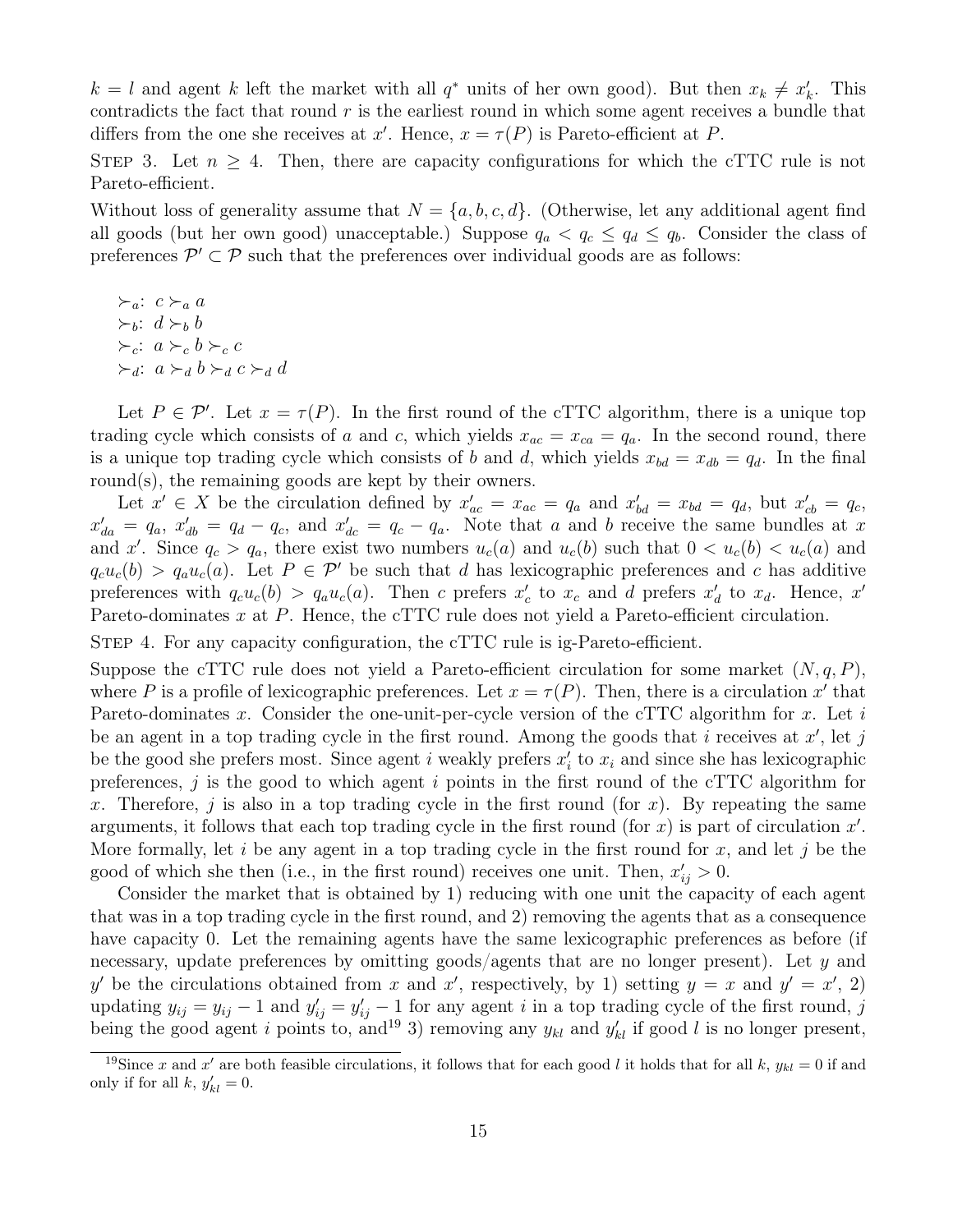i.e., if  $y_{kl} = y'_{kl} = 0$  for all k.

Since  $x'$  Pareto-dominates  $x$  and preferences are lexicographic,  $y'$  Pareto-dominates  $y$  with respect to the updated lexicographic preferences. Since  $y$  is also the circulation obtained from the cTTC algorithm applied to the updated lexicographic preferences, we can use the same arguments as before to subtract again the first top trading cycles from  $y$  and  $y'$ , update the market, etc. By repeating this procedure a finite number of times it follows that  $x = x'$ , which contradicts the fact that  $x'$  Pareto-dominates  $x$ .  $\Box$ 

Corollary 1. If the capacity configuration is irreducible, then the cTTC rule is Pareto-efficient.

#### 4.3 Strategy-proofness and other incentive properties

When all agents have unit capacity the cTTC rule boils down to the classical top trading cycles mechanism and hence the rule is strategy-proof. In fact, by considering the one-unit-per-cycle version of the cTTC algorithm, we immediately obtain the following more general result.

Proposition 4. For any capacity configuration, the cTTC rule cannot be manipulated by any agent with unit capacity, i.e., any agent i with  $q_i = 1$ .

We will show that there are reducible capacity configurations for which Proposition 4 cannot be generalized to agents with larger capacity (Proposition 6). However, our next result shows that it can be generalized for all irreducible capacity configurations.

**Corollary 2.** If the capacity configuration is irreducible, then the cTTC rule is strategy-proof.

We defer the proof of Corollary 2 to Section 5, as it is a direct corollary to Propositions 8 and 9.

Next, we study if and when the cTTC rule satisfies other incentive properties.

**Proposition 5.** For any capacity configuration, the cTTC rule is hiding-proof and truncationproof.

*Proof.* We only show that  $\tau$  is hiding-proof; using similar arguments one easily proves that  $\tau$  is also truncation-proof. Suppose  $q'_i < q_i$ . Then, the (one-unit-per-cycle) cTTC algorithm applied to  $(P, (q_{-i}, q'_i))$  proceeds precisely in the same way as the (one-unit-per-cycle) cTTC algorithm applied to  $(P, q)$  until agent i exhausts her capacity. Therefore the bundle  $f_i(P, (q_{-i}, q'_i))$  contains a weakly smaller number of units of each good compared to  $f_i(P, q)$ . By responsiveness of  $P_i$ ,  $f_i(P,q) R_i f_i(P,(q_{-i}, q'_i))$ . This shows that  $\tau$  is hiding-proof.  $\Box$ 

The formulation of the following result is very similar to that of Proposition 3.

**Proposition 6.** If  $n \leq 3$  or all agents have the same capacity, then the cTTC rule is droppingproof. If  $n \geq 4$ , then there are capacity configurations for which the cTTC rule is not droppingproof. For any capacity configuration, the cTTC rule is ig-dropping-proof.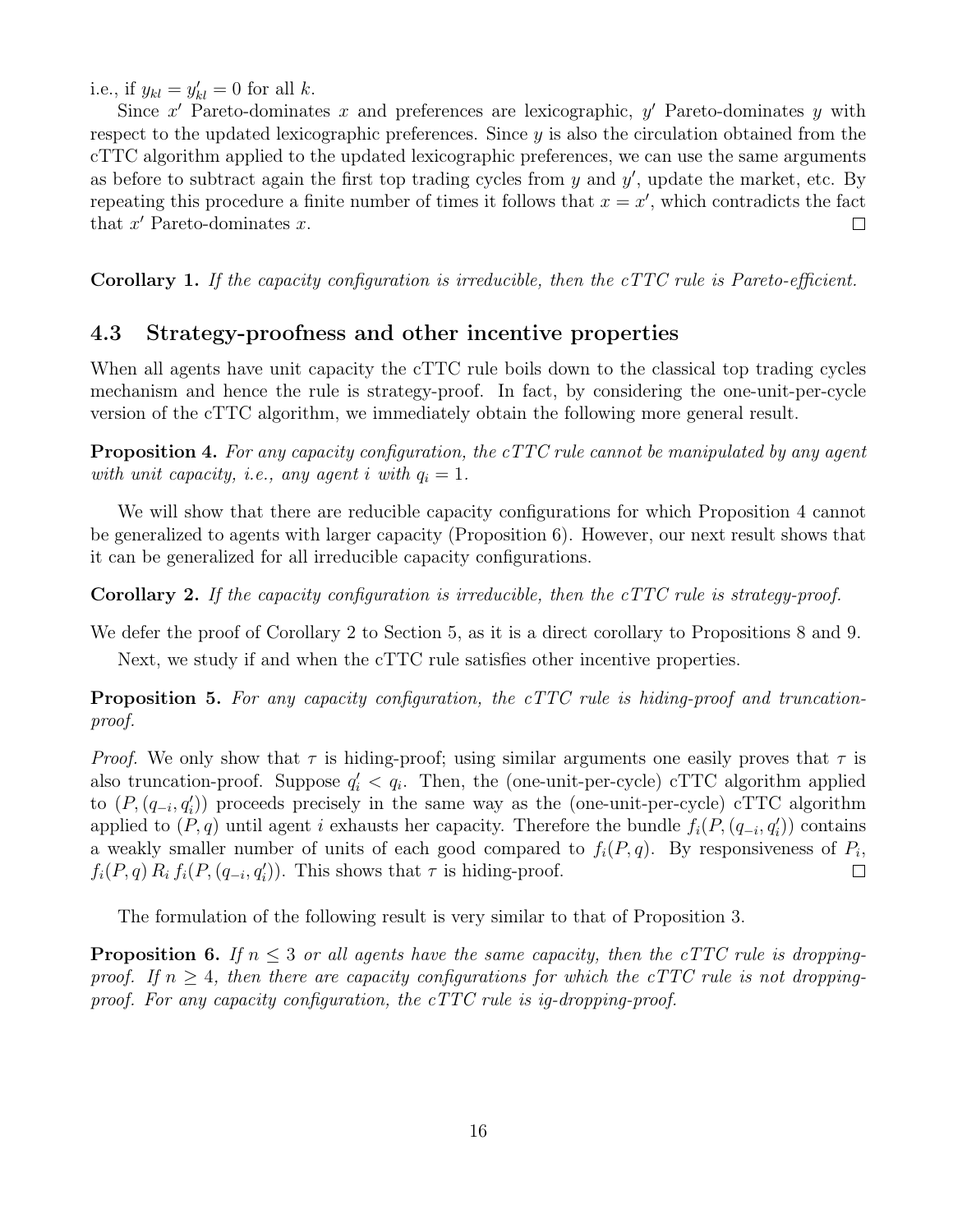Proof. We prove the result in four steps.

STEP 1. If  $n \leq 3$ , then the cTTC rule is dropping-proof.

If  $n = 2$  the result follows trivially. Let  $n = 3$  and let  $N = \{a, b, c\}$ . Fix a preference profile. We show that  $\alpha$  cannot manipulate the cTTC rule by dropping. We can assume that each agent finds at least one other good acceptable (otherwise we are essentially back in the case  $n = 2$ ). Then, there is a unique top trading cycle in the first round of cTTC.

Suppose  $\alpha$  is not involved in the first top trading cycle. Suppose  $\alpha$  plays a dropping strategy. Then the first top trading cycle remains unchanged. But then, as in the second round we are left with at most two agents, the result follows.

Now suppose  $\alpha$  is involved in the first top trading cycle with only one other agent, say with b. Then a or b gets saturated in the first round, i.e., fills her capacity, and leaves the market. If agent a gets saturated then she received  $q_a$  units of her favorite good, so she cannot be better off in any other circulation. If it is agent  $b$  (but not  $a$ ) who becomes saturated in the first round, then a receives  $q_b$  units of her favorite good and she is left with c in the second round of cTTC, where she gets  $\min\{q_a - q_b, q_c\}$  units of c, provided that c finds a acceptable (and a finds c acceptable; otherwise, a cannot be better off by dropping  $b$ ). It is not difficult to see that a cannot benefit from dropping b or c, since if she drops c then she just receives  $q_b$  units of b as a final bundle; if she drops b then only when a and c are mutually acceptable she gets  $(\min\{q_a, q_c\})$  units of) good c, which by responsiveness, is worse than her final bundle when she tells the truth.

Finally, suppose all three agents are involved in the first top trading cycle, say in order  $(a, b, c)$ . Suppose that a is saturated in the first round, i.e.,  $q_a \leq \min\{q_b, q_c\}$ . Then, she gets as many units of her favorite good as her capacity. Hence, she cannot benefit from any dropping strategy. Suppose now that b is saturated in the first round, i.e.,  $q_b \leq \min\{q_a, q_c\}$ . In this case, the final allocation of a is  $q_b$  of b and if a finds c acceptable, also min $\{q_a, q_c\} - q_b$  units of good c. If a drops c then a gets  $q_b$  of b only. If a drops b then a gets  $\min\{q_a, q_c\}$  units of good c only (if a finds  $c$  acceptable), which by responsiveness is worse than her bundle under truth-telling. Finally, suppose that c is saturated in the first round, i.e.,  $q_c \leq \min\{q_a, q_b\}$ . If b finds a unacceptable, then a cannot manipulate by dropping for sure. Suppose now that  $b$  finds a acceptable. Then, since a gets the bundle that consists of  $\min\{q_a, q_b\}$  units of good b, dropping c does not yield a more preferred bundle. By dropping b, a would get the bundle that consists  $q_c$  units of c (assuming c is acceptable for a), which by responsiveness does not yield a more preferred bundle.

STEP 2. If all agents have the same capacity, then the cTTC rule is dropping-proof.

If all agents have the same capacity, then the capacity configuration is irreducible. Then, by Corollary 2, the cTTC rule is strategy-proof and hence dropping-proof.

STEP 3. Let  $n \geq 4$ . Then, there are capacity configurations for which the cTTC rule is not dropping-proof.

Without loss of generality assume that  $N = \{a, b, c, d\}$ . (Otherwise, let any additional agent find all goods (but her own good) unacceptable.) Let  $q_a = q_b = q_c = 1$  and  $q_d = 2$ . Consider the class of preferences  $\mathcal{P}' \subset \mathcal{P}$  such that the preferences over individual goods are as follows:

$$
\succ_a: b \succ_a a
$$
  
\n
$$
\succ_b: c \succ_b d \succ_b b
$$
  
\n
$$
\succ_c: d \succ_c c
$$
  
\n
$$
\succ_d: a \succ_d c \succ_d b \succ_d d
$$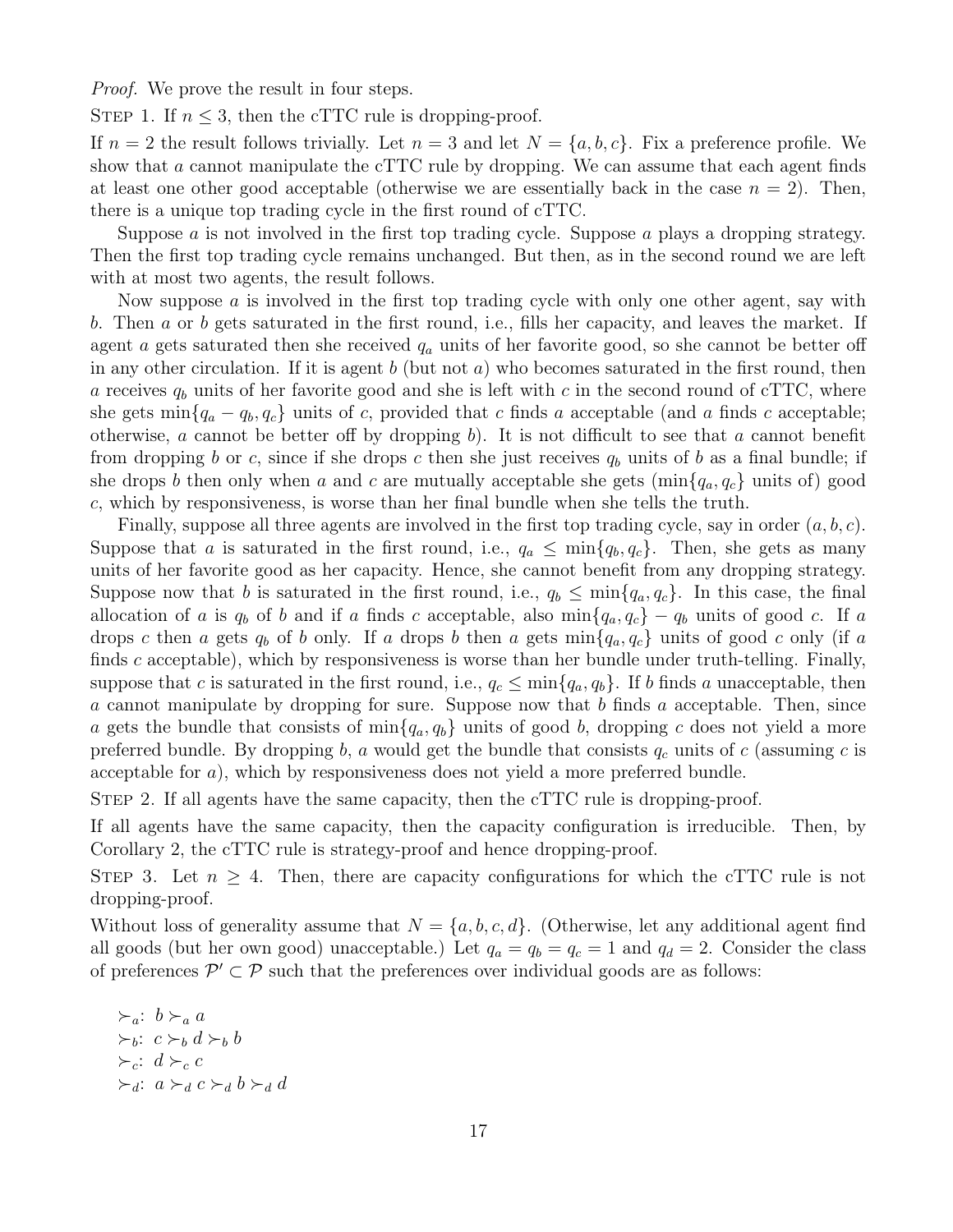Let  $P \in \mathcal{P}'$ . Let  $x = f(P)$ . In the first round of the cTTC algorithm there is a top trading cycle that consists of a, b, c, and d, which yields  $x_{ab} = x_{bc} = x_{cd} = x_{da} = 1$ . In the second (and final) round, d keeps the remaining unit of her good.

Now let agent d report preferences such that

 $\succ_d$ :  $c \succ'_d b \succ'_d d$ ,

which is a dropping of the original preferences of d. Then, in the first round of the cTTC algorithm there is a (unique) top trading cycle that consists of c and d, which yields  $x'_{cd} = x'_{dc} = 1$ . In the second round there is a (unique) top trading cycle that consists of  $b$  and  $d$ , which yields  $x'_{bd} = x'_{db} = 1$ . In the third (and final) round, a keeps her good. Let  $P \in \mathcal{P}'$  be such that d has additive preferences with  $u_d(b) + u_d(c) > u_d(a)$ . Then d strictly prefers  $x'_d$  to  $x_d$ . Hence, the cTTC rule is not dropping-proof.

Step 4. For any capacity configuration, the cTTC rule is ig-dropping-proof.

Suppose the cTTC rule is not ig-dropping-proof. Then there is a market  $(N, q, P)$  such that for some  $i \in N$ ,  $P_i$  is lexicographic and there is  $P'_i$  with  $\tau_i(P'_i, P_{-i}) P_i \tau_i(P)$  and  $\succ'_i$  is a dropping of  $\succ_i$  (these being the preferences over individual goods induced by  $P'_i$  and  $P_i$ , respectively). Let  $x = \tau(P)$  and  $x' = \tau(P'_i, P_{-i}).$ 

If  $\succ_i'$  is obtained from  $\succ_i$  by only dropping one or several goods k with  $x_{ik} = 0$ , then  $x = x'$ , which contradicts  $x'_i P_i x_i$ . So,  $\succ_i'$  is obtained from  $\succ_i$  by dropping some good  $k^*$  with  $x_{ik^*} > 0$ (and possibly dropping one or several goods k with  $x_{ik} = 0$ ). Let  $k^{**}$  be the most preferred good with  $x_{ik^{**}} > 0$  and that is dropped in  $\succ'_i$ . Then, for all goods l that are strictly preferred to  $k^{**}$ ,  $x_{il} = x'_{il}$ . Then, since  $x_{ik^{**}} > 0 = x'_{ik^{**}}$  and preferences  $P_i$  are lexicographic,  $x_i P_i x'_i$ , which contradicts  $x_i' P_i x_i$ .  $\Box$ 

#### 4.4 A characterization of cTTC and an (almost) impossibility result

We are now ready to characterize the cTTC rule.

**Theorem 1.** For any capacity configuration, the cTTC rule is the unique circulation rule that is individually rational, ig-Pareto-efficient, and ig-dropping-proof.

Proof. The cTTC rule is individually rational by construction, ig-Pareto-efficient by Proposition 3, and ig-dropping-proof by Proposition 6.

It remains to prove that the cTTC rule is the unique rule that satisfies the three properties. Let f be a circulation rule that is individually rational, ig-Pareto-efficient, and ig-dropping-proof. We will show that for any profile of lexicographic preferences P,  $f(P) = \tau(P)$ . Since f and  $\tau$  are individual-good-preference based, then for any profile of preferences  $P, f(P) = \tau(P)$ .

We will show by induction that for any integer  $l \in \mathbb{N}_{++}$ , if P is a profile of lexicographic preferences such that cTTC requires  $k > l$  rounds, then the circulation induced by the union of the top trading cycles (and their flows) in rounds  $1, \ldots, l$  are contained in circulation  $f(P)$ .

We first prove the statement for  $l = 1$ . Let P be a profile of lexicographic preferences and let  $x = f(P)$ . Let  $\succ \equiv \succ^P$  be the induced preferences over individual goods. Let  $Z \subseteq N$  be a top trading cycle coalition<sup>20</sup> in the first round of the cTTC algorithm applied to P. Let q be

<sup>&</sup>lt;sup>20</sup>More precisely, a top trading cycle coalition is a set of agents that constitute some cycle in the cTTC algorithm.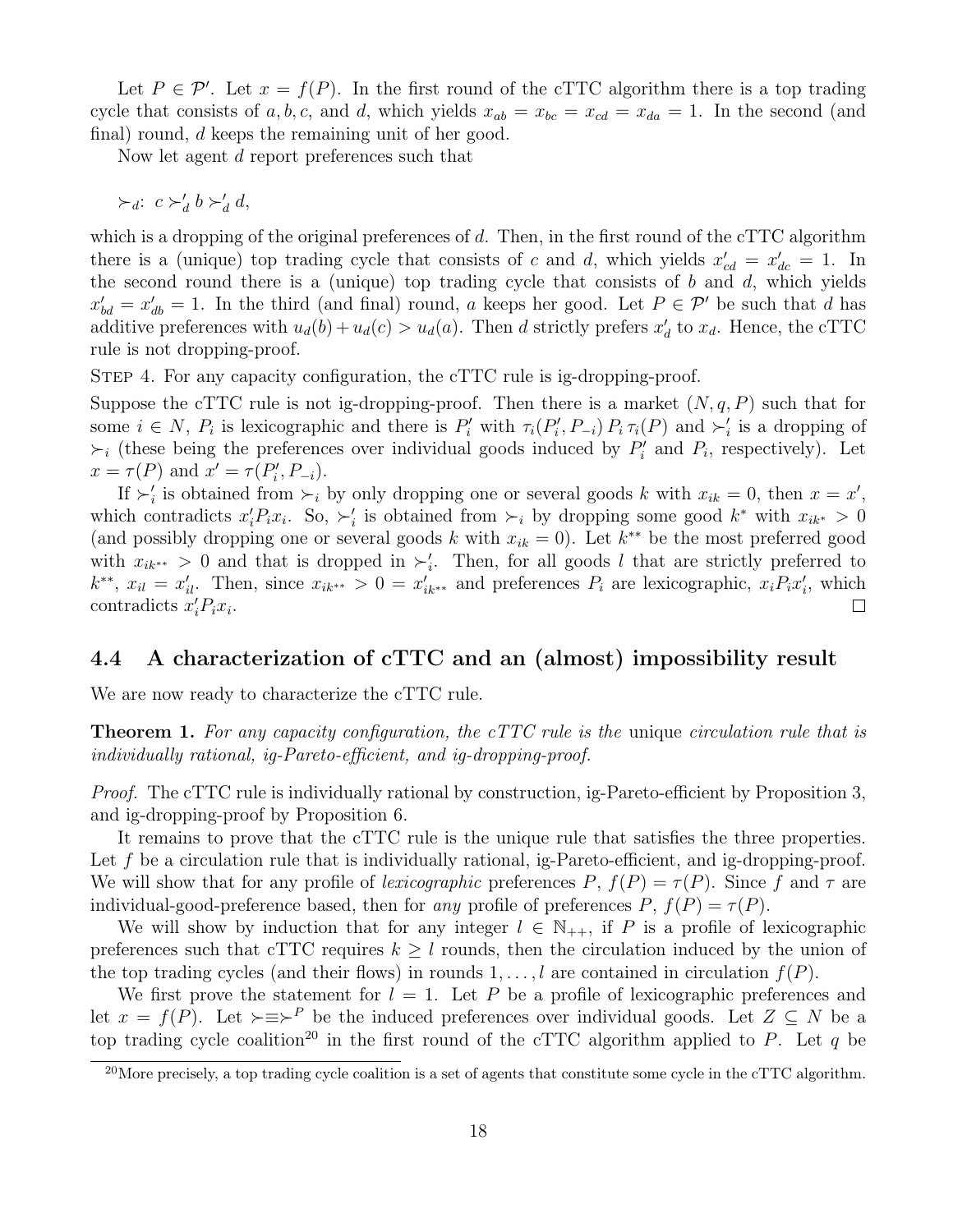the minimum capacity among the members of Z. Suppose that there exists some agent  $a \in Z$ such that for a's most preferred good, say good b, we have  $x_{ab} < q$ . Let  $P'_a$  be any lexicographic preferences such that the induced preferences over individual goods are given by dropping  $\succ_a$ : b, a. Let  $x' = f(P'_a, P_{-a})$ . Individual rationality of f implies that  $x'_a = x'_{ab}$ . Since  $\succ'_a$  is a dropping of  $\succ_a$ , it follows from ig-dropping-proofness of f that a does not strictly prefer  $x'_a$  to  $x_a$ . Hence,  $x'_{ab} \leq x_{ab}$  and thus  $x'_{ab} < q$ . Then, from the balancedness of circulation  $x'$  at a it follows that for agent  $c \in Z$  that points in the top trading cycle to a,  $x'_{ca} \leq x'_{a} = x'_{ab} < q$ .

Note that by construction P' is a profile of lexicographic preferences such that  $Z \subseteq N$  is also a top trading cycle coalition in the first round of the cTTC algorithm applied to  $P'$  and, as we have just shown,  $x'_{ca}$ ,  $x'_{ab}$  < q. Hence, we can repeat the same arguments to the next predecessors in the top trading cycle coalition  $Z$  until we are back in  $a$ . At that moment we have constructed a profile of lexicographic preferences, say  $P^*$ , in which each agent of Z only finds acceptable the good she was pointing to in the top trading cycle associated with  $Z$  (and her own good). By construction, at  $f(P^*)$  the agents in Z (only) circulate their goods suboptimally, since the flow is strictly below the maximum q, i.e., all agents in Z are unfilled at  $f(P^*)$ . But then  $f(P^*)$  is not Pareto-efficient at  $P^*$ : all agents in Z would be strictly better off if the flow in the associated cycle would be increased. This shows that for any profile of lexicographic preferences  $P$ , if  $Z$  is a top trading cycles coalition with flow q in the first round of cTTC applied to P, then each agent  $a \in Z$ , who points to  $b \in Z$  say, obtains at  $f(P)$  a quantity of good b that is weakly larger than q. So, for any profile of lexicographic preferences  $P$ , the circulation induced by the union of top trading cycles (and their flows) that are generated in round 1 of cTTC applied to P are contained in circulation  $f(P)$ .

We now prove the statement for  $l = 2$ . Let P be a profile of lexicographic preferences such that cTTC requires  $k > l$  rounds. Let  $x = f(P)$ . The result for  $l = 1$  implies that if we take x and subtract the circulation induced by the union of the top trading cycles from round 1 we obtain a (feasible) circulation y. Let  $Z \subseteq N$  be a top trading cycle coalition in the second round of the cTTC algorithm applied to P. Let q be the minimum remaining capacity among the members of Z at the beginning of the second round. (Some or all members of Z can have been members of top trading cycles in the first round, but Z itself cannot have been a top trading cycle coalition in the first round.)

Suppose that there exists *some* agent  $a \in \mathbb{Z}$  such that for the good to which a now points, say good b, we have  $y_{ab} < q$ . Let  $P'_a$  be any lexicographic preferences such that the induced preferences over individual goods are given by the dropping  $\succ'_a$ : b, a if a did not receive any good in round 1 of cTTC or received some units of good b in round 1; and the dropping  $\succ_a: d, b, a$  if a received some units of good  $d \neq b$ , a in round 1. Let  $x' = f(P')$  where  $P' = (P'_a, P_{-a})$ . Note that by definition of cTTC the top trading cycles in rounds 1 and 2 of cTTC are the same at  $P$  and  $P'$ . The result for  $l = 1$  implies that if we take  $x'$  and subtract the circulation induced by the union of the top trading cycles from round 1 we obtain a (feasible) circulation y'. Next we show that  $y'_a = y'_{ab}$  and  $y'_{ab} < q.$ 

Suppose that in round 1 of cTTC at  $P$  and  $P'$  agent  $a$  did not receive any good (zero amount at both P and P') or received some units of good b (the same amount at P and P'). Then, by individual rationality of f,  $y'_a = y'_{ab}$ , and so by ig-dropping-proofness of f,  $y'_{ab} \le y_{ab} < q$ .

Suppose now that in round 1 of cTTC at P and P' agent a received some units of good  $d \neq b, a$ . Since a received some units of good  $d \neq b$  in the first round of cTTC and some units of good b in the second round of cTTC, it follows that  $d$  was filled in the first round of cTTC. Then, since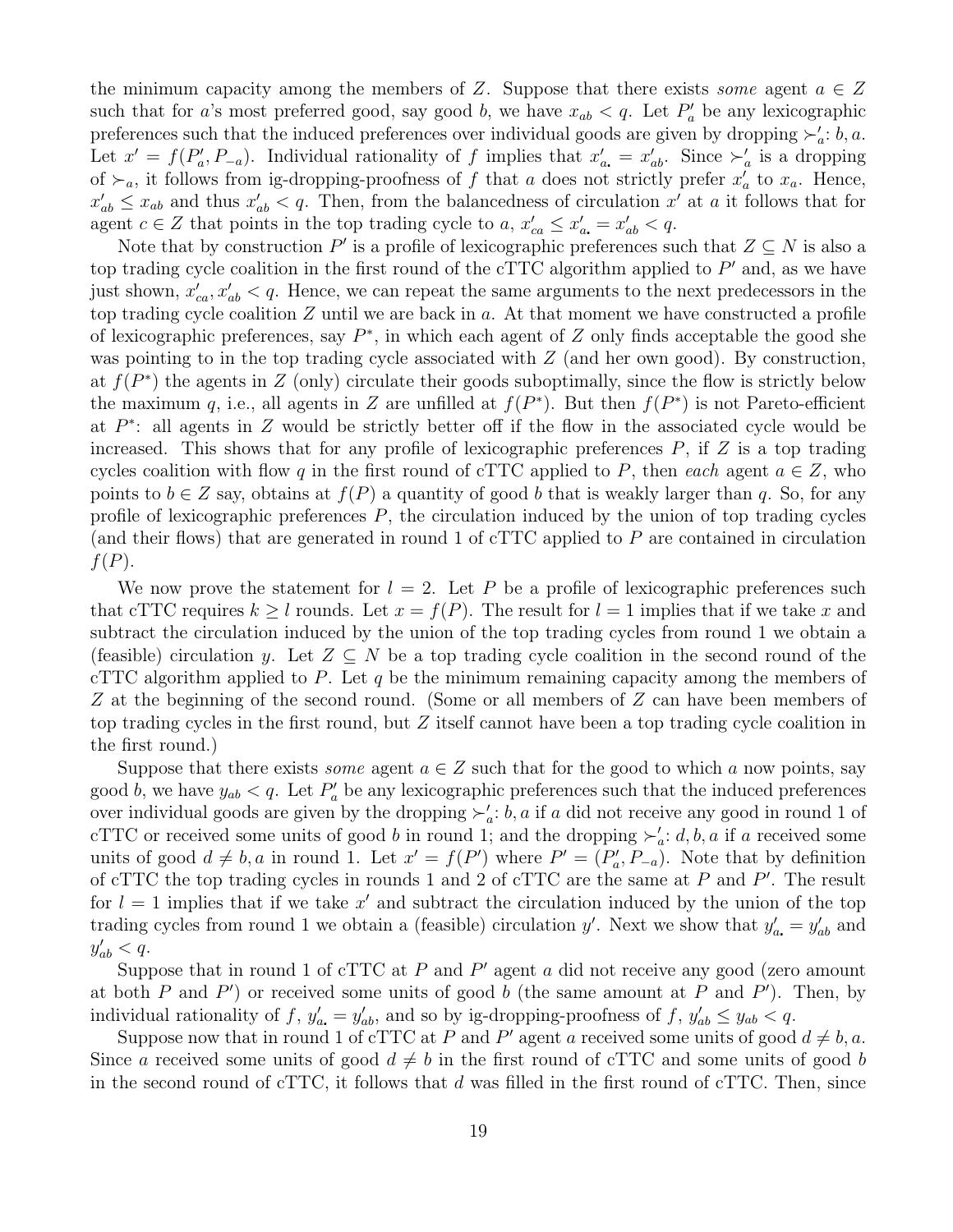the top trading cycles from round 1 are the same for x and x', it follows that  $x_{ad} = x'_{ad}$ . Then, by individual rationality and ig-dropping-proofness of f,  $x'_{ab} \le x_{ab}$ . Hence,  $y'_{ab} = x'_{ab} \le x_{ab} = y_{ab} < q$ . From the capacity constraint for d,  $y'_{ad} = 0$ . Then, from the individual rationality of f,  $y'_{a} = y'_{ab}$ .

Let  $c \in Z$  be the agent that points to a in the top trading cycle Z (in the second round, which is common to P and P'). Then, from the balancedness of circulation y' at a,  $y'_a = y'_{ab}$ , and  $y'_{ab} < q$ we have that  $y'_{ca} \le y'_{a} = y'_{ab} < q$ .

Note that by construction P' is a profile of lexicographic preferences such that  $Z \subseteq N$  is also a top trading cycle coalition in the second round of the cTTC algorithm applied to  $P'$  and, as we have just shown,  $y'_{ca}, y'_{ab} < q$ . Hence, we can repeat the same arguments to the next predecessors in the top trading cycle coalition  $Z$  until we are back in  $a$ . Let  $P^*$  be the profile of lexicographic preferences that has been sequentially constructed until this moment. Let  $y^*$  be the circulation obtained from  $f(P^*)$  by subtracting the circulation induced by the union of the top trading cycles from round 1. By construction,  $Z \subseteq N$  is also a top trading cycle coalition in the second round of the cTTC algorithm applied to  $P^*$ , and for each agent  $z \in Z$ ,  $y_{zw}^* < q$  where w is the good that agent z points to in the top trading cycle defined by Z. But then  $f(P^*)$  is not Pareto-efficient at  $P^*$ : all agents in Z would be strictly better off if the flow in the associated cycle would be increased. This, together with the statement for  $l = 1$ , shows that for any profile of lexicographic preferences  $P$ , the circulation induced by the union of top trading cycles (and their flows) that are generated in rounds 1 and 2 of cTTC applied to P are contained in circulation  $f(P)$ .

The statement for  $l > 2$  can be proved with similar arguments.

Remark 3. The properties in Theorem 1 are logically independent. First, multi-serial-IR rules in Biró et al. [4] are individually rational and Pareto-efficient, and thus also ig-Pareto-efficient. Second, multi-serial-rules in Biró et al. [4] are Pareto-efficient and strategy-proof (see footnote 14 on dispensing with (resp-3)). Finally, all Segmented Trading Cycle rules of Section 5 are individually rational and strategy-proof, and thus also ig-dropping-proof.  $\diamond$ 

 $\Box$ 

We now state and prove our (almost) impossibility theorem.

**Theorem 2.** There is a circulation rule that is individually rational, Pareto-efficient, and strategyproof if and only if the capacity configuration is irreducible. For irreducible capacity configurations, the cTTC rule is the unique circulation rule that satisfies all three properties.

Proof. The "only if" part of the first statement follows from Proposition 2. The "if" part of the first statement follows from Corollaries 1 and 2.

Regarding the second statement, Corollaries 1 and 2 show that the cTTC rule satisfies the three properties. The uniqueness follows from Theorem 1.  $\Box$ 

In light of the results that we present in the next section, see also the revisited version of Theorem 2 in subsection 5.3.

## 5 Segmented Trading Cycle rules

The cTTC rule generalizes the classical Top Trading Cycle (TTC) rule and allows for exchange in the overall market. While not fully efficient, it is ig-Pareto-efficient, but it lacks strategy-proofness. We now consider a different approach in order to find strategy-proof rules, following Pápai [19]: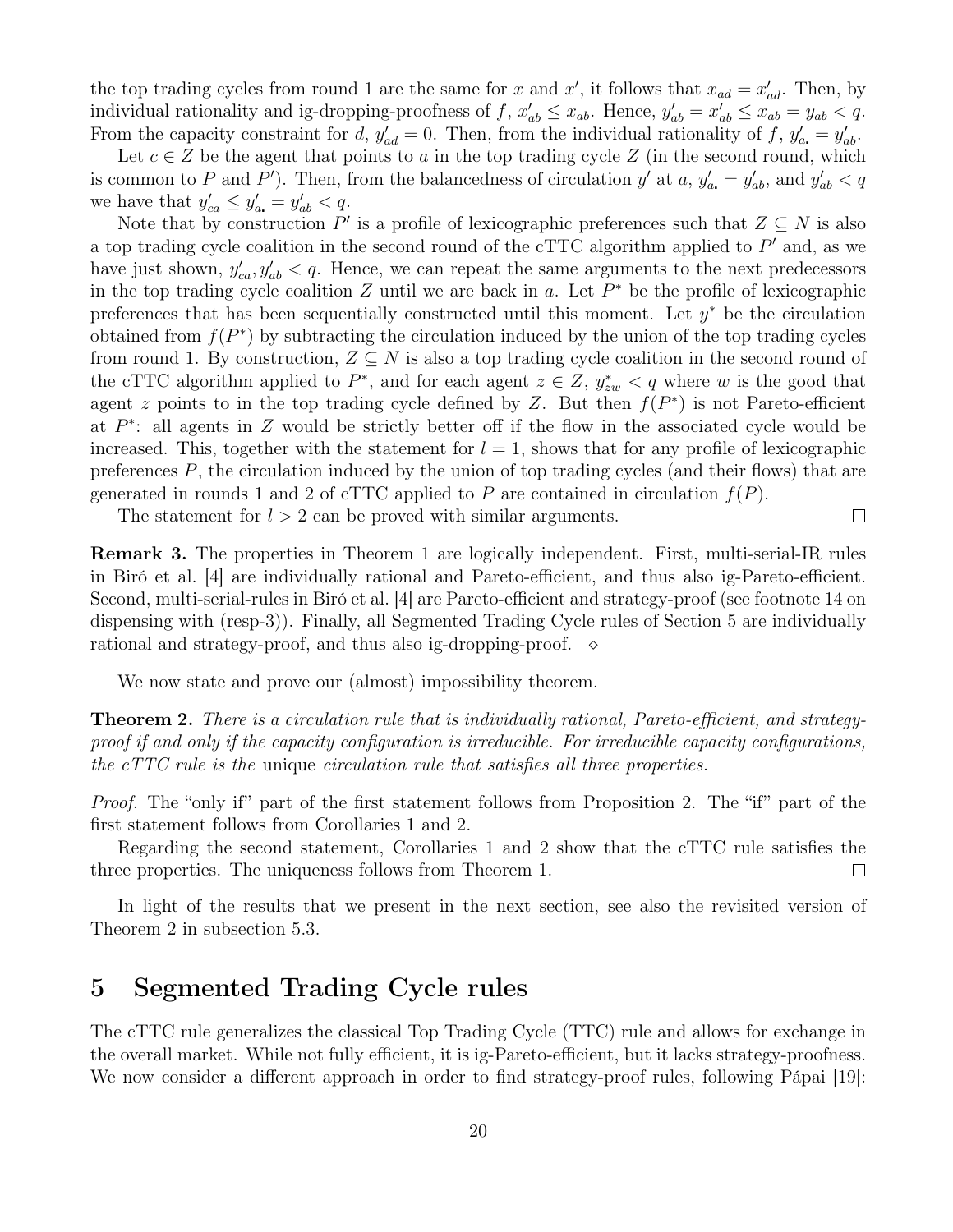we first distribute the agents' endowments over a number of smaller markets (the so-called market segments), then apply the classical Top Trading Cycle algorithm within each market segment, and finally aggregate the circulations. This class of "Segmented Trading Cycle" (STC) rules are strategy-proof but in general do not satisfy ig-Pareto-efficiency, unlike cTTC. We also identify one notable member of this class of rules, which we refer to as the SSTC rule, as the main alternative to the cTTC rule, and characterize it in order to shed some light on the tradeoffs between the cTTC rule and the SSTC rule. Both the cTTC and SSTC rule boil down to the classical TTC rule in the original Shapley-Scarf market, and we will show that more generally in multi-unit Shapley-Scarf markets with an irreducible capacity configuration the two rules coincide and are characterized by individual rationality, Pareto-efficiency, and strategy-proofness.

#### 5.1 Market Segmentation and Uniqueness

Let  $q_{\max} \equiv \max_{i \in \mathbb{N}} q_i$ . We create  $q_{\max}$  market segments such that each agent has at most one unit of her good in each market segment. For all  $t = 1, \ldots, q_{\text{max}}$ , let  $W_t$  denote the set of goods in market segment t. Then, for all  $i \in N$  and all  $t = 1, \ldots, q_{\text{max}}, |W_t \cap e_i| \leq 1$  and  $\bigcup_{t=1}^{q_{\text{max}}} W_t = \bigcup_{i \in N} e_i$ . For each market segment  $t = 1, \ldots, q_{\text{max}}$  and each preference profile  $P \in \mathcal{P}$ , let  $D_t = (N_t, A_t)$  be the directed graph such that  $N_t = \{i \in N : |W_t \cap e_i| = 1\}$ , and for all  $i, j \in N_t$ ,  $(i, j) \in A_t$  if and only if  $(i, j) \in A(P)$ .

A Segmented Trading Cycle (STC) rule is obtained by applying the following algorithm to each preference profile. In each market segment  $t$ , carry out the TTC algorithm, given the restrictions imposed by  $D_t$ . Thus, for each given market segment t, in the first step of the algorithm let each agent point to her most preferred potential trading partner in  $D_t$ . If there is no such trading partner then the agent points to herself. We get at least one top trading cycle. Let the agents in each top trading cycle trade their goods (one unit for each agent). If an agent points to herself then she receives her own endowment in this market segment. We remove each agent in top trading cycles from the market (i.e., we remove the corresponding nodes from the graph  $D_t$ ), and repeat the same process in the remaining market until all agents are removed. The aggregation of the circulations obtained in all  $q_{\text{max}}$  market segments yields the final circulation at the preference profile in question.

As we will see, a Segmented Trading Cycle rule can only achieve full Pareto-efficiency for irreducible capacity configurations. In order to avoid further and unnecessary efficiency losses, we require "compactness" of the market segments by restricting the number of segments to at most  $q_{\text{max}}$ , which is the minimum number of possible market segments. Note that, in general, not all Pareto-efficient circulations can be reached under this restriction, but this is already true for the original Shapley-Scarf housing markets.<sup>21</sup> However, subject to the trade restrictions imposed by the trading segments, a Segmented Trading Cycle rule is as efficient as possible. That is, there is no Pareto-improving trade that can be carried out within any market segment, since the classical TTC rule is Pareto-efficient. We can think of this as an "efficiency-on-the-range" property, which

<sup>&</sup>lt;sup>21</sup>There are capacity configurations and preference profiles such that some Pareto-efficient circulation can only be reached by allowing a market segmentation with strictly more than  $q_{\text{max}}$  segments. For instance, consider the Shapley-Scarf market given by  $N = \{a, b, c\}$ ,  $q = (1, 1, 1)$ , and preferences  $b \succ_a c \succ_a a$ ,  $a \succ_b b$ , and  $a \succ_c c$ . If there is only  $q_{\text{max}} = 1$  market segment, then the unique Segmented Trading Cycle rule is equivalent to the classical TTC rule and yields the circulation where a and b swap their single units. The circulation where a and c swap is also Pareto-efficient, but it requires two market segments:  $\{a, c\}$  and  $\{b\}$ .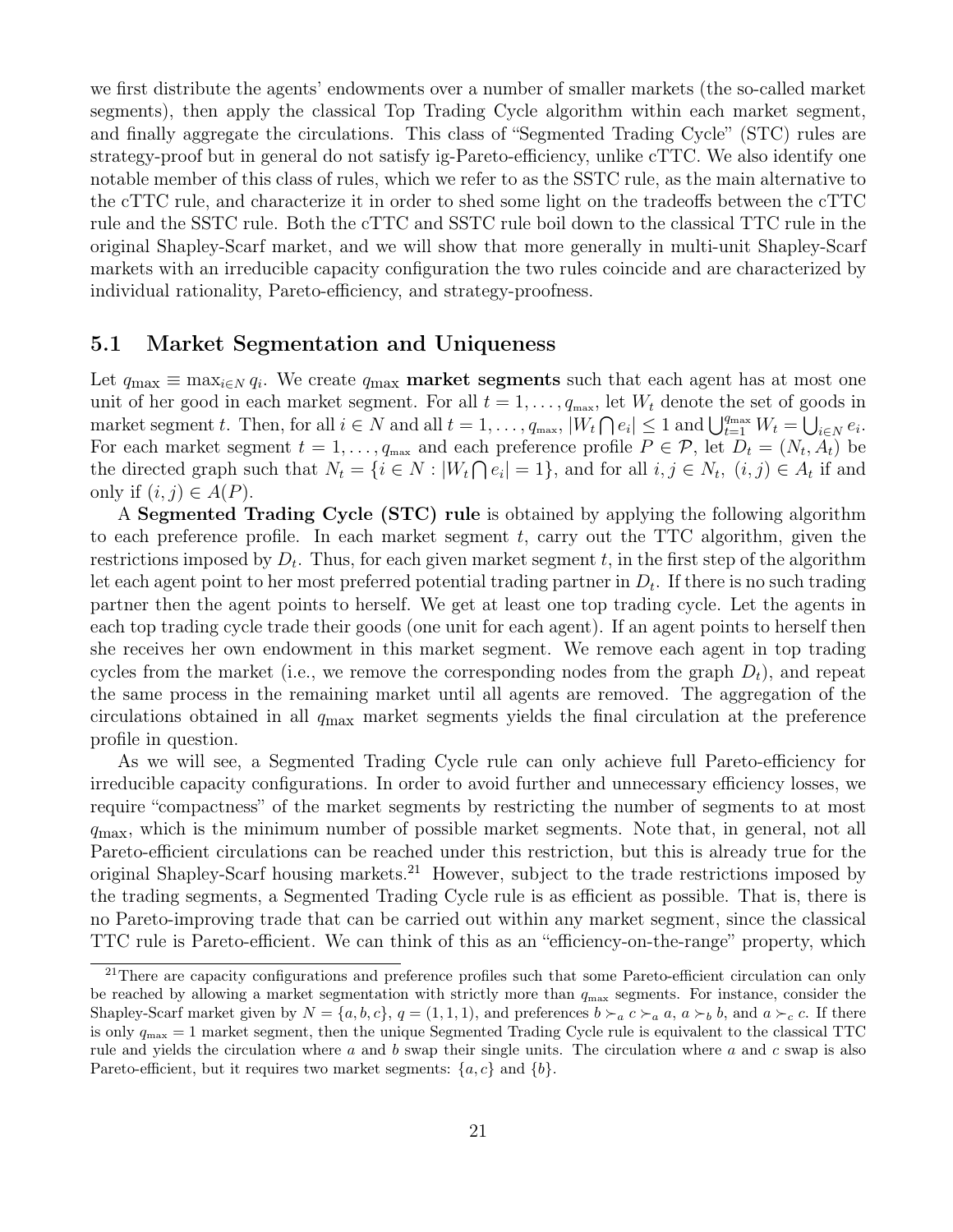requires that the circulation outcome at any preference profile is not Pareto-dominated by another circulation that is obtained by the rule at a different preference profile. Since "efficiency-on-therange" becomes more demanding when more trade can take place, this property of Segmented Trading Cycle rules explains why keeping the number of market segments to a minimum helps to improve the efficiency of these rules.

Observe that a Segmented Trading Cycle rule depends on how the initial endowments are partitioned into market segments, and consequently there is a class of Segmented Trading Cycle rules in which each member is determined by  $W = (W_t)_{t=1,\dots,q_{\text{max}}}$ .

We will refer to the following set of capacity configurations as **quasi-irreducible**: the capacity configuration is either irreducible or satisfies

 $(\text{rd2*})$   $n \geq 4$ ,  $N = \{i_1, i_2, \ldots, i_n\}$ , and  $q_{i_1} < q_{i_2} = q_{i_3} = \ldots = q_{i_n}$ .

Thus, quasi-irreducible capacity configurations include all irreducible capacity configurations and a subclass of  $\text{(rd2)}$  reducible capacity configurations,<sup>22</sup> as defined in Section 3.

**Proposition 7.** There is a unique Segmented Trading Cycle rule if and only if the capacity configuration is quasi-irreducible.

*Proof.* This statement is obvious for  $n = 2$ , and in the case where all agents have the same capacities. Thus, we only have to consider the case where  $q_{i_1} < q_{i_2} = q_{i_3} = \ldots = q_{i_n}$  with  $N = \{i_1, i_2, \ldots, i_n\}$  and  $n = |N| \geq 3$ . In this case there is a unique Segmented Trading Cycle rule as the market segmentation is unique up to isomorphism (i.e., permutations of complete market segments).

Suppose that the capacity configuration does not fall under any of the previous cases. Then there are at least two agents whose capacities are strictly less than the maximum capacity  $q_{\text{max}}$ among all agents, which implies that the market segmentation is not unique (not even up to isomorphism). One easily verifies that in this case there are at least two different Segmented Trading Cycle rules.  $\Box$ 

In the next proposition we show that the uniqueness of the Segmented Trading Cycle rule does not necessarily make it identical to the cTTC rule for all quasi-irreducible capacity configurations. In fact, the two rules only coincide for irreducible capacity configurations but not for  $\text{(rd2*)}$ configurations. This makes intuitive sense, since the irreducible capacity configurations are the exceptions in the impossibility theorem (Theorem 2).

**Proposition 8.** If the capacity configuration is irreducible, then the unique Segmented Trading Cycle rule is identical to the cTTC rule. If the capacity configuration satisfies  $(rd2^*)$ , then the unique Segmented Trading Cycle Frule is not identical to the cTTC rule.

*Proof.* The first statement is obvious for  $n = 2$  and in the case where all agents have the same capacities. Thus, we only have to consider the case where  $q_a < q_b = q_c$  with  $N = \{a, b, c\}$  and  $|N| = 3$ . Here, the unique segmentation is to have  $q_a$  segments with all agents and  $q_b - q_a$  segments with  $\{b, c\}$  only. If the first round of the cTTC involves a cycle with all agents then they trade in the same way in cTTC as in the 3-agent segments of the Segmented Trading Cycle rule, and later

<sup>&</sup>lt;sup>22</sup>Notice that (rd2) only requires that there are at least 3 (i.e., not necessary  $n-1$ ) different agents that have a common capacity that is strictly larger than the capacity of some other agent.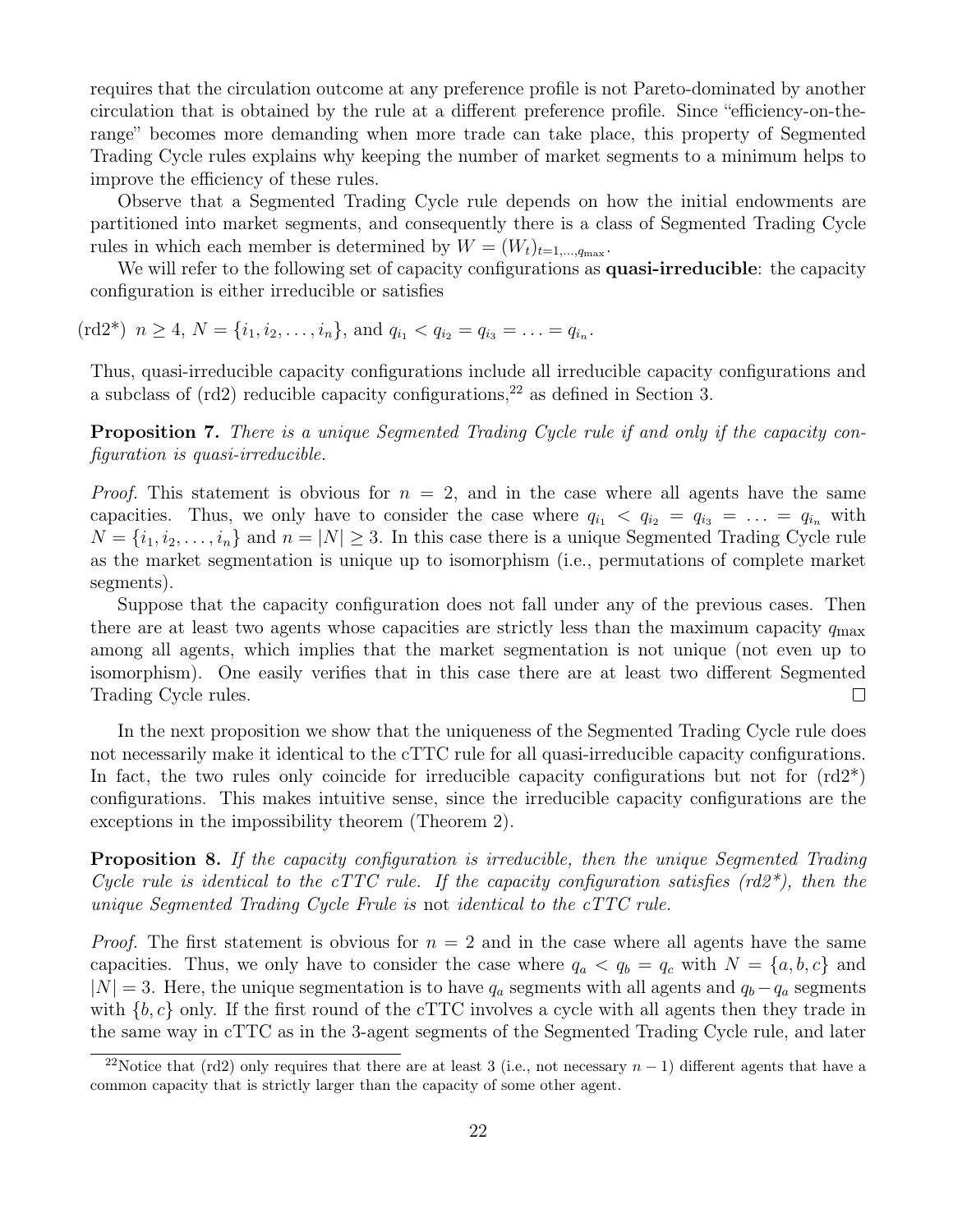the agents  $\{b, c\}$  trade in the cTTC in the same way as in the 2-agent segments of the Segmented Trading Cycle rule. Similar arguments apply if in the first round of the cTTC there is no top trading cycle that involves all agents. Hence, the unique Segmented Trading Cycle rule is identical to the cTTC rule.

To prove the second statement, let  $N = \{a, b, c, d\}$  with  $|N| = 4$  and  $q_a < q_b = q_c = q_d$ (for  $|N| > 4$ , let any additional agent find all goods (but her own good) unacceptable). Consider any preference profile P such that the preferences over individual goods  $\succ = \succ^P$  are as follows:

 $\succ_a$ :  $b\succ_a a$  $\succ_b$ : c  $\succ_b$  d  $\succ_b$  b  $\succ_c$ :  $a \succ_c d \succ_c c$  $\succ_d$ :  $c \succ_d b \succ_d d$ 

One can easily verify that the unique STC rule yields at P the circulation given by  $x_{ab} = x_{bc} =$  $x_{ca} = q_a$  and  $x_{cd} = x_{dc} = q_c - q_a$ . However, the cTTC rule yields at P the circulation given by  $x_{ab} = x_{bc} = x_{ca} = q_a$ ,  $x_{cd} = x_{dc} = q_c - q_a$ , and  $x_{bd} = x_{db} = \min\{q_a, q_b - q_a\} > 0$ . Hence, the unique Segmented Trading Cycle rule is not identical to the cTTC rule.  $\Box$ 

#### 5.2 Properties of Segmented Trading Cycle rules

**Definition 7.** A circulation rule f is **nonbossy**<sup>23</sup> if for all  $i \in N$ ,  $P_i$ ,  $P'_i \in \mathcal{P}_i$ , and  $P_{-i} \in \times_{j \neq i} \mathcal{P}_j$ ,  $f_i(P'_i, P_{-i}) = f_i(P)$  implies  $f(P'_i, P_{-i}) = f(P)$ .

Since the classical TTC rule is strategy-proof and nonbossy<sup>24</sup> for each market segment and since preferences are responsive, we obtain the following result.

Proposition 9. For any capacity configuration, Segmented Trading Cycle rules are strategy-proof and nonbossy.

Proof. Since preferences are responsive, it is easy to verify that Segmented Trading Cycle rules are strategy-proof, given that the classical TTC rule is strategy-proof. In order to verify nonbossiness, we will first show that if an agent is assigned the same bundle of goods when the agent reports different preferences then each individual good in the bundle has to come from the same market segment. Suppose, to the contrary, that agent  $i$  is assigned the same set of goods but some of the assigned goods were obtained in different market segments depending on agent i's reported preferences. Specifically, assume without loss of generality that in market segment  $t<sub>v</sub>$  agent i gets good  $a_v$  when reporting  $\succ_i$ , and good  $a_{v+1}$  (modulo k) when reporting  $\succ'_i$ , that is, we have a simple cycle permutation of the assigned goods (which may include i's own good) considering the market segments that they come from when we compare two preference profiles that only differ in i's report. Then, by the strategy-proofness of the classical TTC rule, given that both goods  $a_v$  and  $a_{v+1}$  can be assigned to agent i in segment  $t_v$  depending on i's report, we have that  $a_1 \succ_i a_2 \succ_i \ldots \succ_i a_k \succ_i a_1$ . This is a contradiction since  $\succ_i$  is transitive. Therefore, if  $f_i(P) = f_i(P'_i, P_{-i})$  then i is assigned the same good in each segment at both profile  $P$  and  $(P_i', P_{-i})$ , and thus the nonbossiness of the classical TTC rule implies that the Segmented Trading Cycle rules are nonbossy.  $\Box$ 

<sup>&</sup>lt;sup>23</sup>Satterthwaite and Sonnenschein [26] were the first to introduce and study nonbossiness. We refer to Thomson [33] for a comprehensive overview and discussion on nonbossiness.

 $24$ See Ma [14], Svensson [32] and Miyagawa [16].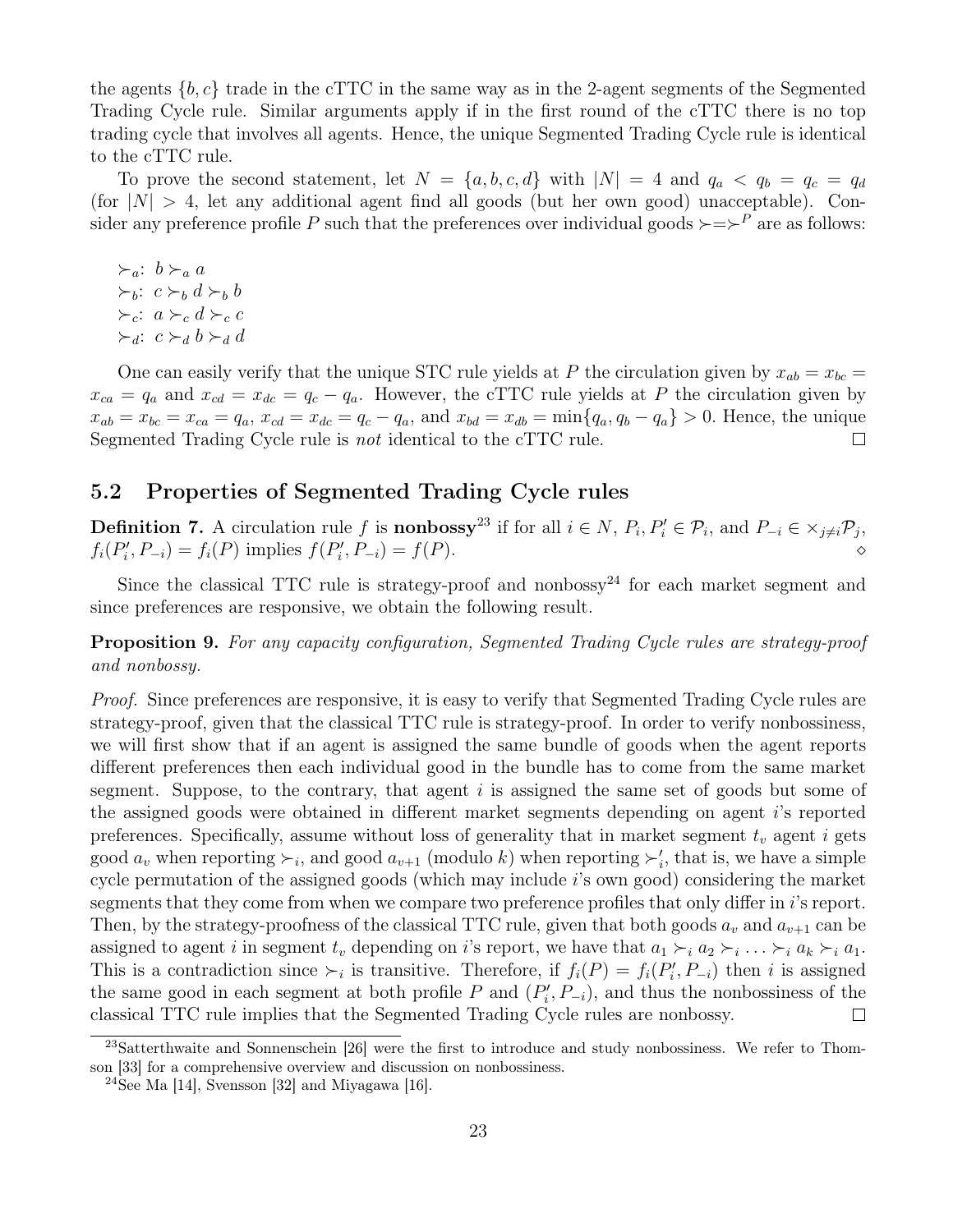As a corollary to Propositions 8 and 9 we obtain Corollary 2: the cTTC rule is strategy-proof (and nonbossy) for irreducible capacity configurations.

In view of the result above, we will consider more demanding notions of strategy-proofness. For any  $P \in \mathcal{P}$  and any  $S \subseteq N$ , denote  $P_S \equiv (P_i)_{i \in S}$  and  $P_{-S} \equiv (P_i)_{i \in N \setminus S}$ .

Definition 8. A coalition  $S \subseteq N$  can manipulate circulation rule f at  $P \in \mathcal{P}$  via deviation  $P'_S \in \times_{i \in S} \mathcal{P}_i$  if, for all  $i \in S$ ,  $f_i(P'_S, P_{-S})R_if_i(P)$  and, for some  $j \in S$ ,  $f_j(P'_S, P_{-S})P_jf_j(P)$ . A circulation rule f is (necessarily) group-strategy-proof if no coalition can manipulate f at any  $P \in \mathcal{P}$ . A circulation rule f is **ig-group-strategy-proof** if no coalition can manipulate f at any profile of lexicographic preferences  $P \in \mathcal{P}^L$ . <sup>25</sup> ⋄

When allocating a single unit of an indivisible good to each agent (e.g., in the original Shapley-Scarf housing markets), strategy-proofness and nonbossiness are equivalent to group-strategyproofness (see Lemma 1 in Pápai [17]). In our context where agents can receive multiple types and units of indivisible goods, strategy-proofness and nonbossiness do not imply group-strategyproofness. We will show that in fact a weaker property, which we call self-enforcing group-strategyproofness, is equivalent to the two axioms. Before establishing this result, we demonstrate first that there exist capacity configurations for which all Segmented Trading Cycle rules violate groupstrategy-proofness. Specifically, we show that even for (ird2) irreducible capacity configurations the unique Segmented Trading Cycle rule is not group-strategy-proof. On the other hand, for (ird1) and (ird3) capacity configurations, that is, when  $n = 2$  and when all agents have identical capacities, respectively, it is clear that the unique Segmented Trading Cycle rule (or, equivalently, the cTTC rule) is group-strategy-proof.

Proposition 10. Even for some irreducible capacity configurations, the unique Segmented Trading Cycle rule (or, equivalently, the cTTC rule) is not group-strategy-proof.

*Proof.* To prove the statement, consider the market  $(N, q, P)$  where  $N = \{a, b, c\}$  with  $q_a < q_b = q_c$ and preferences  $P$  are such that the underlying preferences over individual goods are as follows:

 $\succ_a$ :  $c \succ_a a$  $\succ_b$ :  $a \succ_b b$  $\succ_c$ :  $a \succ_c b \succ_c c$ 

Assume also that preferences are additive such that  $q_a u_b(a) + (q_b - q_a) u_b(c) > 0$  and  $q_c u_c(b) > 0$  $q_a u_c(a)$ .

Consider the unique Segmented Trading Cycle rule induced by  $q_a$  segments of  $\{a, b, c\}$  and  $q_b - q_a$  segments of  $\{b, c\}$ . Then, at profile P, agent b keeps the  $q_b$  units of her own good, while agent c receives  $q_a$  units of good a and keeps  $q_c - q_a$  units of her own good. Suppose agents b and c now report preferences  $P'_{b}$  and  $P'_{c}$  such that the underlying preferences over individual goods are:

 $\succ_b': a \succ_b c \succ_b b$  $\succ'_c: b\succ_c c$ 

<sup>&</sup>lt;sup>25</sup>Since circulation rules are individual-good-preference based, equivalent definitions of group-strategy-proofness and ig-group-strategy-proofness are obtained by additionally demanding that the deviation  $P'_{S}$  be a profile of lexicographic preferences.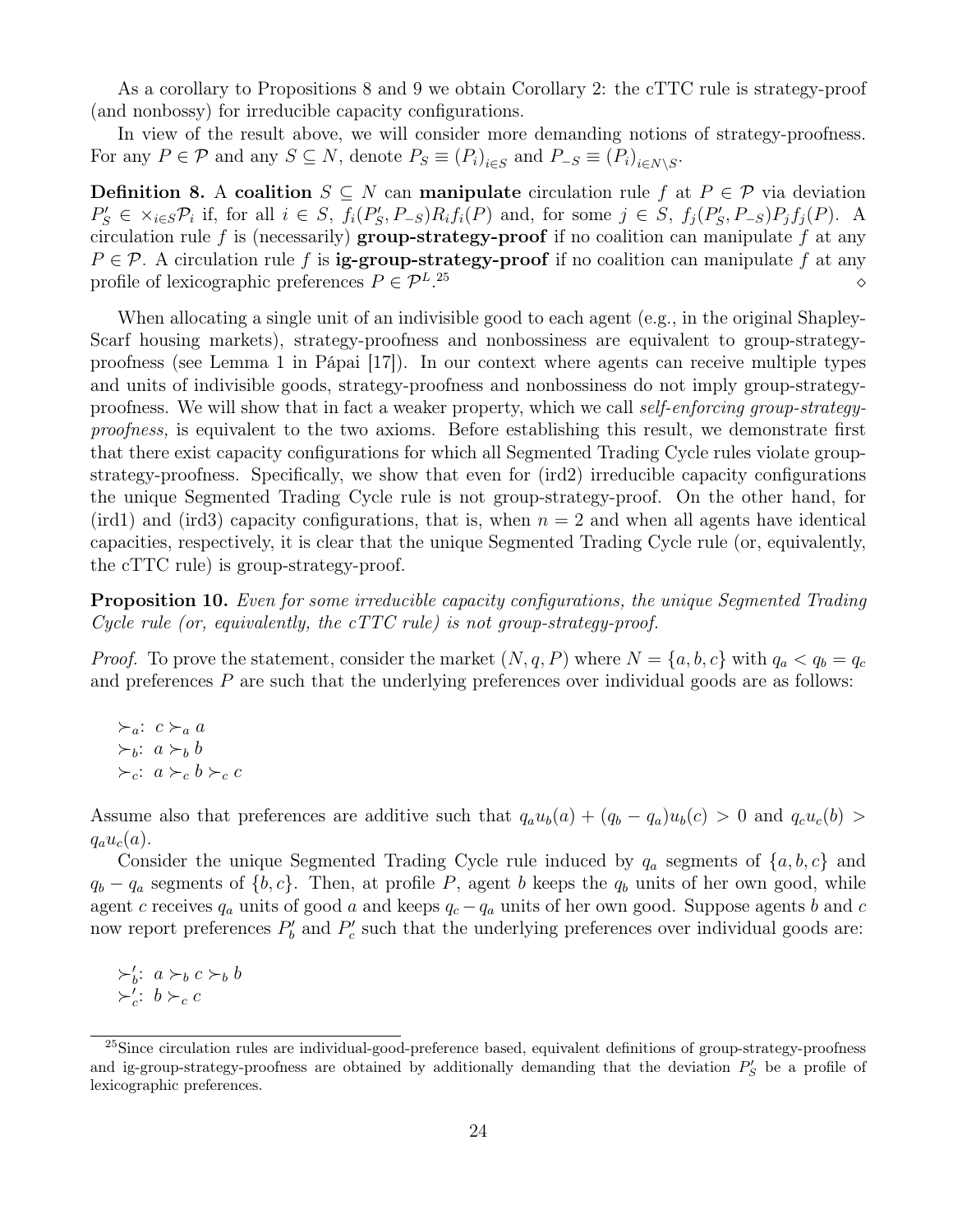Then, at profile  $(P_a, P'_{\{b,c\}})$ , the unique Segmented Trading Cycle rule gives  $q_a$  units of good a and  $q_b-q_a$  units of good c to agent b, while it gives  $q_c$  units of good b to agent c. Given the assumptions on the preferences of agents  $b$  and  $c$ , the rule is not group-strategy-proof.  $\Box$ 

Definition 9. A coalition  $S \subseteq N$  can manipulate circulation rule f at  $P \in \mathcal{P}$  in a selfenforcing manner if S can manipulate f at  $P \in \mathcal{P}$  via deviation  $P'_{S}$  and, in addition, for all  $i \in S$ ,  $f_i(P'_S, P_{-S})R_i f_i(P_i, P'_{S\setminus\{i\}}, P_{-S})$ . If coalition S can manipulate f at  $P \in \mathcal{P}$  via deviation  $P'_S$  then S is a **minimal manipulating coalition** at P via  $P'_S$  if there is no  $\bar{S} \subsetneq S$  such that  $\bar{S}$ can manipulate f at P via deviation  $P'_{\bar{S}}$ . A circulation rule f is **self-enforcing group-strategyproof** if no minimal manipulating coalition can manipulate  $f$  in a self-enforcing manner at any  $P \in \mathcal{P}^{26}$  $26 \leftrightarrow 26$ 

A manipulation by coalition S is self-enforcing if members of S have no incentive to revert back unilaterally to the true preferences at the manipulation profile  $(P'_{S}, P_{-S})$ . These manipulations are self-enforcing in the sense that no member of the manipulating coalition is strictly better off by reporting his true preferences when all other members of the coalition report their manipulation preferences. Self-enforcing group-strategy-proofness is a weaker version of groupstrategy-proofness.<sup>27</sup> It does not rule out all manipulations by coalitions, but it rules out any self-enforcing manipulation by minimal manipulating coalitions.

Proposition 11. For any capacity configuration, a circulation rule is strategy-proof and nonbossy if and only if it is self-enforcing group-strategy-proof.

Proof. It is easy to see that self-enforcing group-strategy-proofness implies strategy-proofness. We will show that self-enforcing group-strategy-proofness also implies nonbossiness. Suppose that a circulation rule f is self-enforcing group-strategy-proof and bossy. Then there exist  $P \in \mathcal{P}, i, j \in \mathbb{N},$ and  $P'_i \in \mathcal{P}_i$  such that  $f_i(P) = f_i(P'_i, P_{-i})$  and  $f_j(P) \neq f_j(P'_i, P_{-i})$ . Let  $S = \{i, j\}$  and let  $P'_j = P_j$ . Then  $(P'_S, P_{-S}) = (P'_i, P_{-i})$  and  $f_i(P'_S, P_{-S})R_if_i(P)$  holds. Moreover, since  $f_j(P'_S, P_{-S}) \neq f_j(P)$ , we can assume without loss of generality that  $f_j(P'_S, P_{-S})P_jf_j(P)$ . This proves that  $S = \{i, j\}$ is a manipulating coalition at P via deviation  $(P'_i, P'_j)$ . Since f is self-enforcing group-strategyproof, it is also strategy-proof, which implies that  $S = \{i, j\}$  is a minimal manipulating coalition at P via deviation  $(P'_i, P'_j)$ . Finally, note that  $f_i(P'_S, P_{-S})R_if_i(P_i, P'_j, P_{-\{i,j\}})$  is equivalent to  $f_i(P'_S, P_{-S})R_if_i(P)$ , and  $f_j(P'_S, P_{-S})R_jf_j(P'_i, P_j, P_{-\{i,j\}})$  is equivalent to  $\tilde{f}_j(P'_S, P_{-S})R_jf_j(P'_S, P_{-S})$ , both of which are satisfied. Thus,  $S = \{i, j\}$  is a minimal manipulating coalition that can manipulate in a self-enforcing manner at  $P$ , which contradicts our assumption that  $f$  is self-enforcing group-strategy-proof.

We will show next the converse statement: if  $f$  is strategy-proof and nonbossy then it is selfenforcing group-strategy-proof. Suppose that there exists a coalition  $S \subseteq N$  that can manipulate f at  $P \in \mathcal{P}$  via deviation  $P'_S \in \times_{i \in S} \mathcal{P}_S$  in a self-enforcing manner such that S is a minimal manipulating coalition at P via  $P'_S$ . Let  $j \in S$  such that  $f_j(P'_S, P_{-S})P_jf_j(P)$ . Note that  $S \setminus \{j\} \neq$  $\emptyset$  since f is strategy-proof. Let  $i \in S \setminus \{j\}$ . Then  $f_i(P_S, P_{-S}) R_i f_i(P_i, P'_{S \setminus \{i\}}, P_{-S})$ . Since f

 $^{26}$ Since circulation rules are individual-good-preference based, an equivalent definition of self-enforcing groupstrategy-proofness is obtained by additionally requiring that the deviation  $P'_{S}$  be a profile of lexicographic preferences.

 $^{27}$ Related concepts are studied by Barberà et al. [3] and Serizawa [28].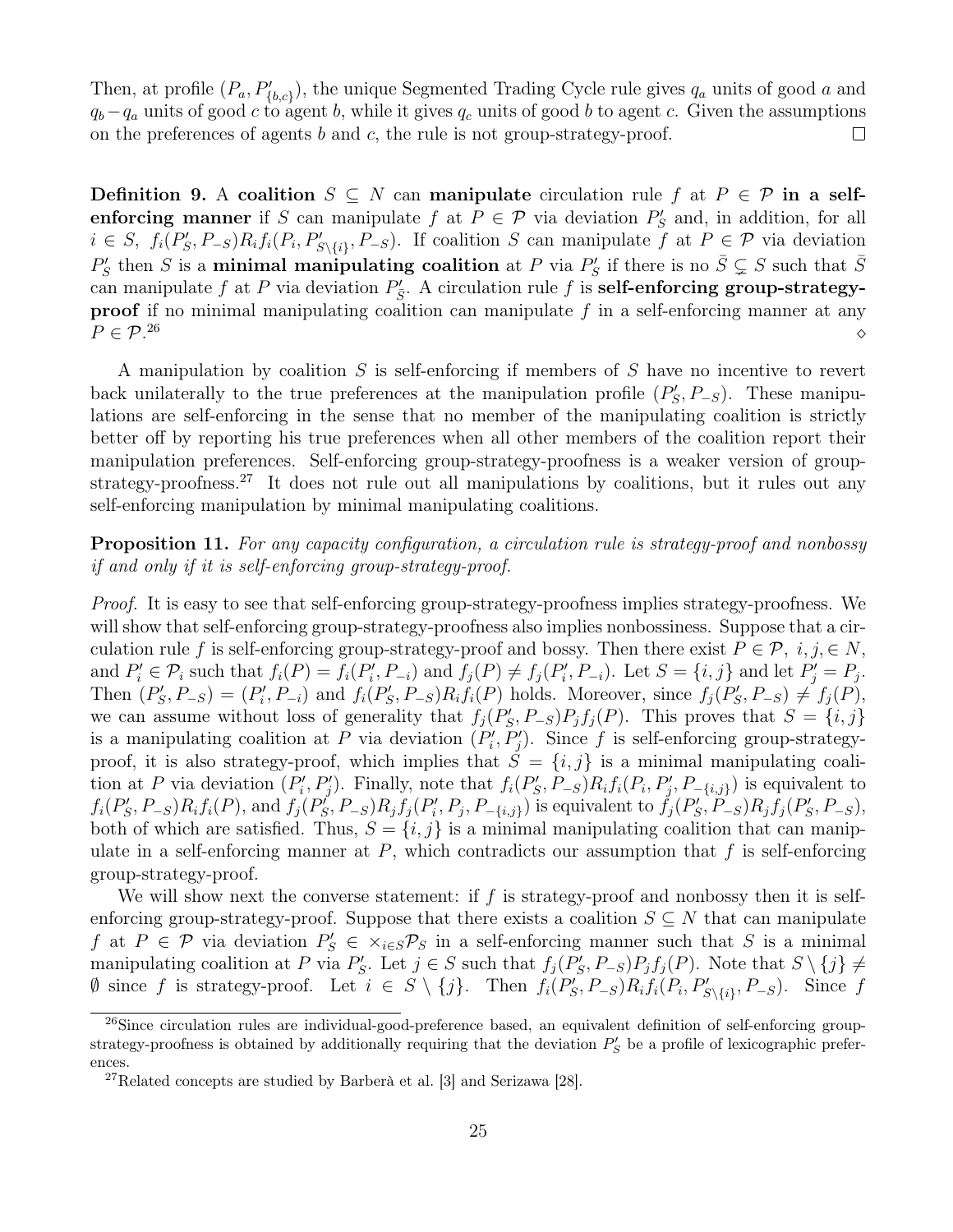is strategy-proof, this implies that  $f_i(P'_S, P_{-S}) = f_i(P_i, P'_{S\setminus\{i\}}, P_{-S})$  and thus, by nonbossiness,  $f(P'_S, P_{-S}) = f(P_i, P'_{S \setminus \{i\}}, P_{-S})$ . Let  $T = S \setminus \{i\}$ . Then, since  $j \in T$ , coalition T is a manipulating coalition at P via  $P'_T$ . Therefore, S is not a minimal manipulating coalition at P via  $P'_S$ , which is  $\Box$ a contradiction.

Proposition 11 provides a counterpart to the equivalence shown in Lemma 1 in Pápai [17], one that also applies to markets with multiple units of each type of good.

Proposition 12. For any capacity configuration, Segmented Trading Cycle rules are self-enforcing group-strategy-proof.

Proof. As stated in Proposition 9, Segmented Trading Cycle rules are strategy-proof and nonbossy. Then Proposition 11 implies that Segmented Trading Cycle rules are self-enforcing group-strategy- $\Box$ proof.

We can see that in the market specified in the proof of Proposition 10 the manipulation by coalition  $\{b, c\}$  is due to preferences over bundles and, in particular, agent c's preferences are not lexicographic. For an illustration that Segmented Trading Cycle rules are self-enforcing groupstrategy-proof, one can check that the manipulation by coalition  $\{b, c\}$  in the same market is not self-enforcing. In fact, it is similar to a Prisoner's Dilemma situation, since each of agents  $b$  and  $c$ is strictly better off by reporting her true preferences rather than her manipulation preferences, regardless of whether the other one reports truthfully or goes ahead with reporting the manipulation preferences.<sup>28</sup>

Another relaxation of group-strategy-proofness is ig-group-strategy-proofness, which requires group-strategy-proofness for lexicographic preferences (see Definition 8). The next result demonstrates that Segmented Trading Cycle rules are not ig-group-strategy-proof in general.

Proposition 13. There are capacity configurations for which some Segmented Trading Cycle rules are not ig-group-strategy-proof.

*Proof.* Consider the market  $(N, q, P)$  where  $N = \{a, b, c, d, e\}$ ,  $q_a = q_b = q_c = 2$  and  $q_d = q_e = 3$ . Let preferences  $P$  be lexicographic such that the underlying preferences over individual goods are as follows:

 $\succ_a$ :  $c \succ_a e \succ_a b \succ_a a$  $\succ_b$ :  $a \succ_b d \succ_b c \succ_b b$  $\succ_c$ :  $b\succ_c d\succ_c a\succ_c c$  $\succ_d$ :  $b\succ_d c\succ_d d$ ≻e: a ≻<sup>e</sup> e

Let the Segmented Trading Cycle rule be given by  $W_1 = \{a, b, d, e\}, W_2 = \{b, c, d, e\},$  $W_3 = \{a, c, d, e\}$ . Then this Segmented Trading cycle rule yields circulation x at profile P with

<sup>&</sup>lt;sup>28</sup>For an illustration, let  $q_a = 1 < 2 = q_b = q_c = q_d$ . Assume agents a and d report their preferences truthfully. If b tells the truth, then c gets bundle  $\{a, c\}$  if she tells the truth and bundle  $\{b, c\}$  if she lies. If b lies, then c gets bundle  $\{a, b\}$  if she tells the truth and bundle  $\{b, b\}$  if she lies. If c tells the truth, then b gets bundle  $\{d, d\}$  if she tells the truth and bundle  $\{c, d\}$  if she lies. If c lies, then b gets bundle  $\{a, d\}$  if she tells the truth and bundle  $\{a, c\}$ if she lies.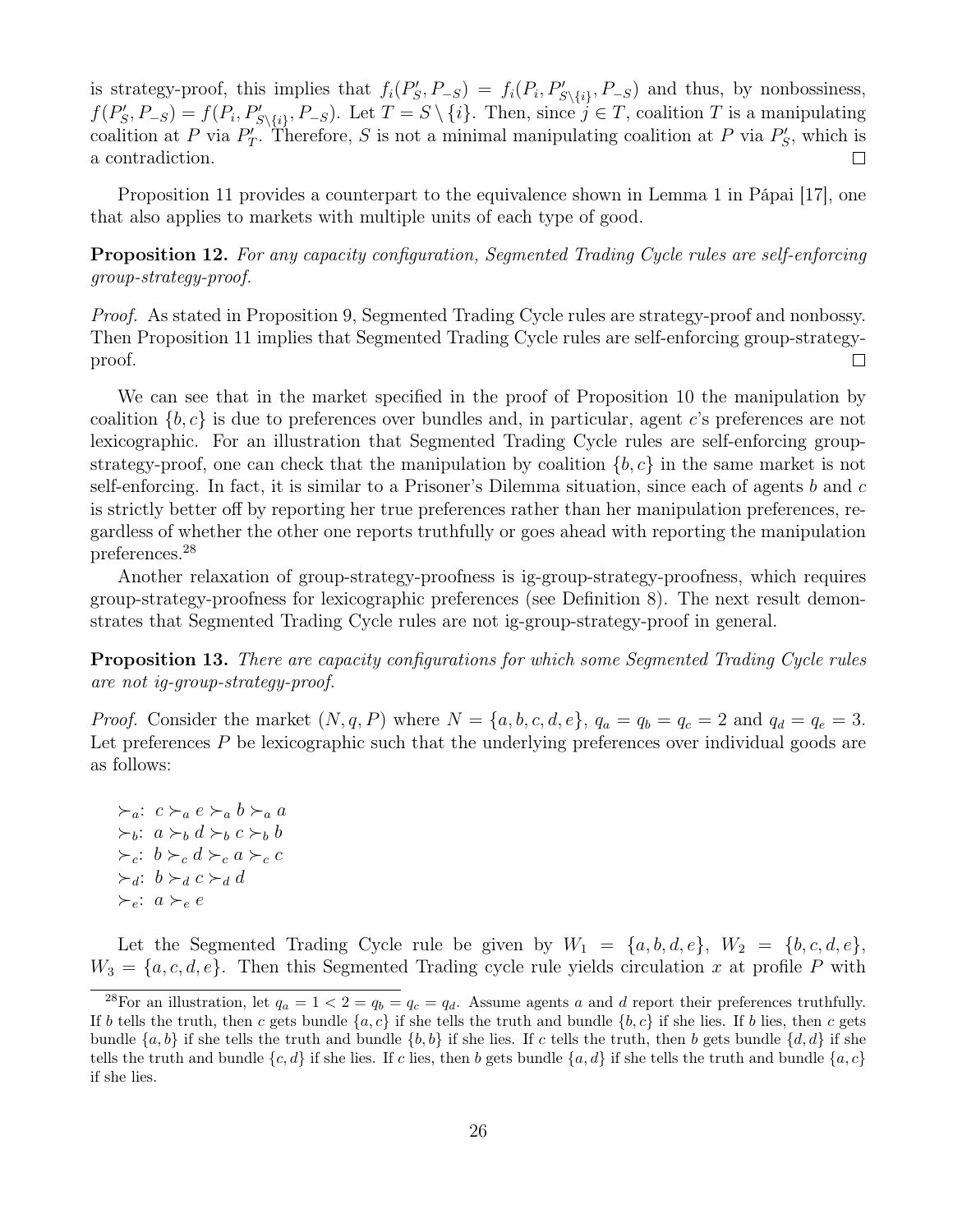$x_{ae} = 2, x_{bd} = 2, x_{cd} = 1,$  and  $x_{cc} = 1$ . Suppose agents a, b and c now report preferences  $P'_a, P'_b$ and  $P'_c$  such that the underlying preferences over individual goods are:

 $\succ'_a$ :  $c \succ_a b \succ_a a$  $\succ_b': a \succ_b c \succ_b b$  $\succ'_c: b\succ_c a\succ_c c$ 

Then, at profile  $(P'_{\{a,b,c\}}, P_{\{d,e\}})$ , the above Segmented Trading Cycle rule yields circulation x' with  $x'_{ac} = 1$ ,  $x'_{ba} = 1$ , and  $x'_{cb} = 1$ . Since preferences are lexicographic, this rule is not ig-groupstrategy-proof.  $\Box$ 

Remark 4. If a circulation rule is group-strategy-proof then it is both ig-group-strategy-proof and self-enforcing group-strategy-proof. Since Segmented Trading Cycle rules are self-enforcing-groupstrategy-proof (Proposition 12) but not ig-group-strategy-proof in general (Proposition 13), selfenforcing-group-strategy-proofness does not imply ig-group-strategy-proofness. We can also verify that ig-group-strategy-proofness does not imply self-enforcing group-strategy-proofness. This can be demonstrated by the following variation on the cTTC rule, which we will refer to as the  $Single$  $cTTC$  rule: run the  $cTTC$  algorithm, but remove agents from the market after they participated in any one round of trading (which may involve multiple units). As a result, each agent may obtain at most one other agent's goods (but possibly more than one unit). The Single-cTTC rule is ig-group-strategy-proof, which follows from the group-strategy-proofness of the classical TTC rule. To see this, observe that if a coalition successfully manipulates the Single-cTTC rule then each manipulating agent who strictly gains would have to get either some units of a higher-ranked good or more units of the same good that she is receiving without manipulation, provided that these agents' preferences are lexicographic. Obtaining any units of a higher-ranked good is ruled out by group-strategy-proofness of the classical TTC rule, and receiving more units of the same good via a single trading cycle is not feasible, since the number of units exchanged in each trading cycle is bounded by the lowest-capacity agent(s) in the cycle. However, the Single-cTTC rule is manipulable when preferences are not lexicographic, since more units of a lower-ranked good may be preferred to fewer units of the good that is received. Therefore, the Single-cTTC rule is not strategy-proof, and hence it is not self-enforcing group-strategy-proof, given Proposition 11.  $\Diamond$ 

Note that it follows from Propositions 8 and 12 that for irreducible capacity configurations the cTTC rule is self-enforcing group-strategy-proof. While the cTTC rule is not necessarily strategy-proof for reducible capacity configurations (Proposition 6), the cTTC rule is strategyproof for irreducible capacity configurations (Corollary 2), in which case it coincides with the unique Segmented Trading Cycle rule (Proposition 8). The cTTC rule is also ig-group-strategyproof for irreducible capacity configurations, which is proved below.

Proposition 14. For any irreducible capacity configuration, the cTTC rule (or, equivalently, the unique Segmented Trading Cycle rule) is ig-group-strategy-proof.

Proof. First note that, by Proposition 7, there is a unique Segmented Trading Cycle rule when the capacity configuration is irreducible and, by Proposition 8, it is the same as the cTTC rule. The statement on ig-group-strategy-proofness is obvious for  $n = 2$  and in the case where all agents have the same capacities, that is, for (ird1) and (ird3) irreducible capacity configurations, respectively. Indeed, for these irreducible capacity configurations the cTTC rule (or, equivalently, the unique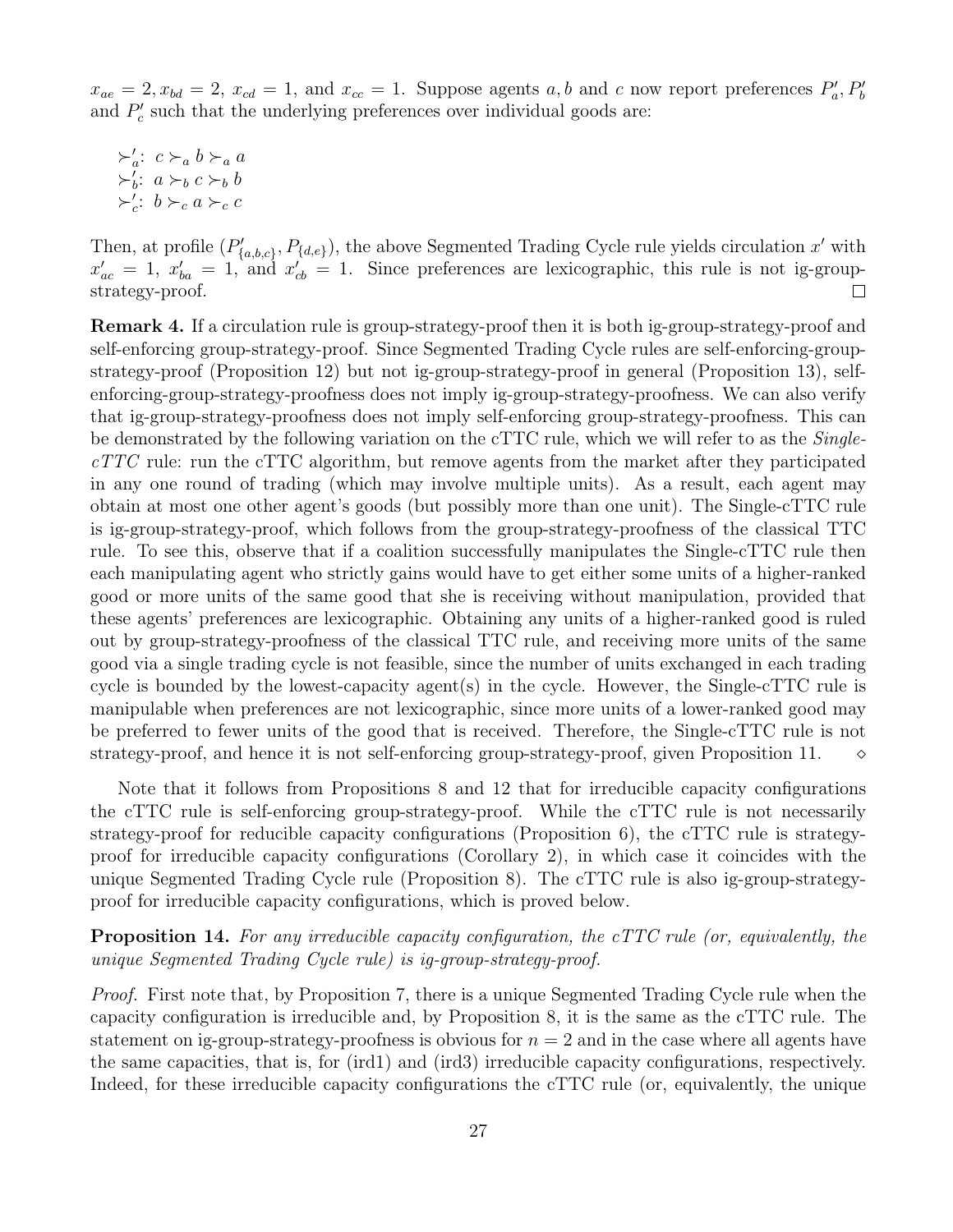Segmented Trading Cycle rule) is group-strategy-proof, which implies ig-group-strategy-proofness. Thus, we only need to consider (ird2), the case where  $n = 3$  with  $N = \{a, b, c\}$  and  $q_a < q_b = q_c$ . Suppose that there exists some (ird2) capacity configuration for which the cTTC rule (or the unique Segmented Trading cycle rule) f is not ig-group-strategyproof. Note that the unique segmentation is given by  $q_a$  segments of  $\{a, b, c\}$  and  $q_b - q_a$  segments of  $\{b, c\}$ . We will refer to the identical market segments with a as  $W_a$  segments, and the identical market segments without a as  $W_{-a}$  segments. Since f is not ig-group-strategy-proof, there exists a coalition  $S \subseteq N$  that can manipulate f at  $P \in \mathcal{P}^L$  via deviation  $P'_S \in \times_{i \in S} \mathcal{P}_i$ . Without loss of generality, let S be a manipulating coalition. Since the cTTC rule is Pareto-efficient for irreducible capacity configurations (Corollary 1), the coalition of all three agents cannot be a manipulating coalition, so we only need to check coalitions of two agents, given that individual manipulations are ruled out by Corollary 2. Since the classical TTC rule is group-strategy-proof, there exists  $i \in S$  who gets a strictly worse assignment in  $W_a$ segments at  $(P'_{S}, P_{-S})$  than at P, which implies that i gets a strictly better assignment in  $W_{-a}$ segments at  $(P'_S, P_{-S})$  than at P, since  $f_i(P'_S, P_{-S})R_if_i(P)$ . Similarly, there exists  $j \in S \setminus \{i\}$  who gets a strictly worse assignment in  $W_{-a}$  segments at  $(P'_{S}, P_{-S})$  than at P, which implies that j gets a strictly better assignment in  $W_a$  segments at  $(P'_S, P_{-S})$  than at P. Since agent a does not participate in  $W_{-a}$  segments, this implies that  $S = \{b, c\}.$ 

Assume without loss of generality that b is strictly worse off in  $W_a$  segments and strictly better off in  $W_{-a}$  segments at  $(P'_{S}, P_{-S})$  than at P, which implies that c is strictly worse off in  $W_{-a}$ segments and strictly better off in  $W_a$  segments at  $(P'_S, P_{-S})$  than at P, given the true preferences  $P_b \in \mathcal{P}_b^L$  and  $P_c \in \mathcal{P}_c^L$ . Let  $\succ \equiv \succ^P$  and  $\succ' \equiv \succ^{(P'_S, P'_{-S})}$ . Since  $W_{-a}$  segments consist of agents b and  $c$  and the cTTC rule only assigns acceptable goods to agents,  $b$  can only be strictly better off in these market segments at the manipulation profile if  $c \succ_b b$ ,  $c \succ_c b$ , and  $b \succ_c' c$ . Then, given that c is strictly better off in  $W_a$  segments at  $(P'_S, P_{-S})$  than at P, it must be the case that  $a \succ_c c$ , since otherwise c has no acceptable good according to  $\succ_{c}$ , and thus the cTTC rule cannot assign any other good but her own at P, and agent c cannot be strictly better off at  $(P'_S, P_{-S})$  than at P in any segment. Therefore,  $a \succ_c c \succ_c b$ . Therefore, in order for c to be strictly better off in  $W_a$  segments at  $(P'_S, P_{-S})$  than at P, c has to obtain a in  $W_a$  segments at  $(P'_S, P_{-S})$  but not at P. Then, given that  $\succ_c$  ranks a first, it cannot be that case that  $\succ_a$  ranks c first, so it must rank b first. The only other option would be that  $a$  ranks her own good first, but then  $c$  could not obtain any units of a at the manipulation profile. Thus,  $b \succ_a c$  and  $b \succ_a a$ . Then, since c does not obtain a at P,  $\succ_b$  cannot rank c first. Given  $c \succ_b b$ , this implies that  $\succ_b$  ranks a first and thus  $a \succ_b c \succ_b b$ . This implies that  $x_{ba} = q_a$  and  $x'_{ba} = 0$ , where  $x \equiv f(P)$  and  $x' \equiv (P'_s, P_{-s})$ . Since preferences  $P_b$ are lexicographic, it follows that  $f_b(P)P_bf_b(P'_S, P_{-S})$ , which is a contradiction.  $\Box$ 

There is a unique Segmented Trading Cycle rule if and only if the capacity configuration is quasi-irreducible (Proposition 7). If the capacity configuration is irreducible, then the unique Segmented Trading Cycle rule coincides with the cTTC rule (Proposition 8), which in this case is also ig-group-strategy-proof (Proposition 14).

For the quasi-irreducible but not irreducible capacity configurations the cTTC rule is not strategy-proof. This is because in these cases the cTTC may still reduce the capacity configuration in some round of the procedure to a configuration that is not quasi-irreducible. For example, if  $|N| = 4$  with  $N = \{a, b, c, d\}, q_a = 1$  and  $q_b = q_c = q_d = 2$ , then a top trading cycle of coalition  ${a, b, c}$  reduces the capacity configuration to  $q_a = 0, q_b = q_c = 1$ , and  $q_d = 2$ , which is not a quasi-irreducible capacity configuration. This explains intuitively why the irreducible capacity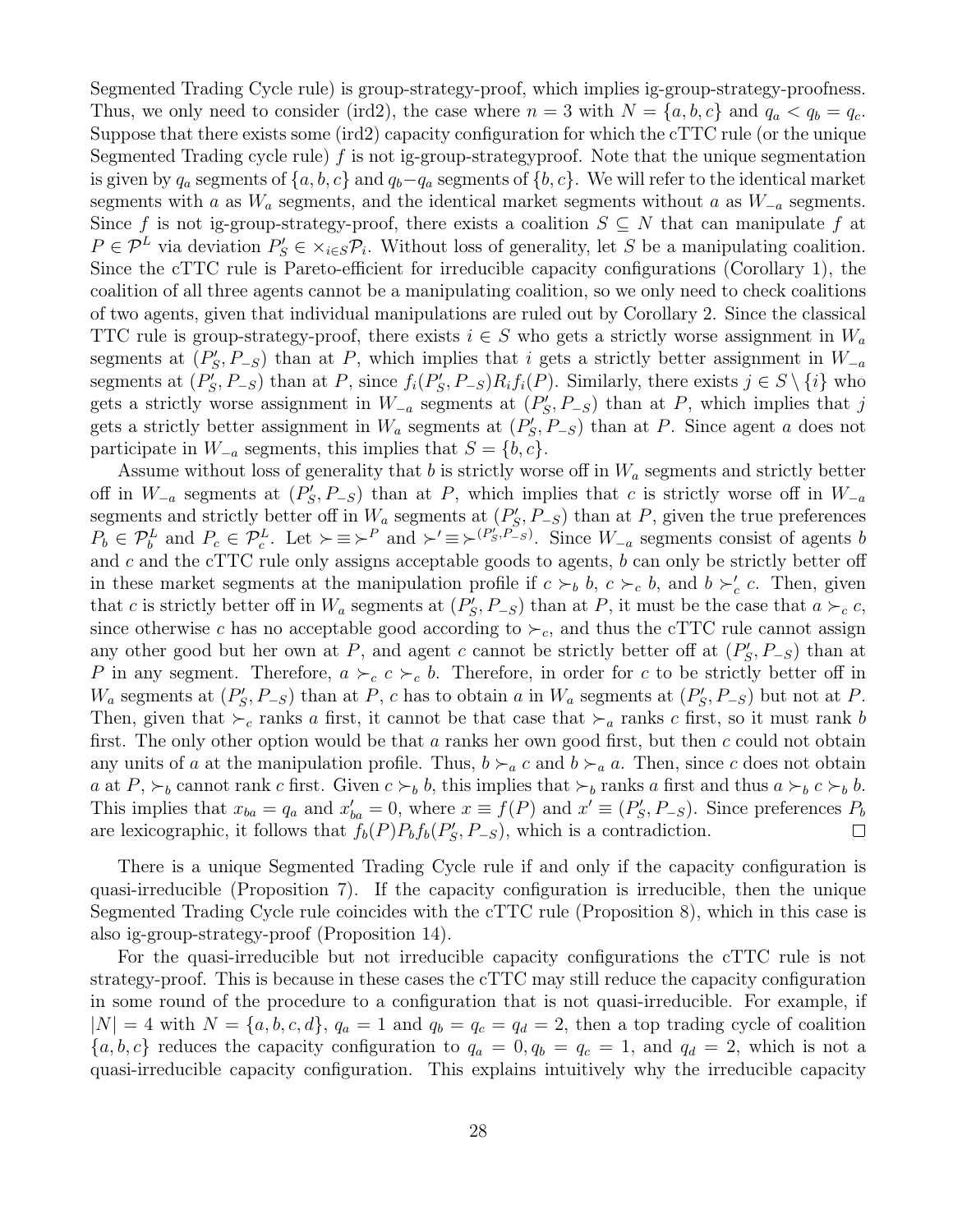configurations are the only exceptions in the impossibility theorem (Theorem 2) whenever the market segmentation is unique both for the entire problem and for all of its "reduced" problems that can be reached via top trading by the cTTC, the unique Segmented Trading Cycle rule coincides with the cTTC rule (see Proposition 8), which allows for combining strategy-proofness with Paretoefficiency. As explained earlier, this happens only if the capacity configuration is such that when we reduce the available units for any non-singleton subset of the agents by the same number and at least one of these agents reaches exactly zero units, we still get an irreducible configuration. This holds only in the restricted cases when the capacity configuration is irreducible, and does not hold for quasi-irreducible configurations in general. Therefore, in the quasi-irreducible cases that are not irreducible, even though the Segmented Trading Cycle rule is unique, it is not identical to the cTTC rule, and this precludes the reconciliation of strategy-proofness and Pareto-efficiency.

#### 5.3 The Sequentially Segmented Trading Cycle rule

We now define a specific member of the class of Segmented Trading Cycle rules which sequentially fills up the market segments with objects as much as possible, first segment 1, then segment 2, and so on. We call this rule the Sequentially Segmented Trading Cycle rule. More formally, the Sequentially Segmented Trading Cycle (SSTC) rule is obtained if market segments are such that  $W_1$  to  $W_{q_1}$  contain one unit of each good, where  $q_1$  denotes the minimum capacity among all agents,  $W_{q_1+1}$  to  $W_{q_2}$  contains one unit of each good that is still available, where  $q_2$  denotes the minimum capacity among the remaining agents who can participate in segment  $q_1 + 1$ , and so on. Note that Proposition 10 also proves that the SSTC rule is not group-strategy-proof in general, while Proposition 14 shows that it is ig-group-strategy-proof for irreducible capacity configurations.

We will characterize the SSTC rule using the axiom of top unanimity, which ensures that whenever there is an agreement among a set of agents regarding their respective first choices, in the sense of a feasible trade as in the classical TTC rule, this trade is carried out with the highest possible flow. Top unanimity calls for trading goods in an intuitive manner, and while it is not implied by Pareto-efficiency, it guarantees the most obvious individually rational and Pareto-improving trades corresponding to top-ranked choices. This is in contrast to the incentive properties of strategy-proofness, nonbossiness, and the three discussed versions of group-strategyproofness, all of which are compatible with not trading any units, even if trade is mutually desired by all respective parties.

**Definition 10.** A circulation rule f is **top unanimous** if for all  $P \in \mathcal{P}$  and  $S \subseteq N$  such that S is a top trading cycle coalition at P (that is,  $S = \{i_1, i_2, \ldots, i_k\}$  such that for all  $t = 1, \ldots, k$ , modulo k,  $i_t$ 's top-ranked good is  $i_{t+1}$ ,  $f(P)$  reflects the corresponding trade for S with the maximum flow (that is, the volume of the exchange corresponds to the capacity of the minimum-capacity agent in S). More precisely, for all  $i \in N$ , if there is a top trading cycle coalition S at P such that  $i \in S$ and i is assigned k units of good j in this top trading cycle then  $x_{ij} \geq k$ , where  $x = f(P)$ .

Top unanimity means that the circulation assigned to each preference profile is consistent with the first round of the cTTC rule, which makes at least one of the trading agents filled. It is easy to see that not only the cTTC rule satisfies top unanimity, but also the SSTC rule, since the sequentially filled segments give rise to the same first-round trades in segments which contain a unit of good from each agent.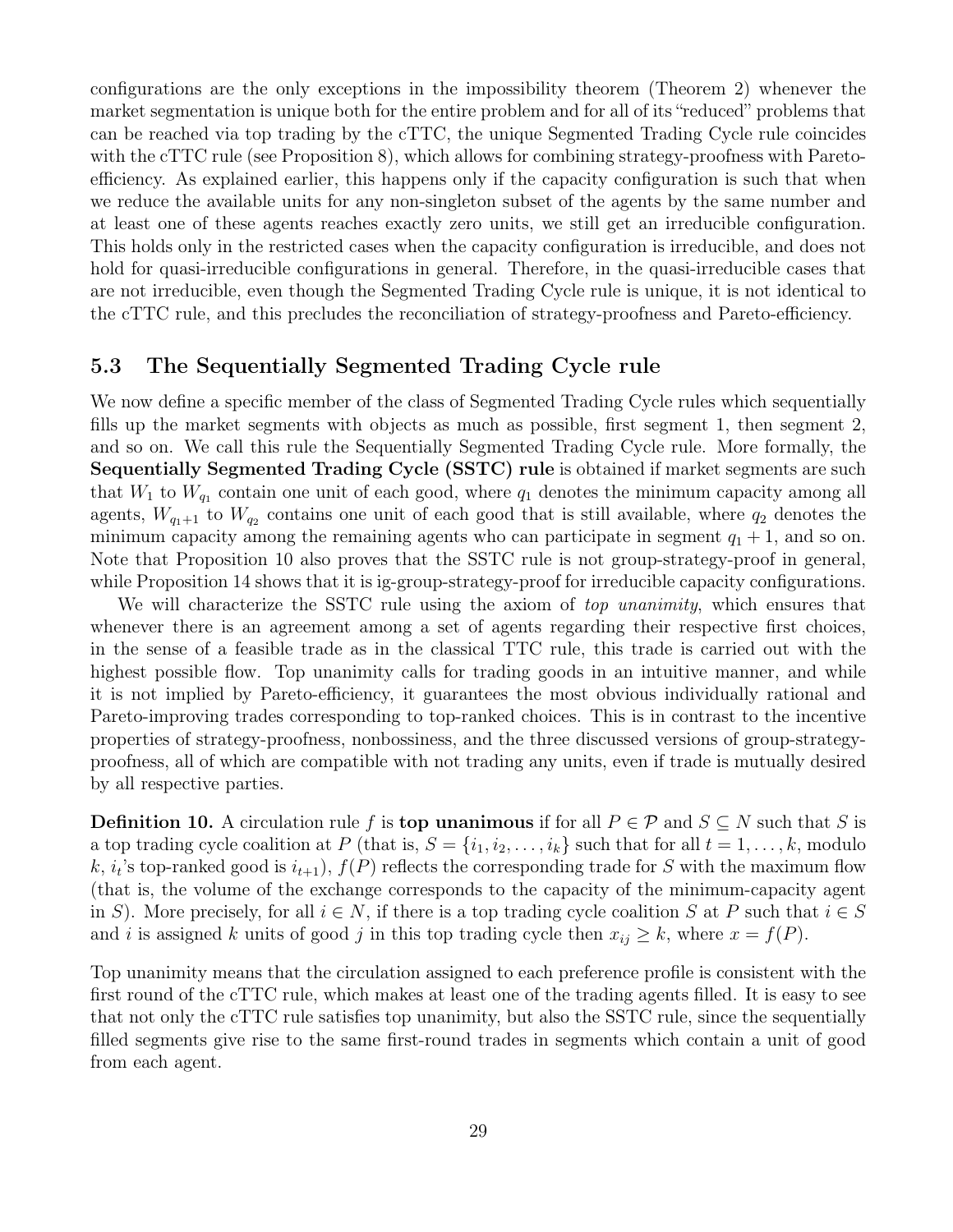We show next that the cTTC rule and the SSTC rule are only identical for irreducible capacity configurations. This is not a coincidence, since this equivalence is closely related to the main impossibility result and characterization stated in Theorem 2, as we will see at the end of this section.

**Proposition 15.** The cTTC rule and the SSTC rule are identical if and only if the capacity configuration is irreducible.

Proof. Given the proof of Proposition 8, it suffices to show that if the capacity configuration is in the (rd1) category then the two rules are not identical. That is, if there exist distinct  $a, b, c \in N$ with  $q_a \leq q_b < q_c$ , then there exists some preference profile to which the cTTC and the SSTC assign different circulations. Let  $\succ$  satisfy the following:  $c \succ_a a$ ,  $c \succ_b b$ , and  $a \succ_c b \succ_c c$ . Then  ${a, c}$  is a top trading cycle in the first round and thus, by the top unanimity of both the cTTC and SSTC, a and c trade units corresponding to the maximum flow  $q_a$ . Thus, in the cTTC rule  ${b, c}$  is a top trading cycle coalition in the next round of the procedure, and b and c then trade units corresponding to the maximum flow which is given by  $\min\{q_b, q_c-q_a\}$ . However, in the SSTC rule coalition  $\{b, c\}$  trades  $q_b - q_a$  units only. Since  $q_a > 0$  and  $q_b < q_c$ ,  $q_b - q_a < \min\{q_b, q_c - q_a\}$ . Therefore, the cTTC and the SSTC rules assign different circulations to  $\succ$ .  $\Box$ 

Given Proposition 15, we now revisit and further refine the statement of Theorem 2 as follows.

**Theorem 2 (revisited).** There is a circulation rule that is individually rational, Pareto-efficient, and strategy-proof if and only if the capacity configuration is irreducible. For irreducible capacity configurations, the SSTC rule, which is identical to the  $cTTC$  rule, is the unique circulation rule that satisfies all three properties.

Proposition 16. For any capacity configuration, if a circulation rule is top unanimous and strategy-proof then it is also individually rational.

*Proof.* Suppose that a circulation rule f is top unanimous and strategy-proof, but there exists  $P \in \mathcal{P}$  such that individual rationality is violated at P by f. Then there exists  $i \in N$  such that for the null bundle  $0_i$ ,  $0_i P_i f_i(P)$ . Let  $P'_i \in \mathcal{P}_i$  such that at  $\succ^{P'_i}$  all goods  $j \neq i$  are unacceptable. Then top unanimity implies that  $f_i(P'_i, P_{-i}) = 0_i$ . Thus,  $f_i(P'_i, P_{-i}) P_i f_i(P)$ , which contradicts strategy-proofness. Therefore, f is individually rational.  $\Box$ 

Our final main result is a characterization of the SSTC rule by top unanimity and self-enforcing group-strategy-proofness. Note that Proposition 16 makes individual rationality a redundant property for this characterization, although the SSTC rule satisfies it.

**Theorem 3.** For any capacity configuration, the SSTC rule is the unique circulation rule that is top unanimous and self-enforcing group-strategy-proof.

The proof of Theorem 3 is in Appendix B. We know that the SSTC rule is top unanimous and have already shown that it is self-enforcing group-strategy-proof (Proposition 12), and thus the proof demonstrates the converse, namely that the only top unanimous and self-enforcing groupstrategy-proof rule is the SSTC rule. The proof proceeds in several steps. We show first that each circulation can be decomposed into market segments and that each circulation assigned to a preference profile by a top unanimous and self-enforcing group-strategy-proof rule has the same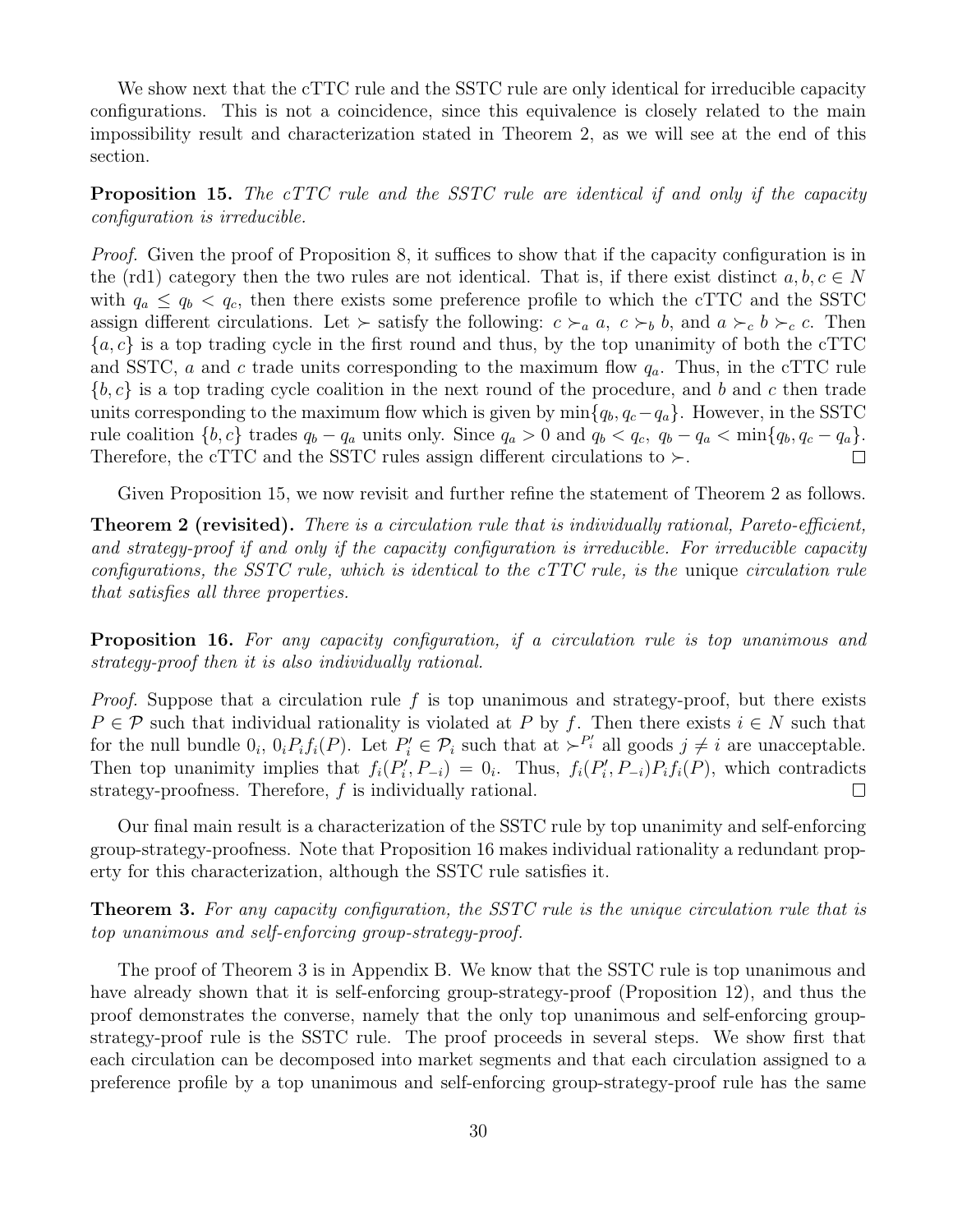market segment decomposition at each preference profile. Moreover, given top unanimity, this market segment decomposition is the same as the market segment decomposition of the SSTC rule. Then we show that strategy-proofness is satisfied within each market segment, and this combined with individual rationality and top unanimity implies that the classical TTC outcome is assigned within each market segment at each preference profile, completing the proof. The last step also provides a new characterization of the classical TTC rule using individual rationality, top unanimity and strategy-proofness (replacing Pareto-efficiency by top unanimity in the characterization of Ma [14]).

Remark 5. Self-enforcing group-strategy-proofness and top unanimity are logically independent properties. To see this note that, by definition, the cTTC rule is top unanimous. Moreover, it follows from Proposition 6 that for reducible capacity configurations the cTTC rule is not necessarily strategy-proof. Thus, by Proposition 11, the cTTC rule is not self-enforcing groupstrategy-proof. Therefore, the cTTC rule is top unanimous but not self-enforcing group-strategyproof. On the other hand, the no-trade rule, or any Segmented Trading Cycle rule other than the SSTC rule, is self-enforcing group-strategy-proof (Propositions 11 and 12) but does not satisfy top unanimity.  $\Diamond$ 

Note that the SSTC rule is not ig-group-strategy-proof for all capacity configurations,<sup>29</sup> and thus this axiom cannot replace self-enforcing group-strategy-proofness in the characterization of the SSTC rule. However, since the Single-cTTC rule is top unanimous by definition and satisfies ig-group-strategy-proofness (see Remark 4), these two axioms are compatible. Indeed, these properties of the Single-cTTC rule also imply that we cannot substitute ig-group-strategy-proofness for self-enforcing group-strategy-proofness in Theorem 3.

As a corollary to Theorem 3 and Proposition 11, we obtain the following alternative characterization of the SSTC rule.

Corollary 3. For any capacity configuration, the SSTC rule is the unique circulation rule that is top unanimous, strategy-proof, and nonbossy.

Another corollary to Theorem 3, using Proposition 10 and the fact that group-strategyproofness implies self-enforcing group-strategy-proofness, is the following.

Corollary 4. There are capacity configurations for which there exists no circulation rule that is top unanimous and group-strategy-proof.

We can now describe the tradeoffs regarding the two main proposed circulation rules, cTTC and SSTC, more precisely. While both rules satisfy individual rationality, top unanimity, and nonbossiness, cTTC does better in terms of efficiency since it is ig-Pareto-efficient, while SSTC satisfies the weak efficiency property of "efficiency-on-the-range." 30 On the other hand, SSTC satisfies strategyproofness (in fact, it satisfies the more demanding self-enforcing group-strategy-proofness property), while cTTC is only ig-dropping-proof, a weaker incentive property than strategy-proofness.

<sup>&</sup>lt;sup>29</sup>Proposition 10 demonstrates that the SSTC rule is not group-strategy-proof. A larger example is required than the one in the proof of this proposition to show that the SSTC rule does not satisfy ig-group-strategy-proofness either (assuming that the capacity configuration is not irreducible, since for irreducible capacity configurations it is ig-group-strategy-proof, by Proposition 14). Such an example is available from the authors upon request.

 $30$ Note that "efficiency-on-the-range" is not implied by ig-Pareto-efficiency (but, clearly, implied by Paretoefficiency), and is in fact not satisfied by the cTTC rule.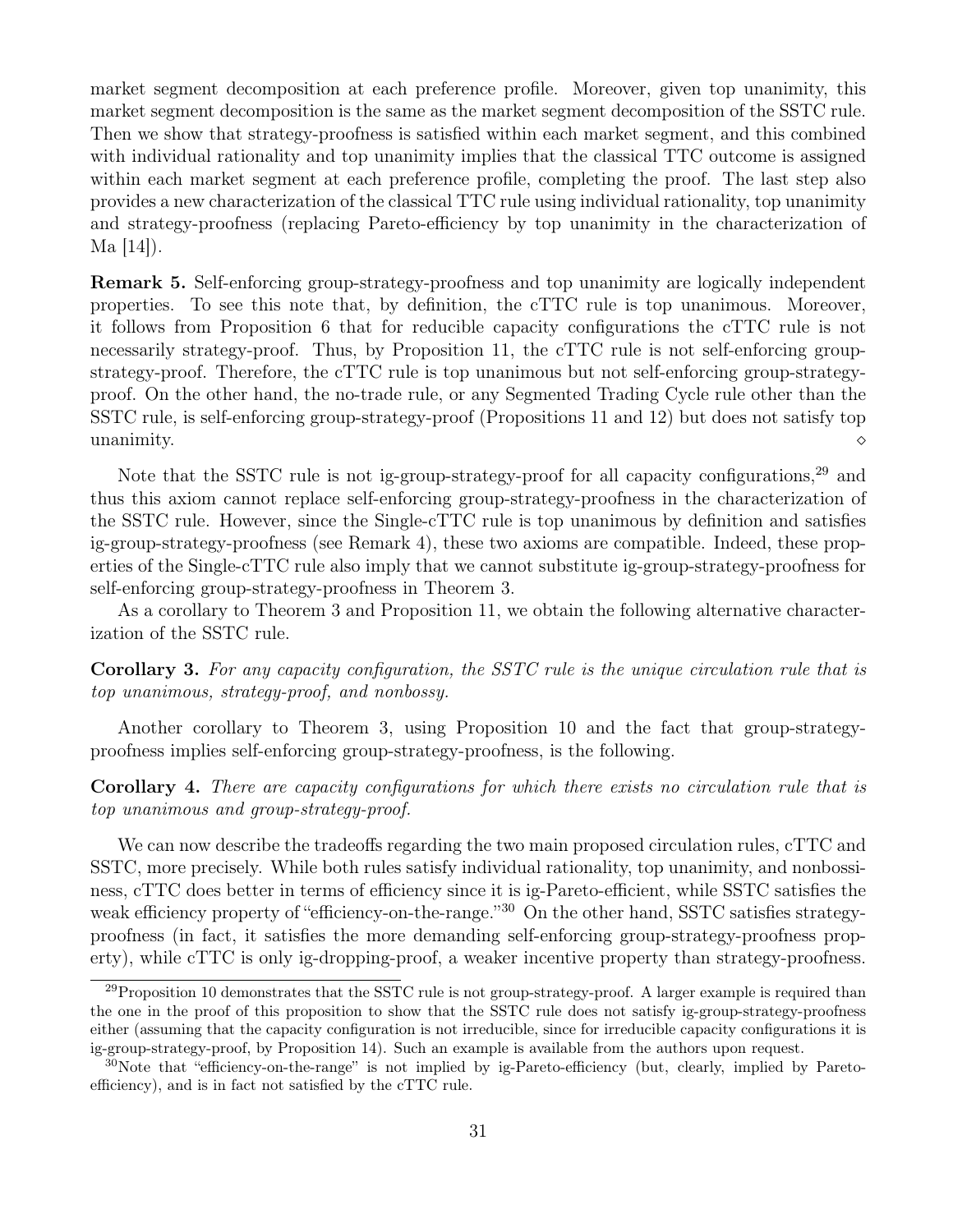To conclude, we use the two characterization theorems (Theorems 1 and 3) to give a short intuitive proof of the impossibility result stated in Proposition 2, showing that the three main axioms in the classical characterization result of the TTC by Ma (1994) cannot be reconciled for multiple-unit Shapley-Scarf markets when the capacity configuration is reducible.

Proof of Proposition 2. Let a circulation rule f be individually rational, Pareto-efficient and strategy-proof. Then f is ig-Pareto-efficient and ig-dropping-proof, and thus by Theorem 1 f must be the cTTC rule for any capacity configuration. This implies that  $f$  is also top unanimous and nonbossy, since the cTTC rule satisfies these properties. Then, given that  $f$  is also strategy-proof and thus self-enforcing group-strategy-proof for any capacity configuration, as shown by Proposition 11, Theorem 3 implies that  $f$  must be the SSTC rule for any capacity configuration. By Proposition 15, the cTTC and the SSTC rules are only identical for irreducible capacity configurations, and therefore we get a contradiction when the capacity configuration is reducible. This implies that if the capacity configuration is reducible then there is no circulation rule that is individually rational, Pareto-efficient and strategy-proof. □

### 6 Extensions and future research

Instead of (or besides) the agent-capacities we could have **link-capacities** on the number of units the agents can send to others through specific links (arcs in  $D(N, A(P))$ ). This is a very typical setting for circulation problems in graph theory, and some practical applications do have this kind of requirement, e.g., in the Erasmus exchange program the number of students from university  $U$ that visit university V is bounded by the specifications in the bilateral contract between U and V. We opted for defining our model through node-capacities to easily relate it to existing models on the exchange of indivisible goods. However, any arc-capacitated market can always be transformed into a node-capacitated market under responsive preferences by introducing nodes for each arc, as follows. For each  $(i, j) \in A(P)$ , let  $\overline{ij}$  be a new node with the same capacity as the original arc. Let j be replaced by  $\overline{ij}$  in i's preference list and let node  $\overline{ij}$  only find j acceptable. The feasible circulations are in one-to-one correspondence in the two markets. Moreover, the original agents evaluate any circulation in the same way in the two markets. Finally, since the new nodes do not have any strategic role in the extended market (they only have one partner to trade with), the manipulability of any circulation rule does not change from one setting to the other.

If agents have heterogeneous goods instead of homogeneous goods then some aspects of the circulation problem can still be studied in our model, although the strategic issues will be different. We can reduce the model with heterogeneous goods to our circulation model as follows. Let each good of the heterogeneous case be an artificial agent with unit capacity in our circulation model, and let her only find the original owner acceptable. Let all original agents preferences with respect to the new artificial agents be consistent with their original preferences. A generalization of the TTC rule for the heterogeneous case, which was introduced and studied in Fujita et al. [8], is equivalent to our cTTC rule for the reduced circulation market with homogeneous goods. The new artificial agents cannot manipulate the cTTC rule, as they have unit capacity. However, since these artificial agents are "owned" by the original agents, the strategic manipulations are different. For instance, a manipulation in which an agent in the heterogeneous goods market hides some of her goods corresponds to a group manipulation in the reduced market. The precise connections between the two markets and the properties of the circulation rules could be pursued in future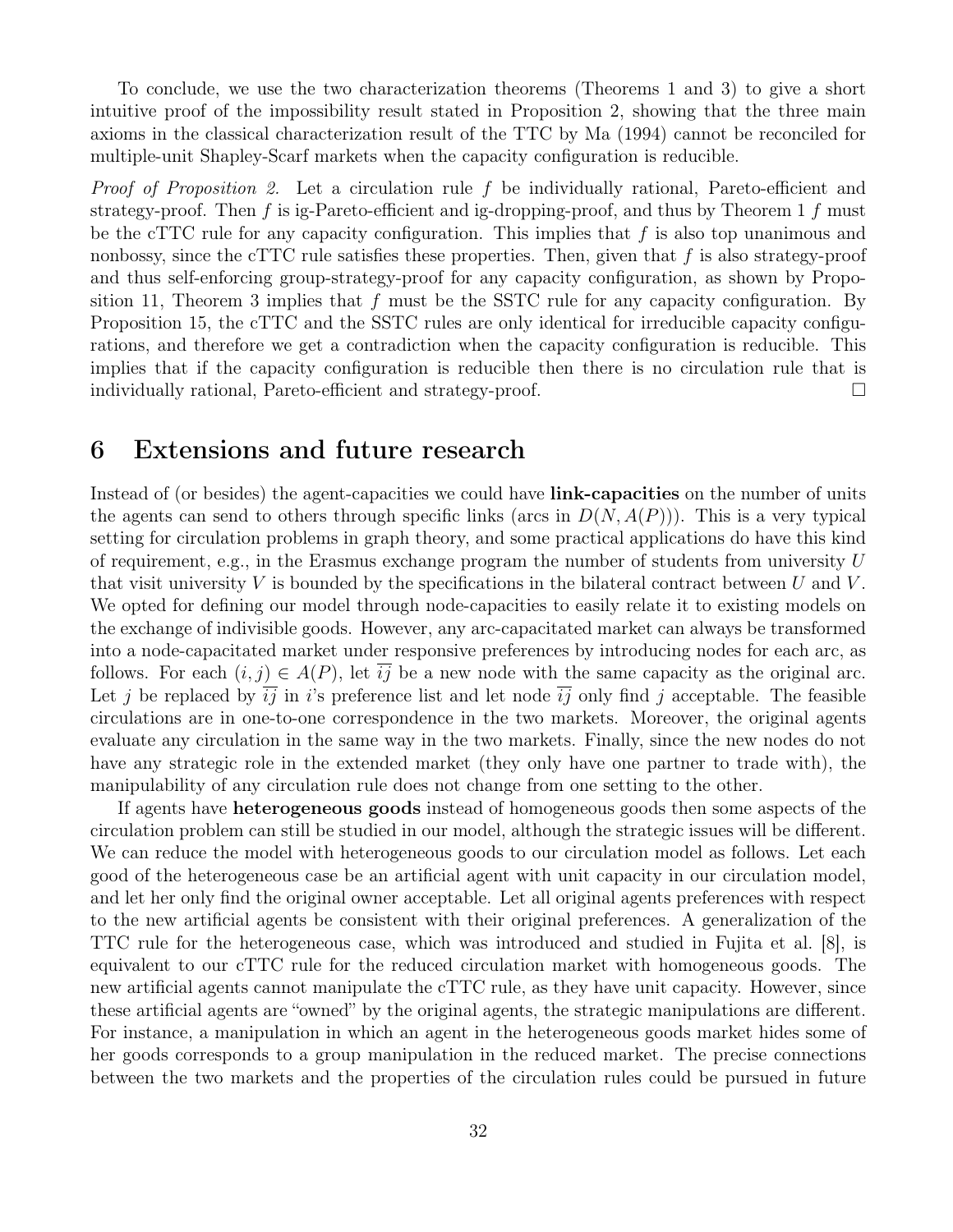research.

One could also consider different input for circulation rules. In this paper we only elicited the ordinal preferences of the agents over the goods, but circulation rules could also be based on agents' cardinal utilities of goods (see, e.g., Aziz et al. [2]), linear preferences over bundles, or some choice functions on the set of bundles. Different input for circulation rules would also make it possible to investigate more general preference domains, e.g., substitutable choice functions.

Another future line of research could focus on a relaxation of our assumption on acceptable bundles. We have assumed that a bundle is acceptable if and only if it does not contain any unacceptable good. A relaxation of this assumption could be of interest for some real-life applications and the results might turn to out be quite different from ours.

Finally, in our main impossibility result we characterize the capacity configurations for which individual rationality, Pareto-efficiency, and strategy-proofness are incompatible. It could be interesting to carry out a similar exercise for other combinations of desiderata.

## Appendix

## A Proof of Proposition 2

**Proposition 2.** If the capacity configuration is reducible, then there is no circulation rule that is individually rational, Pareto-efficient, and strategy-proof.

Proof. We first note that all preferences considered in the proof are assumed to satisfy (resp-3). In particular, it can be easily verified that all preferences that are constructed can indeed satisfy (resp-3). Throughout the proof we only consider individually rational circulations and circulation rules. However, to not further increase the length of the proof we very often do not explicitly refer to individual rationality. We prove the result for the two classes of reducible capacity configurations separately.

**CASE 1:** there are different  $a, b, c \in N$  with  $q_b > q_c \geq q_a$  (rd1). Without loss of generality we may assume that  $N = \{a, b, c\}$ . (Any additional agents can be assumed to prefer the empty bundle to any other bundle.) We show that any Pareto-efficient circulation rule is not strategy-proof. We first provide the set of Pareto-efficient circulations for 4 different types of preference profiles (types I, II, III, and IV).

**TYPE I:**  $P \in \mathcal{P}$  is such that for  $\succ \equiv \succ^P$  we have  $b \succ_a a$ ,<sup>31</sup>  $c \succ_b a \succ_b b$ , and  $a \succ_c b \succ_c c$ . Figure 2 depicts the underlying preferences and the resulting graph  $D(N, A(P))$ .<sup>32</sup>

Claim 1. For any  $P \in \mathcal{P}$  of Type I, a circulation x is Pareto-efficient if and only if (*i*).  $x_{ca} + x_{ba} = q_a$ ; (*ii*).  $x_{ca} + x_{cb} = q_c$ ; (*iii*).  $q_c + q_a - q_b \leq x_{ca}$ .

<sup>&</sup>lt;sup>31</sup>In particular,  $a \succ_a c$ . Because of individual rationality we always omit unacceptable goods from the description of the preferences.

<sup>&</sup>lt;sup>32</sup>Edges correspond to acceptable goods. Continuous edges denote most preferred goods and discontinuous edges denote second most preferred goods.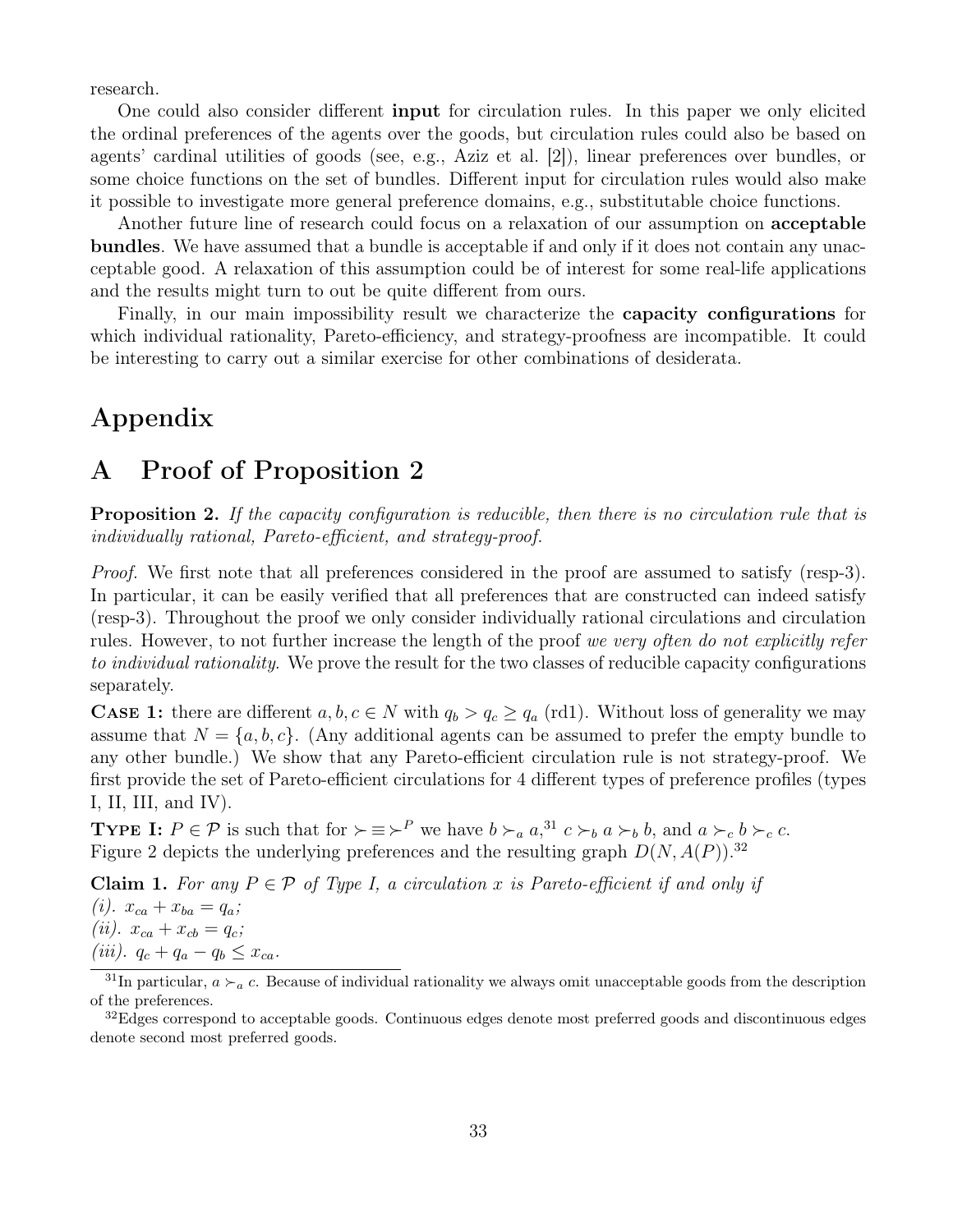

Figure 2:  $\succ^P$  and  $D(N, A(P))$  of Type I

*Proof.* Let x be a Pareto-efficient circulation. We show that it satisfies (i), (ii), and (iii).

Suppose (i) does not hold. Then, by balancedness and feasibility,  $x_a = x_{ab} + x_{ac} = x_{ca} + x_{ba}$  $q_a$ , i.e., a is unfilled at x. Suppose  $x_{cb} = 0$ . Then,  $x_{c} = x_{ca} \le x_{ca} + x_{ba} < q_a \le q_c$  and  $x_b = x_b = x_{ab} \le q_a < q_b$ . Hence, b and c are unfilled at x. But then x is Pareto-dominated by only increasing the flow in cycle  $(b, c)$  until b or c becomes filled.<sup>33</sup> Suppose now  $x_{cb} > 0$ . Let x' be the circulation obtained from x by decreasing the flow in cycle  $(b, c)$  by  $\delta = \min\{q_a - x_a, x_{cb}\} > 0$ and increasing the flow in cycle  $(a, b, c)$  by  $\delta$ . Then, agents a and c will be strictly better off at x', while agent b gets the same bundle at x and  $x'$ . Hence,  $x'$  Pareto-dominates x. So, (i) holds (and a is filled at  $x$ ).

Suppose (ii) does not hold. Then, by balancedness and feasibility,  $x_c < q_c$ , i.e., c is unfilled at x. Suppose  $x_{ba} = 0$ . Then,  $x_{b} = x_{bc} \le x_{c} = x_{c} < q_{c} < q_{b}$ , i.e., b is unfilled at x. Hence, x is Pareto-dominated by increasing the flow in cycle  $(b, c)$ . Suppose now  $x_{ba} > 0$ . Let x' be the circulation obtained from x by decreasing the flow in cycle  $(a, b)$  by  $\delta = \min\{q_c - x_c, x_{ba}\} > 0$ and increasing the flow in cycle  $(a, b, c)$  by  $\delta$ . Then, agents b and c will be strictly better off at x', while agent a gets the same bundle at x and  $x'$ . Hence,  $x'$  Pareto-dominates x. So, (ii) holds (and  $c$  is filled at  $x$ ).

By individual rationality,  $x_{ac} = 0$ . Hence, by feasibility at b and balancedness at  $a, q_b \ge x_b =$  $x_{ab} + x_{cb} = (x_{ab} + x_{ac}) + x_{cb} = (x_{ca} + x_{ba}) + x_{cb}$ . By (i),  $x_{ca} = q_a - x_{ba}$ , and by (ii),  $x_{cb} = q_c - x_{ca}$ . Hence,  $q_b \ge (q_a - x_{ba}) + x_{ba} + (q_c - x_{ca}) = q_a + q_c - x_{ca}$ , which proves (iii).

Let x be a circulation that satisfies (i), (ii), and (iii). Suppose x is not Pareto-efficient. Then, since there is a finite number of goods,  $x$  is Pareto-dominated by some Pareto-efficient circulation y. In particular, y satisfies (i), (ii), and (iii).

Suppose  $y_{ca} = x_{ca}$ . Then, from (i) and (ii) for y and balancedness of y it follows that  $x = y$ , which contradicts that y Pareto-dominates  $x$ .

Suppose  $y_{ca} < x_{ca}$ . At x, agent c's bundle consists of  $x_{cb} = q_c - x_{ca}$  units of b and  $x_{ca}$  units of a (her most preferred good). At y, agent c's bundle consists of  $y_{cb} = q_c - y_{ca}$  units of b and  $y_{ca}$ units of a. Hence, agent c strictly prefers  $x_c$  to  $y_c$ , which contradicts that y Pareto-dominates x.

Suppose  $y_{ca} > x_{ca}$ . At x, agent b's bundle consists of  $x_{ba} = q_a - x_{ca}$  units of a and  $x_{bc} =$  $x_{ca} + x_{cb} = x_{ca} + (q_c - x_{ca}) = q_c$  units of c. Similarly, at y, agent b's bundle consists of  $y_{ba} = q_a - y_{ca}$ units of a and  $y_{bc} = q_c$  units of c. Hence, agent b strictly prefers  $x_b$  to  $y_b$ , which contradicts that y Pareto-dominates x.

Hence,  $x$  is Pareto-efficient.

 $\Box$ 

<sup>&</sup>lt;sup>33</sup>More precisely, "increasing the flow in a cycle" means that all agents in the cycle consume an additional and same amount of good of the next agent in the cycle. We will use similarly the expression "decreasing the flow in a cycle."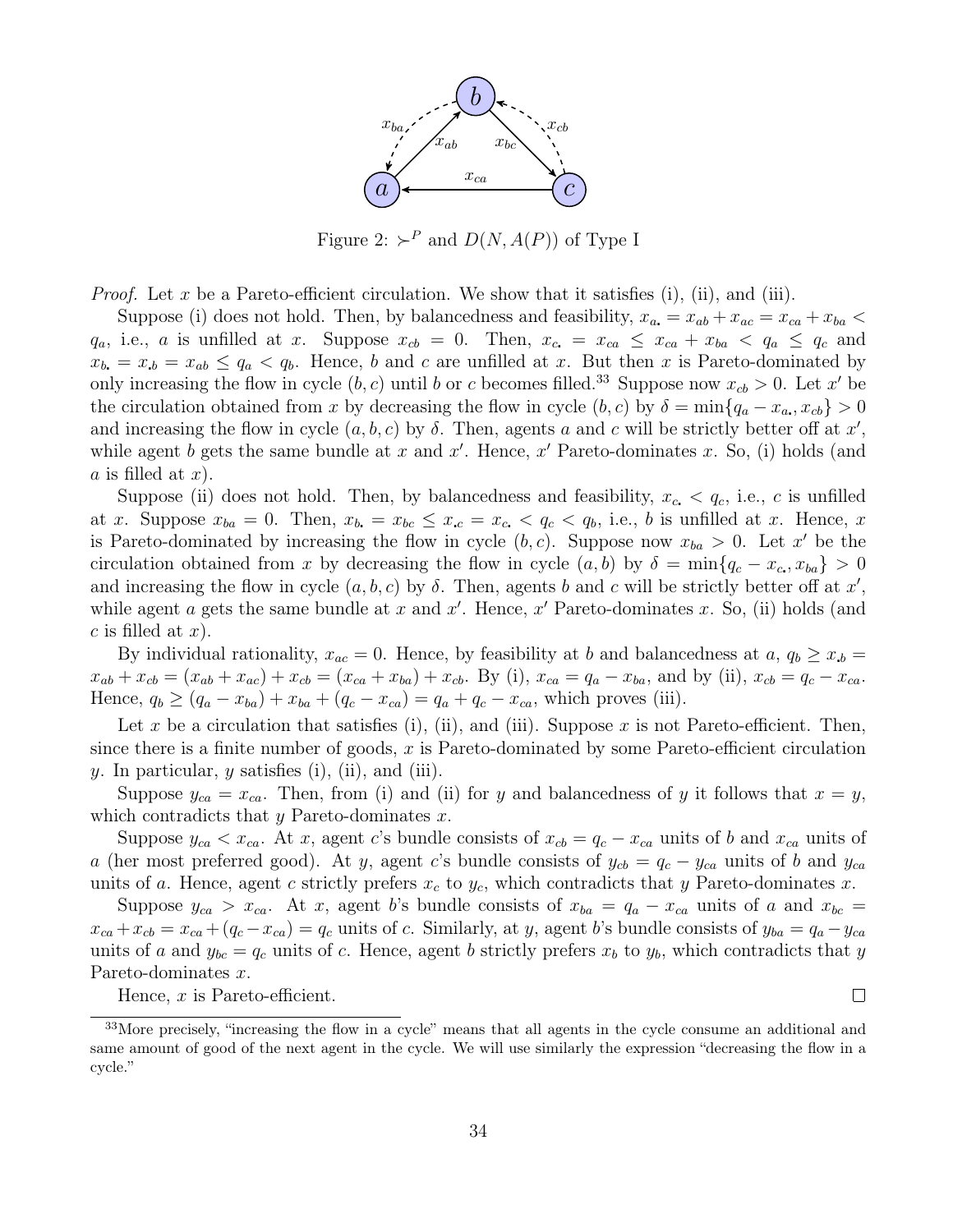**TYPE II:**  $P \in \mathcal{P}$  is such that for  $\succ \equiv \succ^P$  we have  $b \succ_a a$ ,  $a \succ_b c \succ_b b$ , and  $a \succ_c b \succ_c c$ . Figure 3 depicts the underlying preferences and the resulting graph  $D(N, A(P))$ .



Figure 3:  $\succ^P$  and  $D(N, A(P))$  of Type II

**Claim 2.** For any  $P \in \mathcal{P}$  of Type II, a circulation x is Pareto-efficient if and only if (*i*).  $x_{ca} + x_{ba} = q_a$ ; (*ii*).  $x_{ba} + x_{bc} = q_b$  or  $x_{ca} + x_{cb} = q_c$ ; (iii).  $x_{cb} = \min\{\overline{q_b} - (x_{ca} + x_{ba}), \overline{q_c - x_{ca}}\} = \min\{q_b - q_a, q_c - q_a + x_{ba}\}.$ 

*Proof.* Let x be a Pareto-efficient circulation. We show that it satisfies (i), (ii), and (iii).

Suppose (i) does not hold. Then, by feasibility,  $x_{ca} + x_{ba} < q_a$ , i.e., a is unfilled at x. Suppose  $x_{cb} = 0$ . Then,  $x_{c} = x_{ca} \leq x_{ca} + x_{ba} < q_a \leq q_c$  and  $x_{b} = x_{cb} \leq x_{ab} \leq q_a < q_b$ . Hence, b and c are unfilled at x. But then x is Pareto-dominated by increasing the flow in cycle  $(b, c)$ . Suppose now  $x_{cb} > 0$ . Let x' be the circulation obtained from x by decreasing the flow in cycle  $(b, c)$  by  $\delta = \min\{q_a - x_a, x_{cb}\} > 0$  and increasing the flow in cycle  $(a, b, c)$  by  $\delta$ . Then, agents a and c will be strictly better off at  $x'$ , while agent b gets the same bundle at x and  $x'$ . Hence,  $x'$  Pareto-dominates x. So, (i) holds (and  $a$  is filled at  $x$ ).

Suppose (ii) does not hold. Then, both b and c are unfilled at x. But then x is Pareto-dominated by increasing the flow in cycle  $(b, c)$ . So, (ii) holds.

We now prove (iii). Note that  $x_{cb} + x_{ab} \le q_b$  is equivalent to  $x_{cb} \le q_b - x_{ab} = q_b - (x_{ca} + x_{ba})^{34}$ Similarly,  $x_{cb} + x_{ca} \leq q_c$  is equivalent to  $x_{cb} \leq q_c - x_{ca}$ . In particular, b is filled if and only if  $x_{cb} = q_b - (x_{ca} + x_{ba})$  and c is filled if and only if  $x_{cb} = q_c - x_{ca}$ . Since (ii) holds, b or c is filled at x, and hence  $x_{cb} = \min\{q_b - (x_{ca} + x_{ba}), q_c - x_{ca}\}\$ . By (i),  $x_{ca} = q_a - x_{ba}$ . Hence,  $x_{cb} = \min\{q_b - (q_a - x_{ba} + x_{ba}), q_c - (q_a - x_{ba})\} = \min\{q_b - q_a, q_c - q_a + x_{ba}\}.$  This proves (iii).

Let x be a circulation that satisfies (i), (ii), and (iii). Suppose x is not Pareto-efficient. Then, x is Pareto-dominated by some Pareto-efficient circulation y. Note y satisfies (i), (ii), and (iii).

Suppose  $y_{ba} = x_{ba}$ . Then, from (i),  $y_{ca} = x_{ca}$ . By balancedness at  $a, y_{ab} = y_{ba} + y_{ca} = x_{ba} + x_{ca}$  $x_{ab}$ . Moreover, by (iii),  $x_{cb} = y_{cb}$ . By balancedness at c,  $y_{bc} = y_{ca} + y_{cb} = x_{ca} + x_{cb} = x_{bc}$ . Hence,  $y = x$ , which contradicts that y Pareto-dominates x.

Suppose  $y_{ba} < x_{ba}$ . At x, agent b's bundle consists of  $x_{ba}$  units of a (her most preferred good) and  $x_{bc} = x_{ca} + x_{cb} = x_{ca} + \min\{q_b - (x_{ca} + x_{ba}), q_c - x_{ca}\} = \min\{q_b - x_{ba}, q_c\}$  units of c. Similarly, at y, agent b's bundle consists of  $y_{ba}$  units of a and  $y_{bc} = \min\{q_b - y_{ba}, q_c\}$  units of c. Hence, agent b strictly prefers  $x_b$  to  $y_b$ , which contradicts that y Pareto-dominates x.

Suppose  $y_{ba} > x_{ba}$ . At x, agent c's bundle consists of  $x_{ca} = q_a - x_{ba}$  units of a (her most preferred good) and  $x_{cb} = \min\{q_b - q_a, q_c - q_a + x_{ba}\}\$  units of b. Similarly, at y, agent b's bundle

<sup>&</sup>lt;sup>34</sup>Here we use that x is an individually rational circulation and that preferences satisfy (resp-3).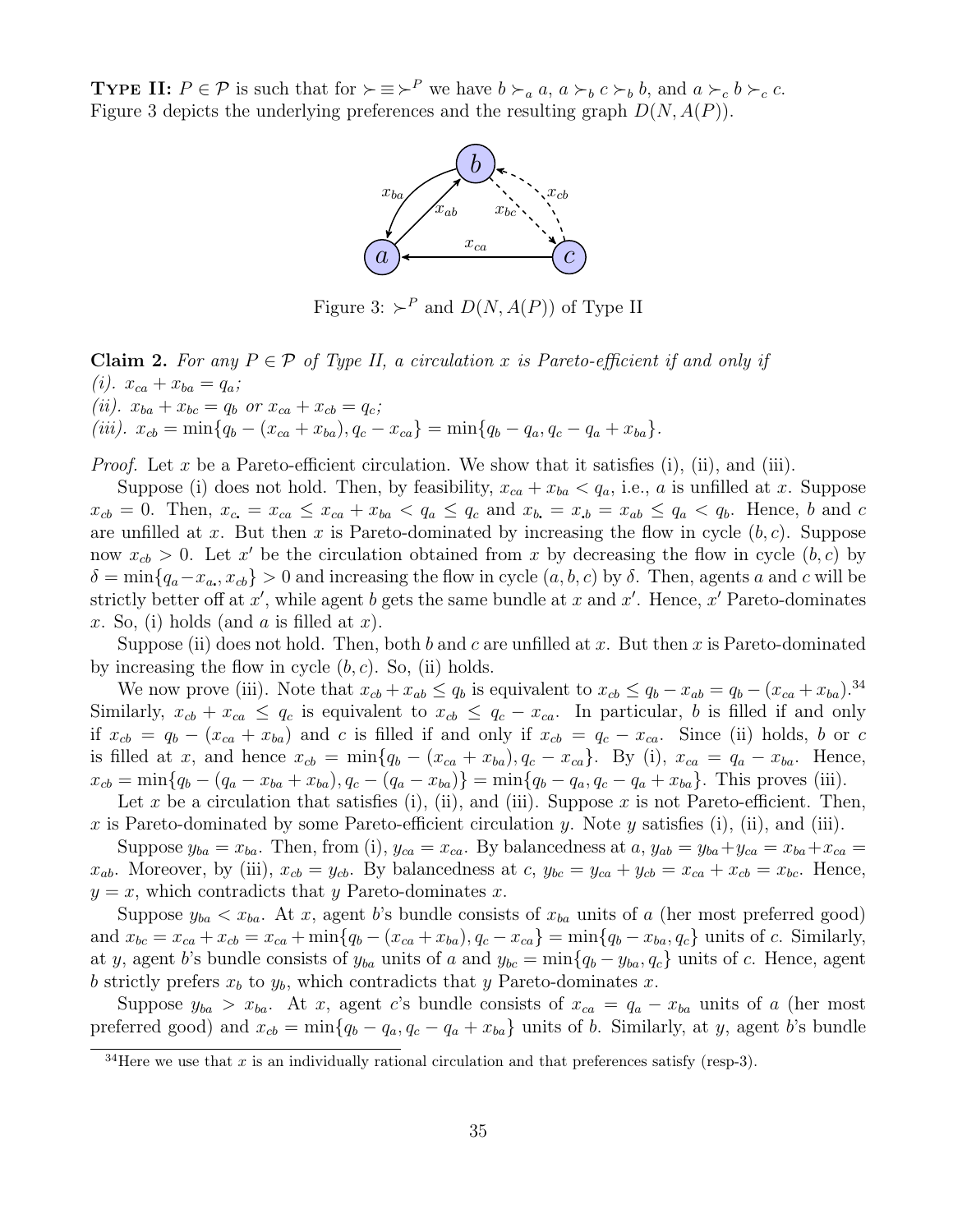consists of  $y_{ca} = q_a - y_{ba}$  units of a and  $y_{cb} = \min\{q_b - q_a, q_c - q_a + y_{ba}\}\$  units of b. Hence, agent c strictly prefers  $x_c$  to  $y_c$ , which contradicts that y Pareto-dominates x.

Hence,  $x$  is Pareto-efficient.

**TYPE III:**  $P \in \mathcal{P}$  is such that for  $\succ \equiv \succ^P$  we have  $b \succ_a a, a \succ_b b$ , and  $a \succ_c b \succ_c c$ . Figure 4 depicts the underlying preferences and the resulting graph  $D(N, A(P))$ .



Figure 4:  $\succ^P$  and  $D(N, A(P))$  of Type III

Claim 3. For any  $P \in \mathcal{P}$  of Type III, a circulation x is Pareto-efficient if and only if  $x_{ba} = q_a$ .

*Proof.* The only cycle in  $D(N, A(P))$  is  $(a, b)$ . Hence, a circulation x is Pareto-efficient if and only if  $(a, b)$  has maximum flow, i.e.,  $q_a$ .  $\Box$ 

**TYPE IV:**  $P \in \mathcal{P}$  is such that for  $\succ \equiv \succ^P$  we have  $b \succ_a a, c \succ_b a \succ_b b$ , and  $a \succ_c c$ . Figure 5 depicts the underlying preferences and the resulting graph  $D(N, A(P))$ .



Figure 5:  $\succ^P$  and  $D(N, A(P))$  of Type IV

**Claim 4.** For any  $P \in \mathcal{P}$  of Type IV, a circulation x is Pareto-efficient if and only if  $x_{ba} = 0$  and  $x_{ca} = q_a.$ 

*Proof.* Let x be a circulation with  $x_{ba} > 0$ . Since  $x_{ba} + x_{ca} \le q_a \le q_c$ , it follows that  $\delta =$  $\min\{q_c-x_{ca},x_{ba}\}>0.$  Let x' be the circulation defined by  $x'_{ba}=x_{ba}-\delta$ ,  $x'_{bc}=x_{bc}+\delta$ ,  $x'_{ca}=x_{ca}+\delta$ , and  $x'_{ab} = x_{ab}$ . Then, x' Pareto-dominates x.

Let x be a circulation with  $x_{ba} = 0$ , i.e., there is only flow through cycle  $(a, b, c)$ . Then, x is Pareto-efficient if and only if there is maximum flow through  $(a, b, c)$ , i.e.,  $x_{ca} = q_a$ .  $\Box$ 

We can now prove the result for Case 1. Suppose that  $f$  is a circulation rule that is both Pareto-efficient and strategy-proof.

Let  $P \in \mathcal{P}$  be of Type I such that c's preferences are lexicographic. Let  $x = f(P)$ . Suppose  $x_{ca} < q_a$ . Then, agent c can submit preferences  $P'_c$  such that  $P' = (P_{-c}, P'_c)$  is of Type IV. Let  $x' = f(P')$ . Since c's preferences  $P_c$  are lexicographic, it follows from Claim 4 that agent c strictly

 $\Box$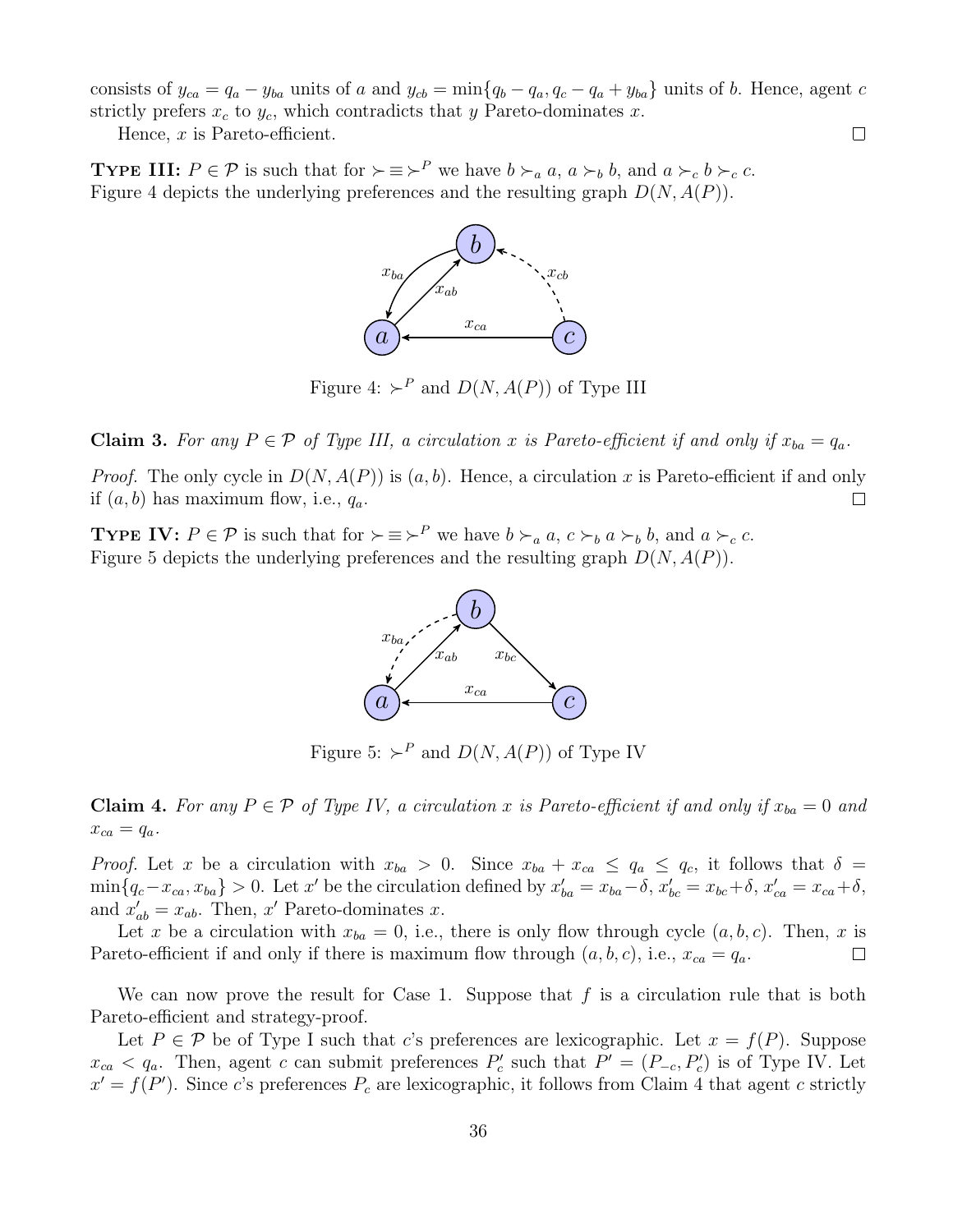prefers  $x'_c$  to  $x_c$ , which contradicts strategy-proofness of f. Therefore  $x_{ca} = q_a$ . Then, by Claim  $1(i,ii),$ 

$$
x_{ba} = 0
$$
 and  $x_{bc} = x_{ca} + x_{cb} = q_c$ .

Let  $P \in \mathcal{P}$  be of Type I. Let  $x = f(P)$ . Since circulation rules are individual-good-preference based, i.e., only take into account the underlying ordinal preferences over individual goods (see (2) in Section 2), it follows from the above that

$$
x_{ba} = 0 \text{ and } x_{bc} = x_{ca} + x_{cb} = q_c. \tag{3}
$$

Let  $P \in \mathcal{P}$  be of Type II such that b's preferences are lexicographic. Let  $y = f(P)$ . Suppose  $y_{ba} < q_a$ . Then, agent b can submit preferences  $P'_b$  such that  $P' = (P_{-b}, P'_b)$  is of Type III. Let  $y' = f(P')$ . Since b's preferences  $P_b$  are lexicographic, it follows from Claim 3 that agent b strictly prefers  $y'_b$  to  $y_b$ , which contradicts strategy-proofness of f. Therefore  $y_{ba} = q_a$ .

Let  $P \in \mathcal{P}$  be of Type II. Let  $y = f(P)$ . From the above and the fact that f is individualgood-preference based, it follows that

$$
y_{ba} = q_a. \tag{4}
$$

Moreover,  $y_{bc} = y_{cb} + y_{ab} - y_{ba} = \min\{q_b - (y_{ca} + y_{ba}), q_c - y_{ca}\} + y_{ab} - y_{ba}$  by Claim 2(iii). By Claim 2(i) and (4), we have  $y_{ca} = 0$ . Then,  $y_{ab} = y_{ba} + y_{ca} = q_a + 0 = q_a$ . Hence,

$$
y_{bc} = \min\{q_b - q_a, q_c\} + q_a - q_a = \min\{q_b - q_a, q_c\}.
$$
 (5)

Let  $P \in \mathcal{P}$  be of Type I such that b's preferences are additive and

$$
1 < \frac{u_b(c)}{u_b(a)} < \frac{\min\{q_b, q_a + q_c\}}{q_c}.\tag{6}
$$

By stating the truth, it follows from (3) that agent b's total sum of utility is  $q_c u_b(c)$ . Agent b can submit preferences  $P'_b$  such that  $P' = (P_{-b}, P'_b)$  is of Type II. From (4) and (5) it follows that in that case she obtains a bundle of at least  $q_a + \min\{q_b - q_a, q_c\} = \min\{q_b, q_c + q_a\}$  units of goods which gives her a total sum of utility of at least  $\min\{q_b, q_c + q_a\}u_b(a)$ . From (6) it follows that agent b can manipulate f at P, which contradicts the strategy-proofness of f. Therefore, there is no circulation rule that is both Pareto-efficient and strategy-proof.

**CASE 2:** there are different  $a, b, c, d \in N$  with  $q_b = q_c = q_a > q_d$  (rd2). With slight abuse of notation denote  $q = q_a$ . Without loss of generality we may assume again that  $N = \{a, b, c, d\}$ . Let f be a circulation rule that satisfies Pareto-efficiency. We will show that it is not strategy-proof. Suppose, to the contrary, that  $f$  is strategy-proof. We first study 4 different types of preference profiles (types 1–9).

**TYPE 8:**  $P \in \mathcal{P}$  is such that for  $\succ \equiv \succ^P$  we have  $d \succ_a a$ ,  $a \succ_b c \succ_b b$ ,  $a \succ_c c$ , and  $c \succ_d d$ . Figure 6 depicts the underlying preferences and the resulting graph  $D(N, A(P))$ .

**Claim 5.** For any  $P \in \mathcal{P}$  of Type 8, a circulation x is Pareto-efficient if and only if  $x_{ca} = q_d$ .

*Proof.* The only cycle in  $D(N, A(P))$  is  $(c, a, d)$ . Hence, a circulation x is Pareto-efficient if and only if  $(c, a, d)$  has maximum flow, i.e.,  $q_d$ .  $\Box$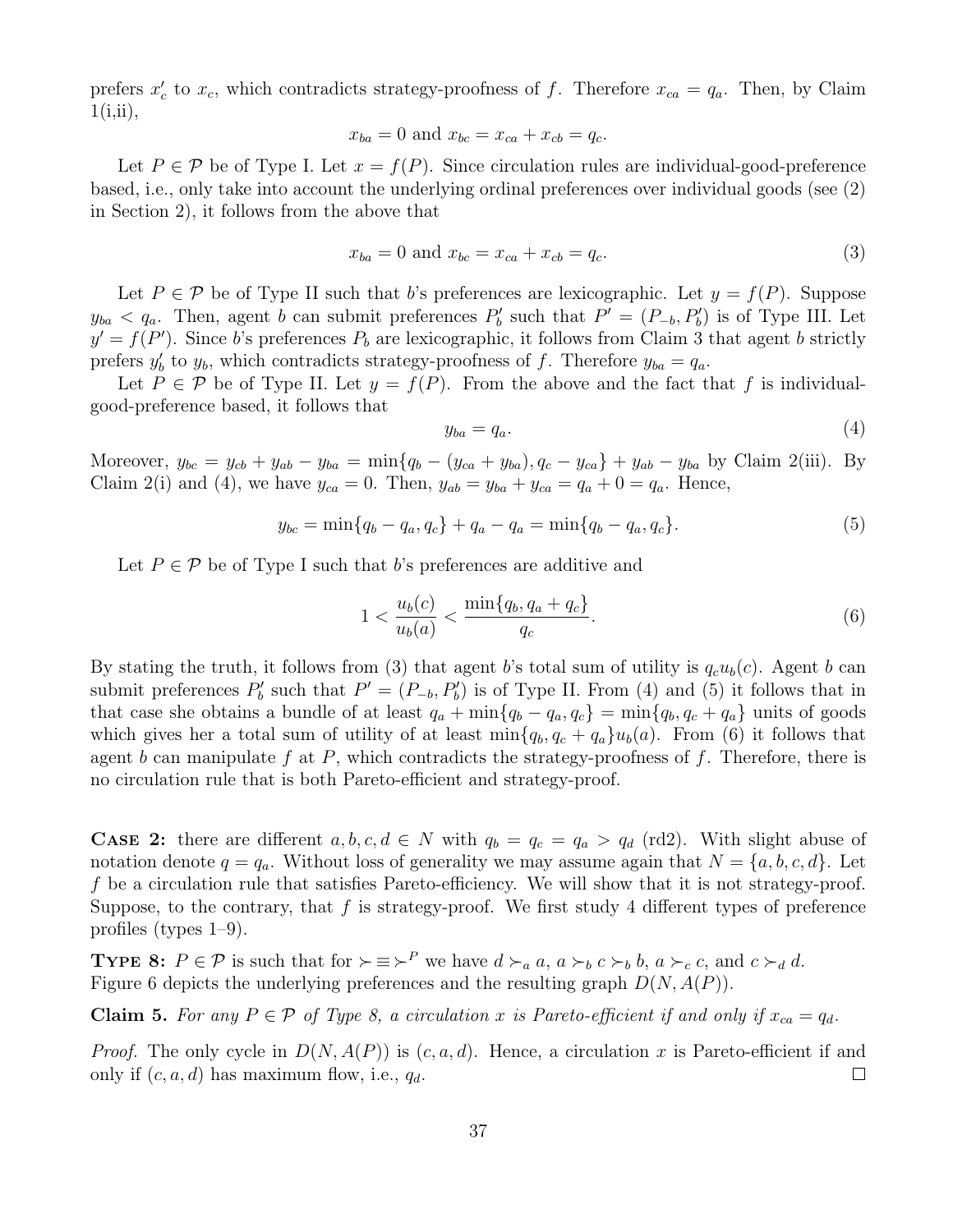

Figure 6:  $\succ^P$  and  $D(N, A(P))$  of Type 8



Figure 7:  $\succ^P$  and  $D(N, A(P))$  of Type 7

**TYPE 7:**  $P \in \mathcal{P}$  is such that for  $\succ \equiv \succ^P$  we have  $d \succ_a a$ ,  $a \succ_b c \succ_b b$ ,  $a \succ_c b \succ_c c$ , and  $c \succ_d d$ . Figure 7 depicts the underlying preferences and the resulting graph  $D(N, A(P))$ .

Claim 6. Let  $P \in \mathcal{P}$  be of Type 7. Let  $x = f(P)$ . Then,  $x_{ca} = q_d$ .

*Proof.* Since f is individual-good-preference based, we may assume that agent c has lexicographic preferences  $P_c$ . Then, if  $x_{ca} < q_d$ , agent c can manipulate f at P: from Claim 5 it follows that she can submit preferences  $P'_c$  such that she gets  $q_d$  units of a at  $f(P')$  where  $P' = (P_{-c}, P'_c)$ . So, since f is strategy-proof,  $x_{ca} = q_d$ .  $\Box$ 

**TYPE 6:**  $P \in \mathcal{P}$  is such that for  $\succ \equiv \succ^P$  we have  $d \succ_a a, c \succ_b a \succ_b b, a \succ_c c$ , and  $c \succ_d d$ . Figure 8 depicts the underlying preferences and the resulting graph  $D(N, A(P))$ .

Claim 7. For any  $P \in \mathcal{P}$  of Type 6, a circulation x is Pareto-efficient if and only if  $x_{ca} = q_d$ .

*Proof.* The only cycle in  $D(N, A(P))$  is  $(c, a, d)$ . Hence, a circulation x is Pareto-efficient if and only if  $(c, a, d)$  has maximum flow, i.e.,  $q_d$ .  $\Box$ 

**TYPE 5:**  $P \in \mathcal{P}$  is such that for  $\succ \equiv \succ^P$  we have  $d \succ_a a, c \succ_b a \succ_b b, a \succ_c b \succ_c c$ , and  $c \succ_d d$ . Figure 9 depicts the underlying preferences and the resulting graph  $D(N, A(P))$ .

Claim 8. Let  $P \in \mathcal{P}$  be of Type 5. Let  $x = f(P)$ . Then,  $x_{ca} = q_d$ .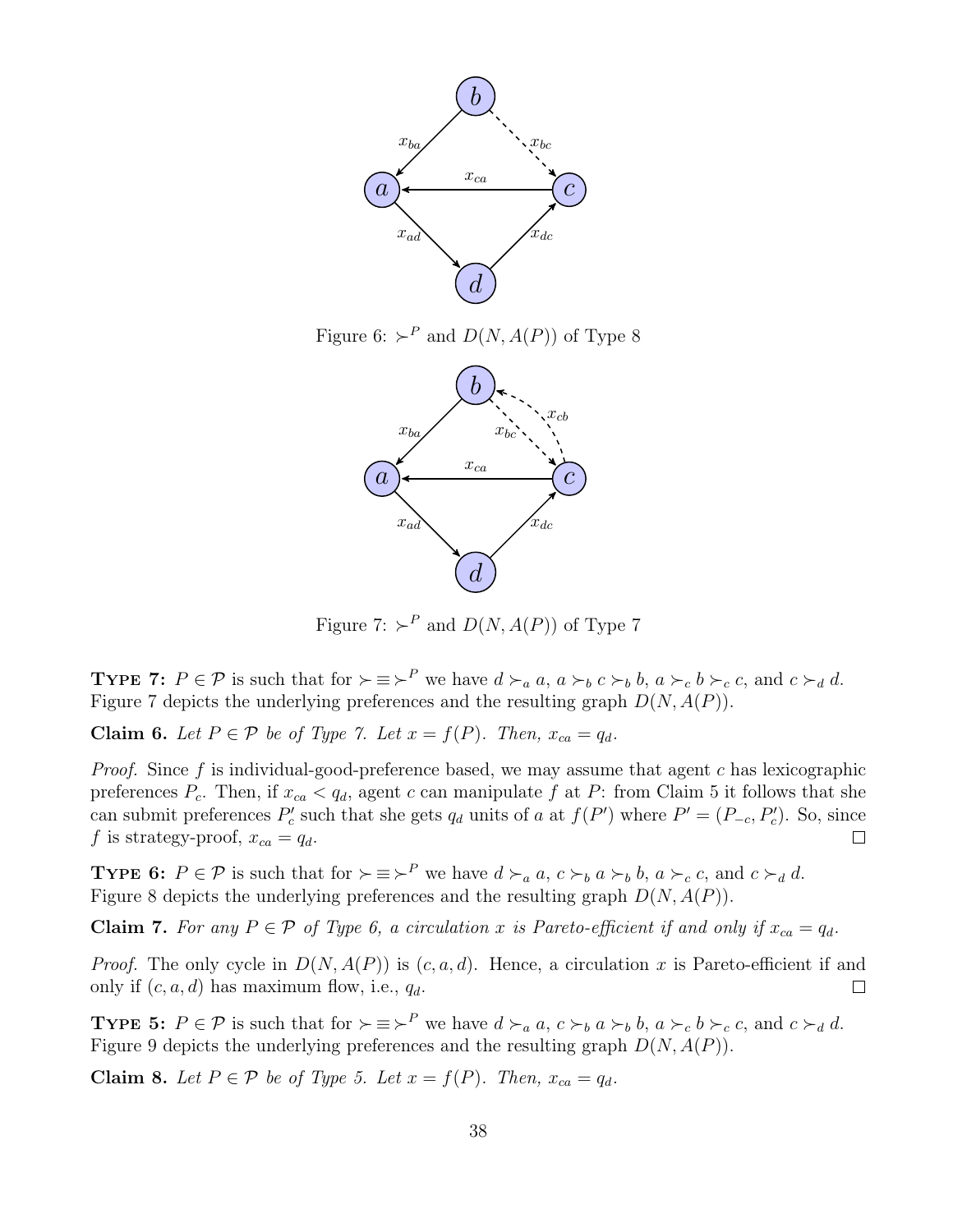

Figure 8:  $\succ^P$  and  $D(N, A(P))$  of Type 6



Figure 9:  $\succ^P$  and  $D(N, A(P))$  of Type 5

*Proof.* Since f is individual-good-preference based, we may assume that agent c has lexicographic preferences  $P_c$ . Then, if  $x_{ca} < q_d$ , agent c can manipulate f at P: from Claim 7 it follows that she can submit preferences  $P'_c$  such that she gets  $q_d$  units of a at  $f(P')$  where  $P' = (P_{-c}, P'_c)$ . So, since f is strategy-proof,  $x_{ca} = q_d$ .  $\Box$ 

**TYPE 4:**  $P \in \mathcal{P}$  is such that for  $\succ \equiv \succ^P$  we have  $d \succ_a b \succ_a a$ ,  $c \succ_b a \succ_b b$ ,  $a \succ_c c$ , and  $c \succ_d d$ . Figure 10 depicts the underlying preferences and the resulting graph  $D(N, A(P))$ .

**Claim 9.** Let  $P \in \mathcal{P}$  be of Type 4. If x is a Pareto-efficient circulation, then  $x_{ca} = q$ .

*Proof.* Suppose  $x_{ca} \neq q$ . Then, by feasibility,  $x_{ca} < q$ , i.e., c is unfilled.

Suppose  $x_{ba} = 0$ . Then,  $x_{b} = x_{bc} \leq x_{ca} < q$ . So, b is unfilled. Moreover,  $x_{ab} = x_{ca} < q$ . So, also a is unfilled. Then, x is Pareto-dominated by increasing the flow in cycle  $(a, b, c)$ , which contradicts Pareto-efficiency of x.

Now suppose  $x_{ba} > 0$ . Let  $\delta = \min\{x_{ba}, q - x_{ca}\} > 0$ . Let x' be the circulation obtained from x by setting  $x'_{ba} = x_{ba} - \delta$ ,  $x'_{bc} = x_{bc} + \delta$ , and  $x'_{ca} = x_{ca} + \delta$  (while maintaining the other flows). Then, each of agents  $b$  and  $c$  strictly prefers her bundle at  $x'$  to her bundle at  $x$ , while agents  $a$ and d are indifferent. This contradicts Pareto-efficiency of x. Hence,  $x_{ca} = q$ .  $\Box$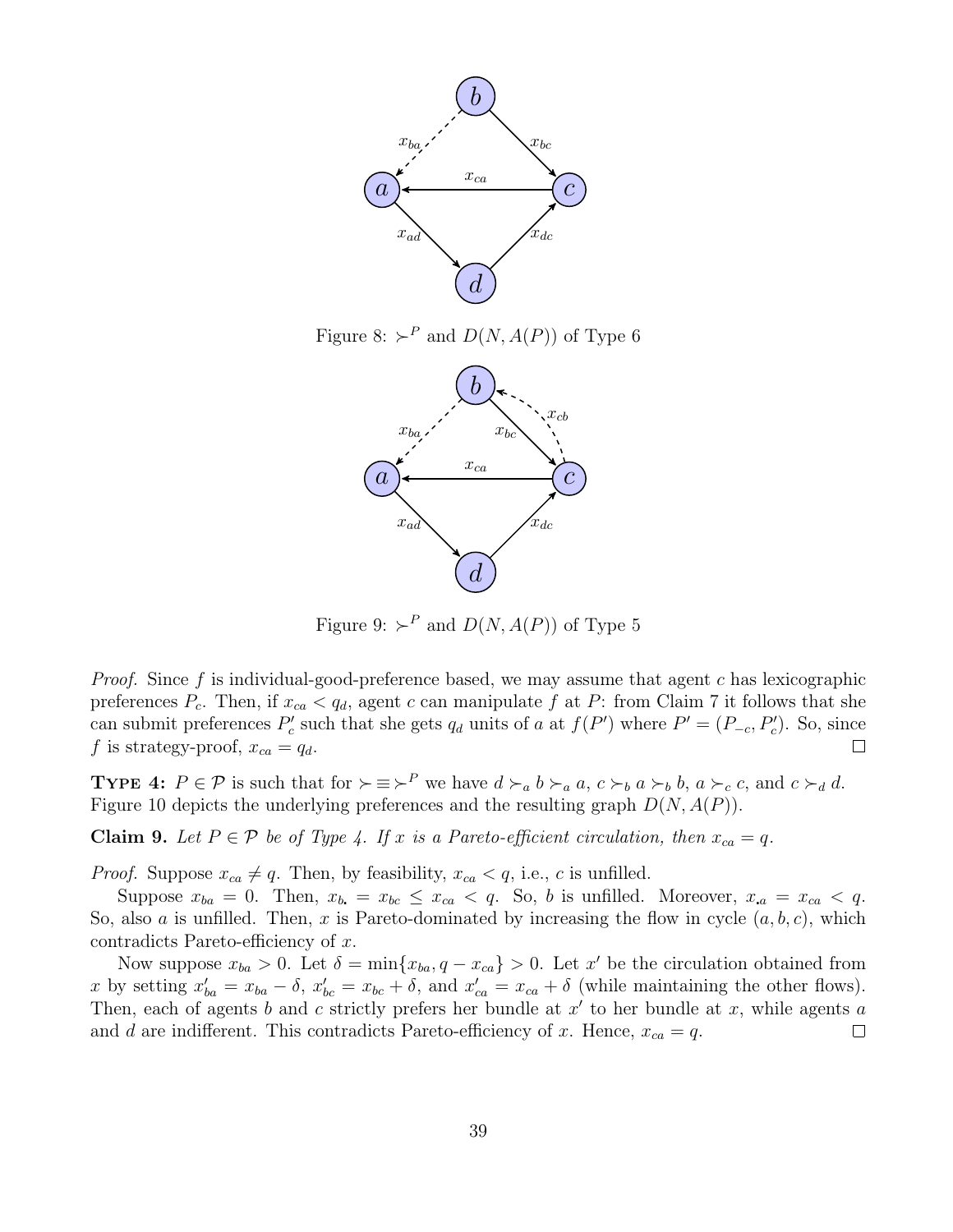

Figure 10:  $\succ^P$  and  $D(N, A(P))$  of Type 4

**TYPE 1:**  $P \in \mathcal{P}$  is such that for  $\succ \equiv \succ^P$  we have  $d \succ_a b \succ_a a$ ,  $c \succ_b a \succ_b b$ ,  $a \succ_c b \succ_c c$ , and  $c \succ_d d$ .

Figure 11 depicts the underlying preferences and the resulting graph  $D(N, A(P))$ .



Figure 11:  $\succ^P$  and  $D(N, A(P))$  of Type 1

Claim 10. Let  $P \in \mathcal{P}$  be of Type 1. Let  $x = f(P)$ . Then, (i). d is filled, i.e.,  $x_{ad} = x_{dc} = q_d$ ; (*ii*).  $x_{ca} = q$ ; (iii).  $x_{ba} = x_{cb} = 0$  and  $x_{bc} = x_{ab} = q - q_d$ .

Proof. Since f is individual-good-preference based, we may assume that agents have lexicographic preferences. Suppose (i) does not hold. Then, by feasibility and balancedness at  $d, x_{ad} = x_{dc} < q_d$ . Then, agent a can submit preferences  $P'_a$  such that  $P' = (P_{-a}, P'_a)$  is of Type 5. Let  $x' = f(P')$ . By Claim 8,  $x'_{ca} = q_d$ . Then, from balancedness of x' at a it follows that  $x'_{ad} = x'_{ba} + x'_{ca} \ge q_d$ . By feasibility of x' at  $d, x'_{ad} \leq q_d$ . Hence,  $x'_{ad} = q_d$ . Since agent a has lexicographic preferences, she prefers  $x'_a$  to  $x_a$ , which contradicts the strategy-proofness of f. Hence, (i) holds.

Suppose (ii) does not hold. Then, by feasibility,  $x_{ca} < q$ . Then, agent c can submit preferences  $P'_c$  such that  $P' = (P_{-c}, P'_c)$  is of Type 4. Let  $x' = f(P')$ . By Claim 9,  $x'_{ca} = q$ . Since agent c has lexicographic preferences, she prefers  $x_c'$  to  $x_c$ , which contradicts the strategy-proofness of f. Hence, (ii) holds.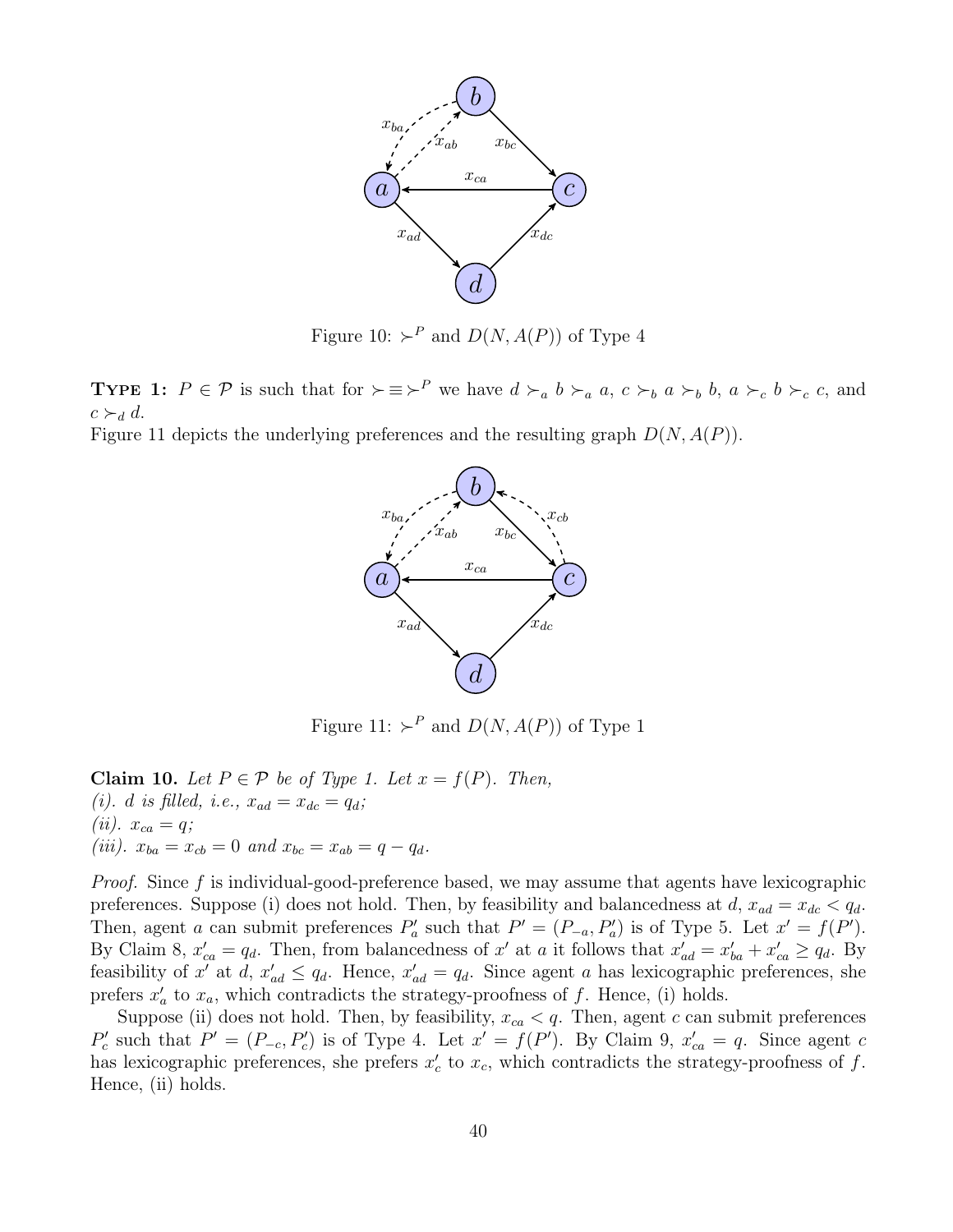Finally, we show (iii). Since  $x_{ca} = q = q_a = q_c$ , it follows from feasibility and balancedness that  $x_{cb} = 0 = x_{ba}$ . Then,  $x_{bc} = x_{ca} + x_{cb} - x_{dc} = q + 0 - q_d$ . Similarly,  $x_{ab} = x_{ca} + x_{ba} - x_{ad} = q + 0 - q_d$ .  $\Box$ 

**TYPE 9:**  $P \in \mathcal{P}$  is such that for  $\succ \equiv \succ^P$  we have  $d \succ_a b \succ_a a$ ,  $a \succ_b c \succ_b b$ ,  $a \succ_c c$ , and  $c \succ_d d$ . Figure 12 depicts the underlying preferences and the resulting graph  $D(N, A(P))$ .



Figure 12:  $\succ^P$  and  $D(N, A(P))$  of Type 9

Claim 11. Let  $P \in \mathcal{P}$  be of Type 9. Let  $x = f(P)$ . Then,  $x_{ca} \geq q_d$ .

*Proof.* Since f is individual-good-preference based, we may assume that agent a has lexicographic preferences  $P_a$ . Suppose  $x_{ca} < q_d$ . Then,  $x_{ad} = x_{dc} = x_{ca} - x_{bc} \le x_{ca} < q_d$ . Agent a can submit preferences  $P'_a$  such that  $P' = (P_{-a}, P'_a)$  is of Type 8. Let  $x' = f(P')$ . By Claim 5,  $x'_{ca} = q_d$ . Then, together with  $x'_{ad} = x'_{dc} \le q_d$  it follows that  $x'_{ad} = x'_{ca} + x'_{ba} = q_d$ . Therefore, agent a can manipulate f at P, which contradicts the strategy-proofness of f. Hence,  $x_{ca} \geq q_d$ .  $\Box$ 

**TYPE 3:**  $P \in \mathcal{P}$  is such that for  $\succ \equiv \succ^P$  we have  $d \succ_a b \succ_a a$ ,  $a \succ_b b$ ,  $a \succ_c b \succ_c c$ , and  $c \succ_d d$ . Figure 13 depicts the underlying preferences and the resulting graph  $D(N, A(P))$ .



Figure 13:  $\succ^P$  and  $D(N, A(P))$  of Type 3

Claim 12. Let  $P \in \mathcal{P}$  be of Type 3. If x is a Pareto-efficient circulation, then  $x_{ba} \geq q - q_d$ .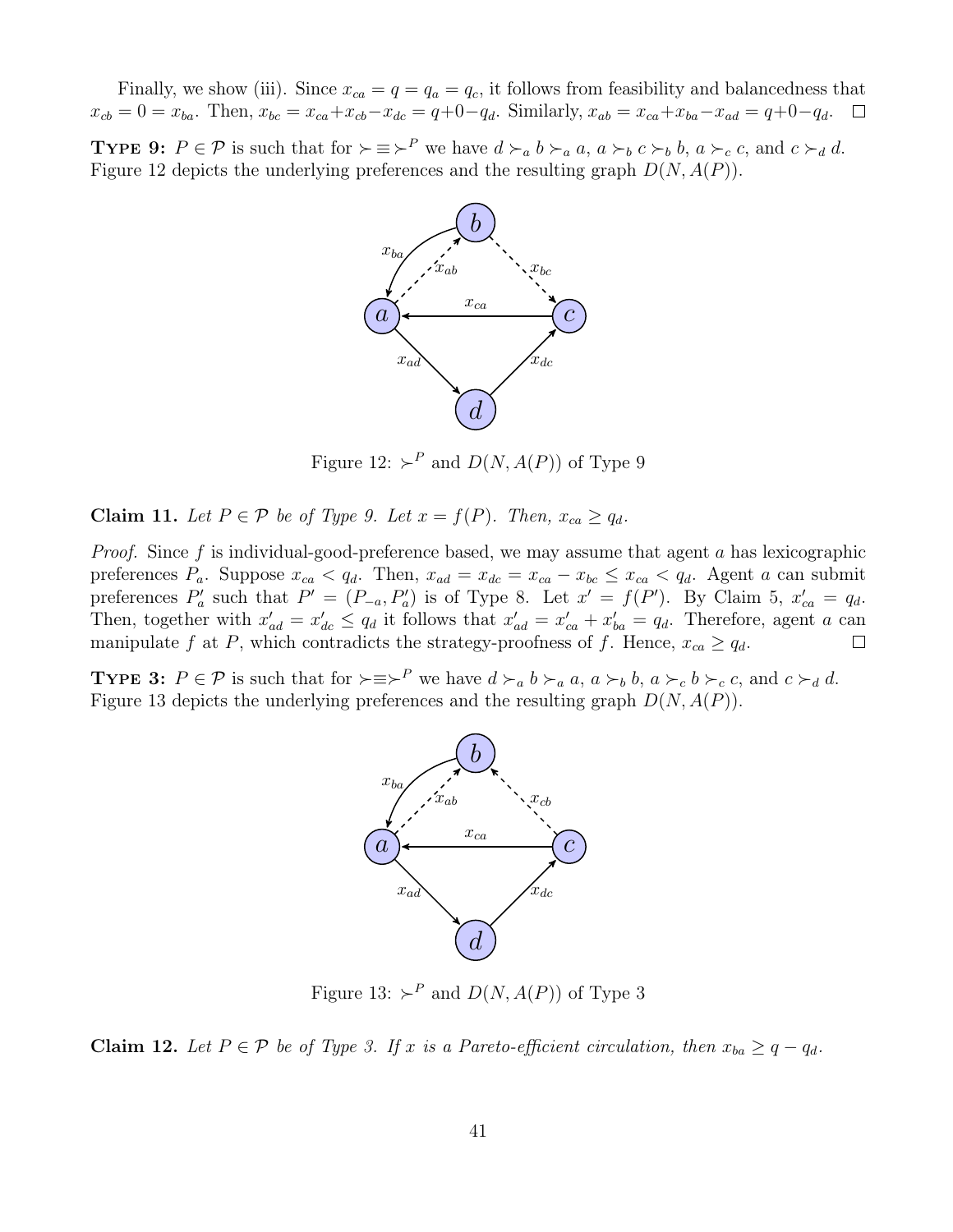*Proof.* Note  $x_{ca} \leq x_{dc} = x_{ad} \leq q_d$ . Suppose  $x_{ba} < q - q_d$ . Then,  $x_{ba} + x_{ca} < q - q_d + q_d = q$ , i.e., a is unfilled. Since  $x_{ba} < q$ , b is also unfilled. Then x can be Pareto improved by increasing the flow in cycle  $(a, b)$ .  $\Box$ 

**TYPE 2:**  $P \in \mathcal{P}$  is such that for  $\succ \equiv \succ^P$  we have  $d \succ_a b \succ_a a$ ,  $a \succ_b c \succ_b b$ ,  $a \succ_c b \succ_c c$ , and  $c \succ_d d$ .

Figure 14 depicts the underlying preferences and the resulting graph  $D(N, A(P))$ .



Figure 14:  $\succ^P$  and  $D(N, A(P))$  of Type 2

**Claim 13.** Let  $P \in \mathcal{P}$  be of Type 2. Let  $x = f(P)$ . Then, (i). d is filled, i.e.,  $x_{ad} = x_{dc} = q_d$ ; (ii).  $x_{ba} = q - q_d$  and  $x_{ca} = q_d$ ; (*iii*).  $x_{ab} = q - q_d$ ; (iv).  $x_{bc} = x_{cb} = \min\{q - q_d, q_d\}.$ 

*Proof.* Since f is individual-good-preference based, we may assume that the preferences in P are lexicographic. Suppose (i) does not hold. From feasibility and balancedness at d,  $x_{ad} = x_{dc} < q_d$ . Then, agent a can submit preferences  $P'_a$  such that  $P' = (P_{-a}, P'_a)$  is of Type 7. Let  $x' = f(P')$ . By Claim 6,  $x'_{ca} = q_d$ . Then, from balancedness of x' at a (see also Figure 7) it follows that  $x'_{ad} = x'_{ba} + x'_{ca} \ge q_d$ . Hence, agent a prefers  $x'_a$  to  $x_a$ , which contradicts the strategy-proofness of f. Hence, (i) holds.

To prove (ii), we first show that  $x_{ca} \ge q_d$ . Suppose  $x_{ca} < q_d$ . Agent c can submit preferences  $P'_c$  such that  $P' = (P_{-c}, P'_c)$  is of Type 9. Let  $x' = f(P')$ . By Claim 11,  $x'_{ca} \ge q_d$ . Hence, c can manipulate f at P, which contradicts the strategy-proofness of f. Hence,  $x_{ca} \geq q_d$ .

We next show that  $x_{ba} \ge q - q_d$ . Suppose  $x_{ba} < q - q_d$ . Agent b can submit preferences  $P'_b$ such that  $P' = (P_{-b}, P'_b)$  is of Type 3. Let  $x' = f(P')$ . By Claim 12,  $x'_{ba} \ge q - q_d$ . Hence, b can manipulate f at P, which contradicts the strategy-proofness of f. Hence,  $x_{ba} \geq q - q_d$ .

Since,  $x_{ba} \ge q - q_d$  and  $x_{ca} \ge q_d$ ,  $x_{ba} + x_{ca} \ge q$ . But since  $x_{ba} + x_{ca} = x_a \le q$ , it follows that in fact  $x_{ba} = q - q_d$  and  $x_{ca} = q_d$  (which proves (ii)).

Then,  $x_{ab} = x_{ba} + x_{ca} - x_{ad} = (q - q_d) + q_d - q_d = q - q_d$ , which shows (iii). By balancedness,  $x_{bc} + x_{dc} = x_{ca} + x_{cb}$ . Since  $x_{ca} = q_d = x_{dc}$ ,  $x_{bc} = x_{cb}$ . Since x is Pareto-efficient,  $x_{bc} = x_{cb}$  is maximal, i.e.,  $b$  or  $c$  is filled. This shows that (iv) holds.  $\Box$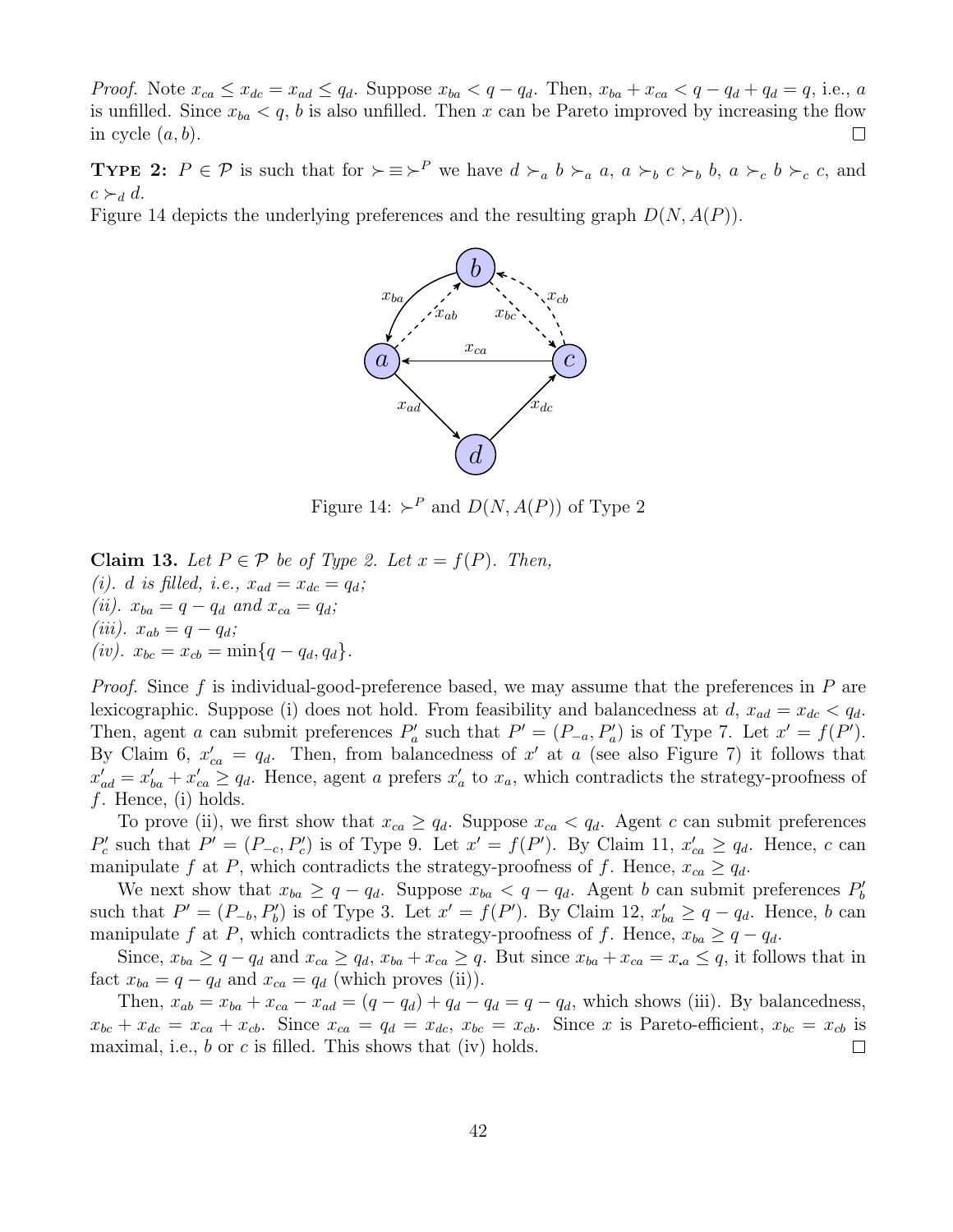We now complete the proof of Case 2. Let  $P \in \mathcal{P}$  be of Type 1 such that b's preferences are additive and

$$
1 < \frac{u_b(c)}{u_b(a)} < \frac{\min\{2(q - q_d), q\}}{q - q_d}.\tag{7}
$$

It follows from Claim 10 that by stating the truth, agent b's total sum of utility is  $(q - q_d)u_b(c)$ . Let agent b submit preferences  $P'_b$  such that  $P' = (P_{-b}, P'_b)$  is of Type 2. In that case she obtains a bundle that consists of  $(q - q_d) + \min\{q - q_d, q_d\} = \min\{2(q - q_d), q\}$  units of goods which gives her a total sum of utility of at least min $\{2(q - q_d), q\}u_b(a)$ . From (7) it follows that agent b can manipulate  $f$  at  $P$ , which contradicts the strategy-proofness of  $f$ . Therefore, there is no circulation rule that is both Pareto-efficient and strategy-proof.  $\Box$ 

## B Proof of Theorem 3

**Theorem 3.** For any capacity configuration, the SSTC rule is the unique circulation rule that is top unanimous and self-enforcing group-strategy-proof.

The SSTC rule is clearly top unanimous, and Proposition 12 shows that it is self-enforcing group-strategy-proof. In order to prove the converse statement, we first establish two lemmas.

**Lemma 1.** Let f be strategy-proof. Let  $P, P' \in \mathcal{P}, i \in N$ , and  $j, j' \in N \setminus \{i\}$  such that  $j, j' \succ_i i$  and  $j, j' \succ'_i i$ , where  $\succ_i \equiv \succ_i^{P_i}$  and  $\succ'_i \equiv \succ_i^{P'_i}$ . Let  $x \equiv f(P)$  and  $x' \equiv f(P')$ . Let  $H = \{h \in N : h \succeq_i j\}$ and  $H' = \{h \in N : h \succeq'_i j'\}$  such that  $H = H'$ . Then  $\sum_{h \in H} x_{ih} = m$  implies that  $\sum_{h \in H'} x'_{ih} = m$ .

*Proof.* Suppose that  $\sum_{h\in H'} x'_{ih} \neq m$ . Assume without loss of generality that  $\sum_{h\in H'} x'_{ih} = m' > m$ . Let  $P_i$  be additive such that for all  $h \in H$ ,  $u_i(h) = 1 + \frac{\epsilon}{k_h m}$ , where  $0 < \epsilon < 1$  and h is  $k_h$ th-ranked by  $\succ_i$ . Let  $P'_i$  be additive such that for all  $h \in H$ ,  $u'_i(h) = 1 + \frac{\epsilon}{k'_h m}$ , where  $0 < \epsilon < 1$  and h is  $k'_h$ th-ranked by  $\succ'_i$ . Then  $\sum_{h\in H} x_{ih}u_i(h) \leq m\left(1+\frac{\epsilon}{m}\right) = m+\epsilon$ , and  $\sum_{h\in H} x'_{ih}u'_i(h) > m' > m+\epsilon$ , given that  $m' > m$  and  $\epsilon < 1$ . Then i can manipulate at P via deviation  $P'_i$ , which contradicts the strategy-proofness of f.  $\Box$ 

**Lemma 2.** Let f be individually rational, strategy-proof and nonbossy. Fix  $\bar{P} \in \mathcal{P}$  and let  $x \equiv$  $f(\bar{P})$ . Fix  $i \in N$  such that  $\succ_i$  ranks j first, where  $\succ_i \equiv \succ_i^{\bar{P}_i}$ . Assume that  $x_{ij} = 0$ . Let  $\succ_i$  be the same as  $\succ_i$ , except that  $\hat{\succ}_i$  does not rank j first, but otherwise the two preference orderings are the same. Let  $\hat{P}_i$  be an extension of  $\hat{\succ}_i$ . Then  $f(\bar{P}) = f(\hat{P}_i, P_{-i})$ .

*Proof.* Let  $i \in N, \overline{P} \in \mathcal{P}$ ,  $x \equiv f(\overline{P})$ , and let  $\succ_i$ ,  $\hat{\succ}_i$ ,  $\hat{P}$  be defined as above. For all  $j \in N$ , let  $P_i$ be a lexicographic extension of  $\succ_i$ , and assume without loss of generality that  $\hat{P}_i$  is a lexicographic extension of  $\sum_i$ . Let  $\hat{x} \equiv f(\hat{P})$ . Since f is individual-good-preference based,  $f(P) = x$ . Suppose  $x_{ij} > \hat{x}_{ij}$ . Then  $x_{ij} > 0$  and i can manipulate at  $\hat{P}$  via deviation  $P_i$ . Now suppose  $x_{ij} < \hat{x}_{ij}$ . Then  $\hat{x}_{ij} > 0$  and by individual rationality  $x_{ij} \neq 0$ . Hence,  $x_{ij} > 0$  and thus i can manipulate at P via deviation  $\hat{P}_i$ . Therefore, both cases contradict the strategy-proofness of f. Thus,  $x_{ij} = \hat{x}_{ij} = 0$ . Then Lemma 1 implies that  $x_i = \hat{x}_i$  or, equivalently,  $f_i(P) = f_i(\hat{P}_i, P_{-i})$ . Then, by nonbossiness,  $f(P) = f(\hat{P}_i, P_{-i})$ . Finally, since  $f(P) = f(\bar{P})$ ,  $f(\bar{P}) = f(\hat{P}_i, P_{-i})$ .  $\Box$ 

#### Indexed-cTTC rule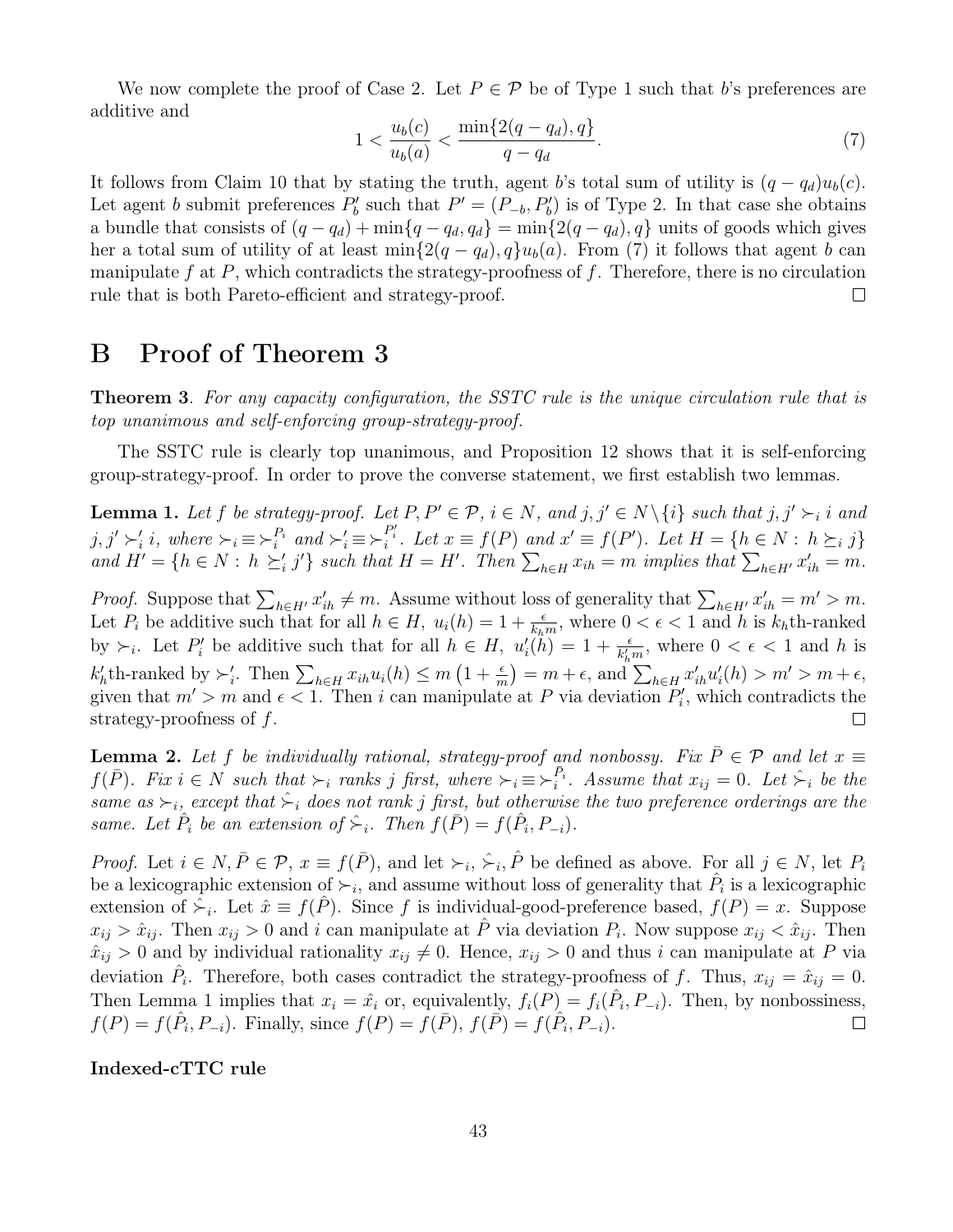In the proof of the converse statement we use an equivalent description of the SSTC rule in addition to its main definition, which is not only useful in the proof but also illuminates the relationship between the SSTC and cTTC rules, our two main competing rules. We refer to the equivalent description of the SSTC rule as the  $Indeed-cTTC$  rule, because it uses indices for each agent's units which are traded in a similar fashion to trading in the cTTC rule, but with the main difference that only units that have the same index may be traded. More precisely, each agent i's units are indexed from 1 to  $q_i$ , corresponding to the respective market segment that each unit is traded in, and the SSTC outcome is obtained by a cTTC-like procedure as follows. In each round, each agent  $i$  points to agent  $j$  who has the lowest-indexed good among the agents with whom agent  $i$  is "willing to" exchange all of her remaining common indices, in the sense that for each index that is still held by both i and j, agent j is the highest-ranked by i among all agents who hold this index. Note that there may be multiple agents with whom agent  $i$  is "willing to" exchange all of the remaining common indices in this sense, all of whom must therefore hold a disjoint set of indices (i.e., no two such agents hold the same index), and hence we specify that i points to the agent who holds the lowest index among all these agents. Note that it is feasible for  $i$  to exchange all of her units with a common index with all these agents, and  $i$  is going to point to all of them in subsequent rounds.

This procedure is well-defined, since there is always an agent to whom  $i$  can point (as long as i still holds any indices), because there must be a favorite agent for i among those agents with whom i has at least one common index left (but note that this agent may be i herself, if all agents with remaining common indices are unacceptable to  $i$  in some round). Observe that agent  $j$  may not necessarily be the agent who holds the lowest index that  $i$  still has for trade. For example, if in some round agent i holds units with indices 1, 2, 3, j holds 2 and 3, k holds 1 and 3, and  $j \succ_i k \succ_i i$ , then i points to agent j, since i is not willing to trade her index 3 unit with agent k, given that j is preferred by i to k and j still has his index 3 unit. On the other hand, if k holds index 1 only and everything else is unchanged, then  $i$  points to  $k$  in this round. All trading cycles are carried out simultaneously, just like in the cTTC, but each exchange involves only units of the same index. Observe that in the first round each agent points to her unrestricted top-ranked agent since each agent holds initially a unit indexed 1, which means that each trading cycle formed in the first round will be carried out until some agent's capacity is reached, hence satisfying top unanimity. Finally, note that the equivalence of the SSTC rule and the Indexed-cTTC rule is straightforward to verify, since agents only trade units with the same index, and an agent only points to another agent if this agent is top-ranked by her among all agents who hold a unit with the same index as the one to be traded.

Converse statement: The only top unanimous and self-enforcing group-strategy-proof rule is the SSTC rule.

*Proof.* We prove the statement in five steps. Let q be a top unanimous and self-enforcing groupstrategy-proof circulation rule. Then  $g$  is strategy-proof and nonbossy by Proposition 11, and individually rational by Proposition 16.

**STEP 1:** We identify a decomposition of the circulation  $q(P)$  into market segments at each preference profile  $P \in \mathcal{P}$ .

Fix  $P \in \mathcal{P}$ . Let  $x \equiv g(P)$ . Since x is a circulation and thus it is balanced, we can partition the set of goods into market segments where market segments are defined to satisfy the following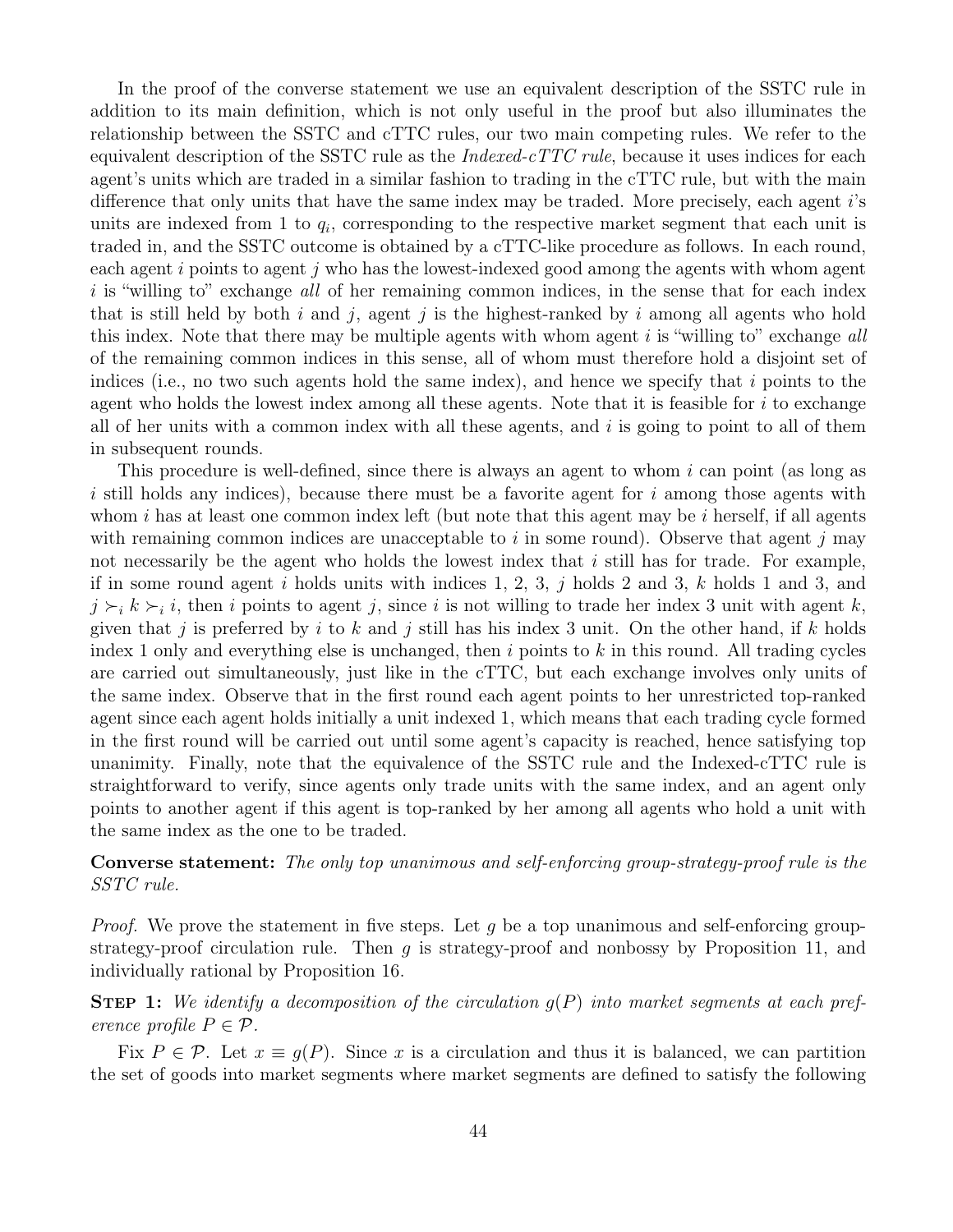basic properties: a) each agent has at most one unit of her good in each market segment and b) all one-for-one exchanges of the goods that are required to reach circulation  $x$  from the initial endowments take place among goods within a market segment. Note that this definition of market segments is satisfied for the market segments of STC rules. However, unlike for STC rules, in this construction the market segments depend on the circulation, as seen from b).

For each circulation there may be multiple partitions of the set of goods into market segments with properties a) and b), and thus we require that the market segments  $\overline{W}_1(P), \ldots, \overline{W}_z(P)$  have the following properties:

- i) Let the number of the market segments be minimized, that is, combine different goods from different exchanges, as long as no more than one unit of a good is included in a market segment, taking into account that there may be multiple ways of decomposing a circulations into one-for-one exchanges. For example, the exchange of one unit of good involving the same three agents in two different ways can be carried out in two market segments, while the equivalent pairwise trades for the three different pairs of two agents can only be carried out in three market segments. Nonetheless, since these trades may be combined with other trades within a markets segment, exchanges with smaller cycles may lead to fewer market segments overall.
- ii) If there are two market segments  $\overline{W}_t(P)$  and  $\overline{W}_{t'}(P)$  such that  $|\overline{W}_t(P)| > |\overline{W}_{t'}(P)|$  then  $t < t'.$
- iii) There is no unit of any good that could be moved from  $\overline{W}_{t'}(P)$  to  $\overline{W}_{t}(P)$ , where  $t < t'$ , subject to properties a) and b).

**STEP 2:** We show that the market segment decomposition of  $q(P)$  is the same at each preference profile  $P \in \mathcal{P}$ .

Suppose that the market segment decomposition of  $g$  is different for two preference profiles  $P, (P'_j, P_{-j}) \in \mathcal{P}$  for some  $j \in N$ , in the sense that the same market segment decomposition cannot lead to both  $g(P)$  and  $g(P'_j, P_{-j})$ . Let  $P' \equiv (P'_j, P_{-j})$ . Let  $x \equiv g(P)$  and  $x' \equiv g(P'_j, P_{-j})$ . Then there exist agents  $i, l, l \in N$  such that

- a) i gets a unit of l's good in one market segment, say  $W_t$ , at P, which does not have a unit of  $l$ 's good;
- b) i gets a unit of  $\hat{l}$ 's good in another market segment, say at P, which does not have a unit of l's good;
- c) at P' one of these market segments, say  $\overline{W}_t$  has both l's and  $\hat{l}$ 's unit, while  $\overline{W}_{\tilde{t}}$  has neither;
- d) and (including trade in other market segments) we have  $x_{il} + x_{il} > x'_{il} + x'_{il}$ .

We can assume that  $\succ_i^P$  ranks l first and  $\hat{l}$  second (since the setup is symmetric in l and  $\hat{l}$ ) and we can also assume that  $\succ_l^P$  and  $\succ_l^P$  rank i first, given that if the market segment decomposition changes at either P or P', due to these preference changes, such that  $\overline{W}_t$  and  $\overline{W}_t$  do not have features a) to d) above, then strategy-proofness is violated for i, l or  $\hat{l}$ , respectively. Note that  $i \neq j$  since i could manipulate otherwise at P' via deviation  $P_i = P_j$ .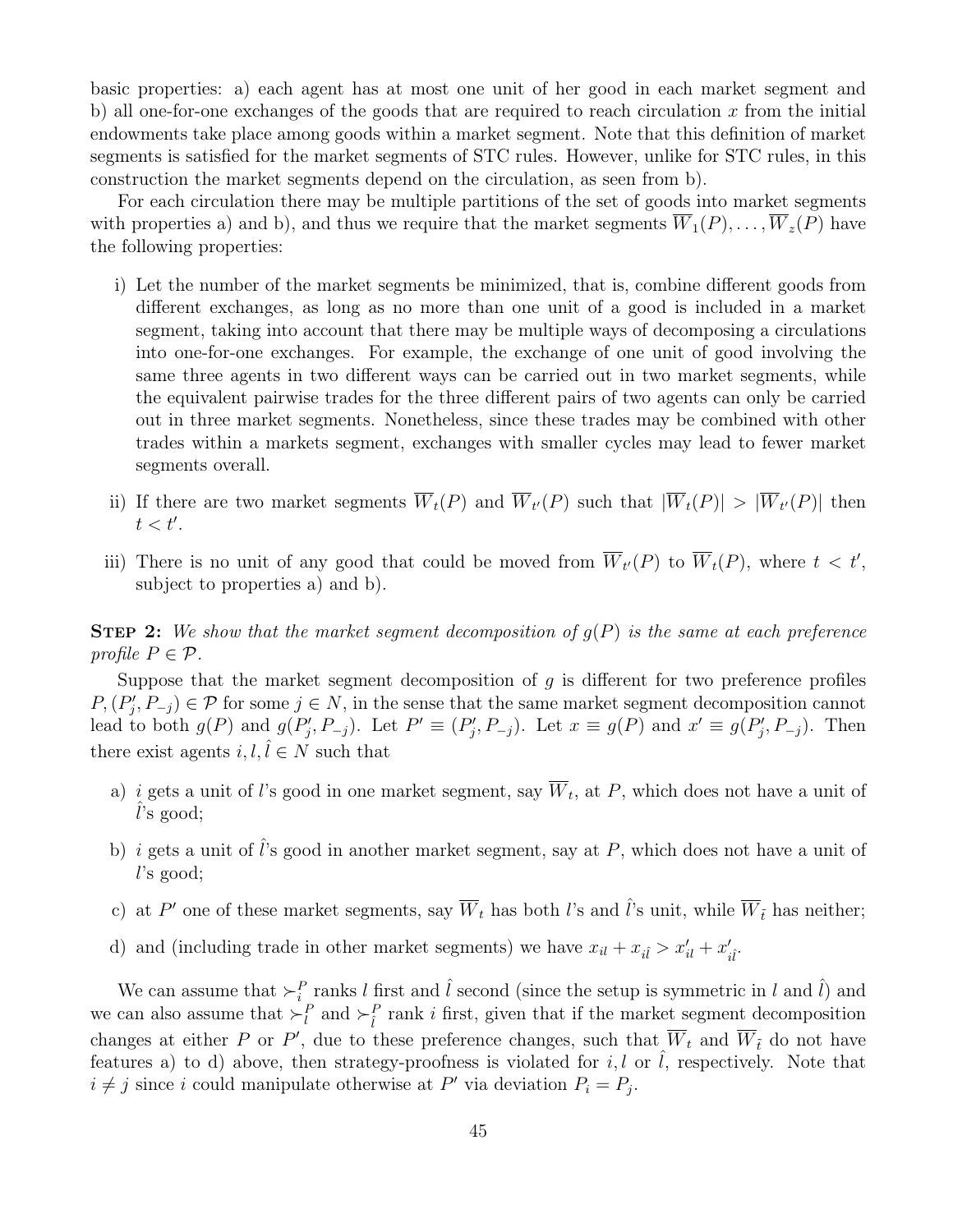Given that g is top unanimous, agents i and l trade  $\min(q_i, q_i)$  of their units between themselves. Moreover, i and l trade in market segment  $\overline{W}_t$  and i and  $\hat{l}$  trade in market segment  $\overline{W}_{\tilde{t}}$  at preference profile P, while only i and l trade in  $\overline{W}_t$  and i does not get  $\hat{l}$  in  $\overline{W}_{\tilde{t}}$  at P'. Since i and  $\hat{l}$  trade in  $\overline{W}_{\tilde{t}}$  at P, it follows that  $q_i > q_l$  and  $x_{il} = x'_{il} = q_l$ . Furthermore,  $x_{i\tilde{l}} > x'_{i\tilde{l}}$ . Let  $P_i$  be lexicographic. This implies that  $x_i P_i x'_i$ .

Let  $\bar{\succ}_i$  rank l first and let  $P'_i$  be an extension of  $\bar{\succ}_i$ . Let  $\bar{P} \equiv (\bar{P}_i, P_{-i})$  and let  $\bar{x} \equiv g(\bar{P})$ . Note that the top unanimity of g implies that  $x_{il} = q_l$  and thus  $\bar{x}_{il} = 0$  by feasibility. Then  $g(\bar{P}) = g(P)$ , by Lemma 2. Now let  $\succ'_{i}$  rank  $\hat{l}$  first and l second, and let  $P'_{i}$  be an extension of  $\succ'_{i}$ . Let  $\overline{P}'' \equiv (P'_i, \overline{P}_i, P_{N \setminus \{i,\hat{l}\}})$  and  $\overline{x}'' \equiv g(\overline{P}'')$ . Then  $\overline{x}_{il} + \overline{x}_{il} < x_{il} + x_{il}$ .

Observe that  $\bar{P}''$  and  $\bar{P}$  only differ in agent i's preferences, and since both  $\succ_i$  and  $\succ'_i$  rank l and  $l$  as the top two most-preferred goods, Lemma 1 is violated. This is a contradiction, and therefore the market segment decomposition of g is the same at P and at  $(P_j', P_{-j})$ . Since a similar argument holds for any two adjacent profiles which only differ in one agent's preferences, the market segment decomposition of  $q$  is the same at each preference profile.

**STEP 3:** We show that the top unanimity of rule g implies that the fixed market segment decomposition of g is identical to the market segment decomposition of the SSTC rule.

Order all agents in N from  $i_1$  to  $i_n$  in decreasing order of their capacities (i.e., if  $k < k'$  then  $q_{i_k} \ge q_{i_{k'}}$ ). For all  $t = 1, \ldots, q_{\text{max}}$ , let  $n_t$  denote the number of agents who have a unit of good in market segment  $W_t$  in the SSTC rule. Then  $n_1 = n$  and, for all  $t = 1, \ldots, q_{\text{max}} - 1, n_t \ge n_{t+1}$ . For all  $t = 1, \ldots, q_{\text{max}}$ , let  $P^t \in \mathcal{P}$  be a preference profile such that for all  $k = 1, \ldots, n_t$  (modulo  $(n_t), \succ_{i_k}^{P^t}$  $e_{i_k}^{P^t}$  ranks  $i_{k+1}$  first. Then, given that the market segment decomposition of  $g(P)$  is the same at each preference profile  $P \in \mathcal{P}$  by Step 2, due to the construction of the market segment decomposition in Step 1, the top unanimity of g implies that for all  $t = 1, \ldots, q_{\text{max}}$ , the market segment  $W_t$  consists of one unit of good of each of agents  $i_1$  to  $i_{n_t}$ . This means that there are  $q_{\text{max}}$  market segments in the fixed market segment decomposition of g and the market segments of g are identical to the market segments  $W_1, \ldots, W_{q_{\text{max}}}$  of the SSTC rule.

STEP 4: We prove that, given that rule g is top unanimous and self-enforcing group-strategy-proof and that its fixed market segment decomposition is identical to the market segment decomposition of the SSTC rule, g satisfies strategy-proofness within each market segment.<sup>35</sup>

Given that at each preference profile each agent receives an item in each market segment  $W_1, \ldots, W_{q_{\text{max}}}$  in which the agent has a unit of her good, as shown in Step 3, we can decompose the circulation assigned to each preference profile  $P \in \mathcal{P}$  into  $q_{\text{max}}$  rules,  $g^1, \ldots, g^{q_{\text{max}}}$ , such that, for all  $P \in \mathcal{P}$ ,  $g^t(P)$  is the assignment of goods within market segment  $t = 1, \ldots, q_{\text{max}}$ . Given Step 3, what remains to be shown is that for all  $t = 1, \ldots, q_{\text{max}}, g^t$  is the classical TTC algorithm.

We prove first in this step that for all  $t = 1, \ldots, q_{\text{max}}, g^t$  is strategy-proof. That is, there is no agent  $i \in N$  who can manipulate the outcome of market segment  $W_t$  at some profile  $P \in \mathcal{P}$ . Suppose, to the contrary, that there exist  $t \in \{1, \ldots, q_{\text{max}}\}, P_{N_t} \in \times_{i \in N_t} P_i, i \in N_t$  and  $P'_i \in \mathcal{P}_i$ , where  $N_t$  is the set of agents who have a unit of their good in market segment  $W_t$ , such that  $g_i^t(P_i', P_{N_t\setminus\{i\}}) \succ_i^{P_i} g_i^t(P_{N-t})$ . Note that Step 3 implies that in each round all the exchanges that are carried out take place within market segments, and we can determine which trading cycle

<sup>35</sup>Step 4 is somewhat reminiscent of the decomposition theorem of Le Breton and Sen [12], however their theorem does not apply here because the underlying preferences in our model are identical for each component of the outcome, among other differences.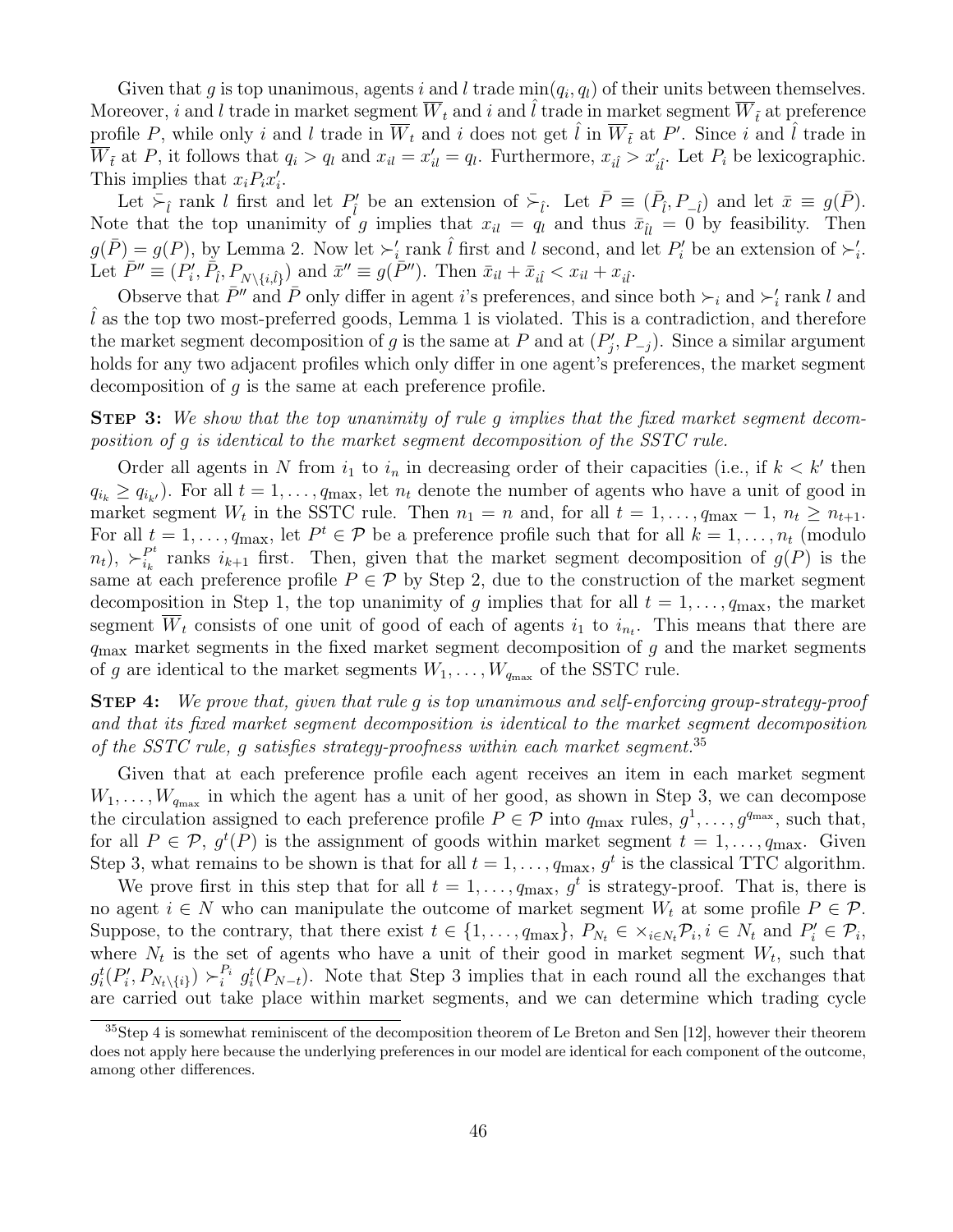(or trading cycles) is the first one in the order of trading in the Indexed-cTTC rule that can be manipulated by an agent in the sense that the trading cycle is carried out at P but not at  $(P_i', P_{-i}),$ and we can also determine the market segment within which this trading cycle takes place at P. Assume without loss of generality that the manipulated trading cycle is the first one in the order of trading in the Indexed-cTTC rule, that is, all trades in each previous round of the Indexed-cTTC rule at profile  $P$  are such that no agent can manipulate them. Moreover, if multiple trading cycles can be manipulated at  $P$  in the first round of the Indexed-cTTC rule in which manipulation is possible then choose one arbitrarily, and if multiple indices are traded then fix the lowest traded index t. Let this trading cycle coalition in market segment  $W_t$  be  $S = \{j_1, \ldots, j_k\} \subseteq N$  such that for all  $v \in \{1, ..., k\}$ , modulo k,  $j_v$  obtains a unit of  $j_{v+1}$  in circulation  $g^t(P)$ .

Let  $P' \equiv (P'_i, P_{-i})$ . For all  $v \in \{1, \ldots, k\}$ , modulo k, let  $\tilde{P}_{j_v} \in \mathcal{P}_{j_v}$  such that  $\succ_j^{\tilde{P}_{j_v}}$  is the same as  $\succ_j^{P_{j_v}}$ , except that  $\succ_j^{\tilde{P}_{j_v}}$  ranks  $j_{v+1}$  first. Let  $\tilde{P} \equiv (\tilde{P}_S, P'_{-S})$ . Given that by assumption all trades at  $P$  in the Indexed-cTTC rule prior to the exchange by the trading cycle coalition S are also carried out at P', there exists at least one agent  $j_{\hat{v}} \in S$  such that  $g_{j_{\hat{v}}} P_{j_{\hat{v}}} g_{j_{\hat{v}}}(P')$  and for all  $v \in \{1, \ldots, k\}$ ,  $g_{j_{v}}(P)R_{j_{v}}g_{j_{v}}(P').$ 

Now suppose that there exists  $j_{\bar{v}} \in S$  such that  $f_{j_{\bar{v}}}(P'_{j_{\bar{v}}}, \tilde{P}_{S \setminus \{j_{\bar{v}}\}}, P'_{-S}) P'_{j_{\bar{v}}} f_{j_{\bar{v}}}(\tilde{P}_{S}, P'_{-S})$ . Assuming that  $P'_{j_{\bar{v}}}$  is a lexicographic extension of  $\succ_{j_{\bar{v}}}^{p_{j_{\bar{v}}}}$  $j_{\bar{i}\bar{j}}^{p_{j\bar{i}\bar{j}}}$ , this is not possible, since all trades at P in the Indexed-cTTC rule prior to the exchange by the trading cycle coalition S are also carried out at P' and S is a minimal manipulating coalition at P' via  $\tilde{P}_S$ . Therefore, coalition S can manipulate circulation rule  $g$  at  $P'$  in a self-enforcing manner, which is a contradiction since  $g$  is self-enforcing group-strategy-proof. Therefore, there is no agent  $i \in N$  who can manipulate the outcome of market segment  $W_t$  at P, and thus for all  $t = 1, \ldots, q_{\text{max}}, g^t$  is strategy-proof.

STEP 5: We show that since q satisfies individual rationality, top unanimity and strategyproofness within each market segment, it selects the TTC outcome in each market segment, and therefore g is the SSTC rule.

By Step 4, for all  $t = 1, \ldots, q_{\text{max}}, g^t$  is strategy-proof. Since g satisfies top unanimity, it also follows that for  $t = 1, \ldots, q_{\text{max}}, g^t$  satisfies top unanimity. We now show that for all  $t = 1, \ldots, q_{\text{max}}$ , g<sup>t</sup> is the classical TTC rule. Fix  $t \in \{1, \ldots, q_{\text{max}}\}\$ and let  $N_t \subseteq N$  denote the set of agents who have a unit of their good in market segment  $W_t$ . Suppose, by way of contradiction, that there exists a preference profile  $P_{N_t} \in \times_{i \in N_t} \mathcal{P}_i$  such that  $g^t(P_{N_t})$  is not the classical TTC outcome at preference profile  $P_{N_t}$ . For all  $i \in N_t$ , let  $\succ'_i$  rank i's TTC assignment first and i second, and for all  $i \in N_t$ , let  $P'_i$  be an extension of  $\succ'_i$ . Let  $S \subseteq N_t$  be a trading cycle coalition in the TTC algorithm at  $P_{N_t}$  which has at least one member, say  $j \in S$ , who does not get her TTC assignment at this profile. Assume without loss of generality that  $S$  is in the first round of the TTC algorithm at  $P_{N_t}$  such that some member of S doesn't get her TTC assignment. That is, agents in all previous rounds of the TTC get their TTC assignments. Then top unanimity implies that S is not a trading cycle coalition in the first round of the TTC algorithm. Suppose S trades in round k of the TTC algorithm, where  $k \geq 2$ . Since g is strategy-proof and individually rational, and j prefers his TTC assignment to his assignment in market segment  $W_t$  at  $P_{N_t}$ , given that all agents who trade in previous rounds of the TTC receive their TTC assignment,  $g_j(P'_j, P_{N_t \setminus \{j\}}) = j$ . Let  $l \in N_t$  be the agent who is assigned j's unit in  $W_t$  at  $P_{N_t}$ . Then l is not assigned j's unit at  $g_j(P'_j, P_{N_t \setminus \{j\}})$  and thus, since g is strategy-proof and individually rational,  $g_l(P'_j, P'_l, P_{N_t \setminus \{j,l\}}) = l$ . Continuing the same argument iteratively, we can show that for all  $i \in S$ ,  $g_i(P_S^j, P_{N_t \setminus S}) = i$ . This contradicts the fact that g satisfies top unanimity. Therefore,  $g^t(P_{N_t})$  is the classical TTC outcome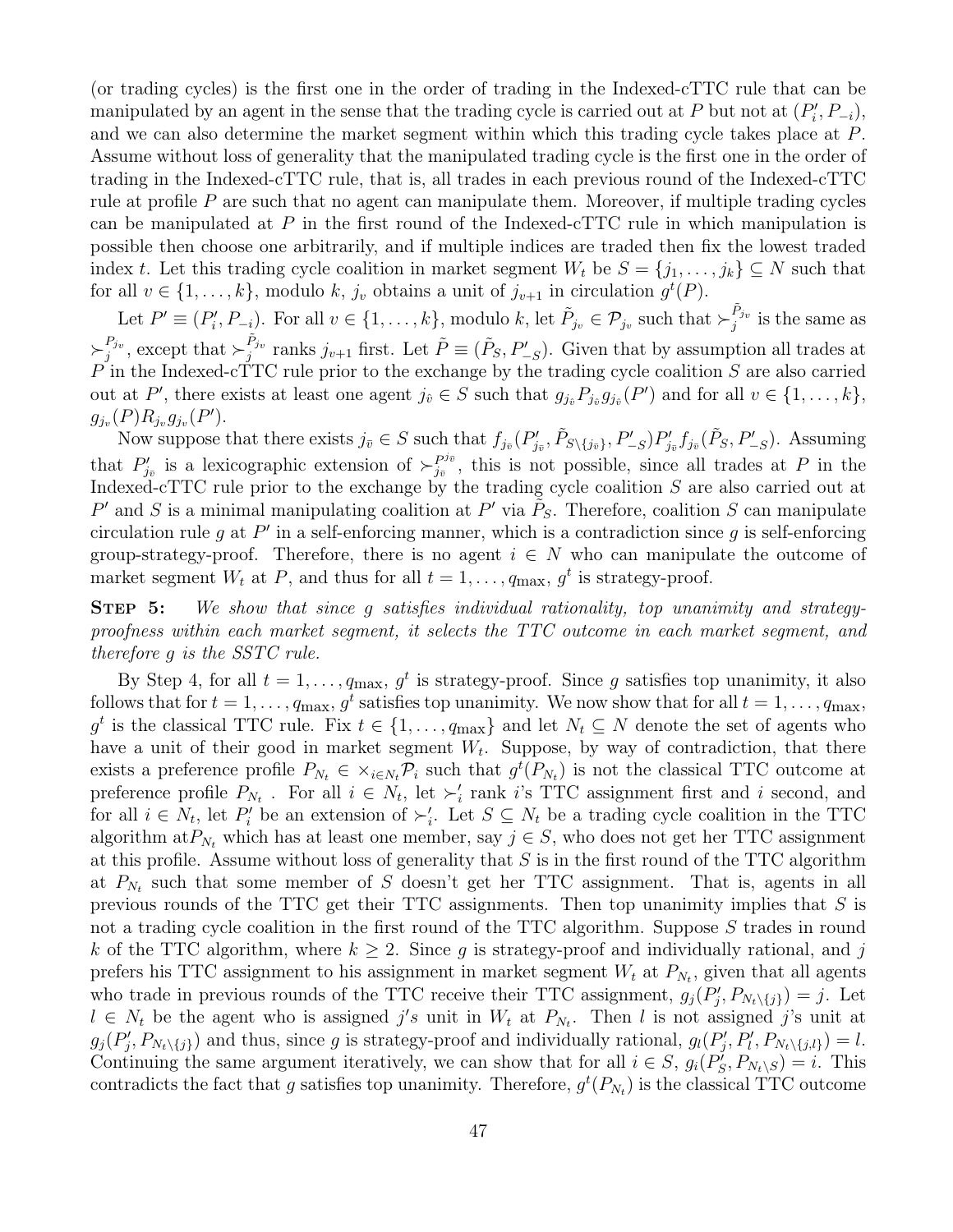at preference profile  $P_{N_t}$ . Since the same holds for all  $t = 1, \ldots, q_{\text{max}}$  and for all preference profiles  $P_{N_t} \in \times_{i \in N_t} \mathcal{P}_i$ , this completes the proof that g is the SSTC rule.  $\Box$ 

### References

- [1] T. Andersson, Á. Cseh, L. Ehlers, and A. Erlanson (2021): "Organizing Time Banks: Lessons from Matching Markets," American Economic Journal: Microeconomics, 13(1):338–373.
- [2] H. Aziz, P. Biró, J. Lang, J. Lesca, and J. Monnot (2015): "Optimal Reallocation under Additive and Ordinal Preferences," In AAMAS 2016 International Conference on Autonomous Agents & Multiagent Systems, Singapore, 907–913.
- [3] S. Barberà, D. Berga, and B. Moreno (2017): "Immunity to Credible Deviations from the Truth," Mathematical Social Sciences, 90: 129–140.
- [4] P. Biró, F. Klijn, and S. Pápai (2021): "Serial Rules in a Multi-Unit Shapley-Scarf Market," Barcelona School of Economics Working Paper 1255.
- [5] K. Cechlárová, P. Eirinakis, T. Fleiner, D. Magos, I. Mourtos, and E. Potpinková (2014): "Pareto Optimality in Many-to-Many Matching Problems," Discrete Optimization, 14: 160– 169.
- [6] U.M. Dur and M.U. Ünver (2019): "Two-Sided Matching via Balanced Exchange," Journal of Political Economy, 127: 1156-1177.
- [7] L. Ehlers and B. Klaus (2003): "Coalitional Strategy-Proof and Resource-Monotonic Solutions for Multiple Assignment Problems," Social Choice and Welfare, 21(2): 265–280.
- [8] E. Fujita, J. Lesca, A. Sonoda, T. Todo, and M. Yokoo (2015): "A Complexity Approach for Core-Selecting Exchange with Multiple Indivisible Goods under Lexicographic Preferences," In Proceedings of the 29th AAAI Conference on Artificial Intelligence, 907–913.
- [9] J.W. Hatfield (2009): "Strategy-Proof, Efficient, and Nonbossy Quota Allocations," Social Choice and Welfare, 33(3): 505–515.
- [10] F. Kojima (2013): "Efficient Resource Allocation under Multi-Unit Demand," Games and Economic Behavior, 82: 1–14.
- [11] H. Konishi, T. Quint, and J. Wako (2001): "On the Shapley-Scarf Economy: The Case of Multiple Types of Indivisible Goods," Journal of Mathematical Economics, 35(1): 1–15.
- [12] M. Le Breton, A. Sen (1999): "Separable Preferences, Strategyproofness, and Decomposability," Econometrica, 67(3): 605–628.
- [13] J. Lesca (2015): private communication.
- [14] J. Ma (1994): "Strategy-Proofness and the Strict Core in a Market with Indivisibilities," International Journal of Game Theory, 23(1): 75–83.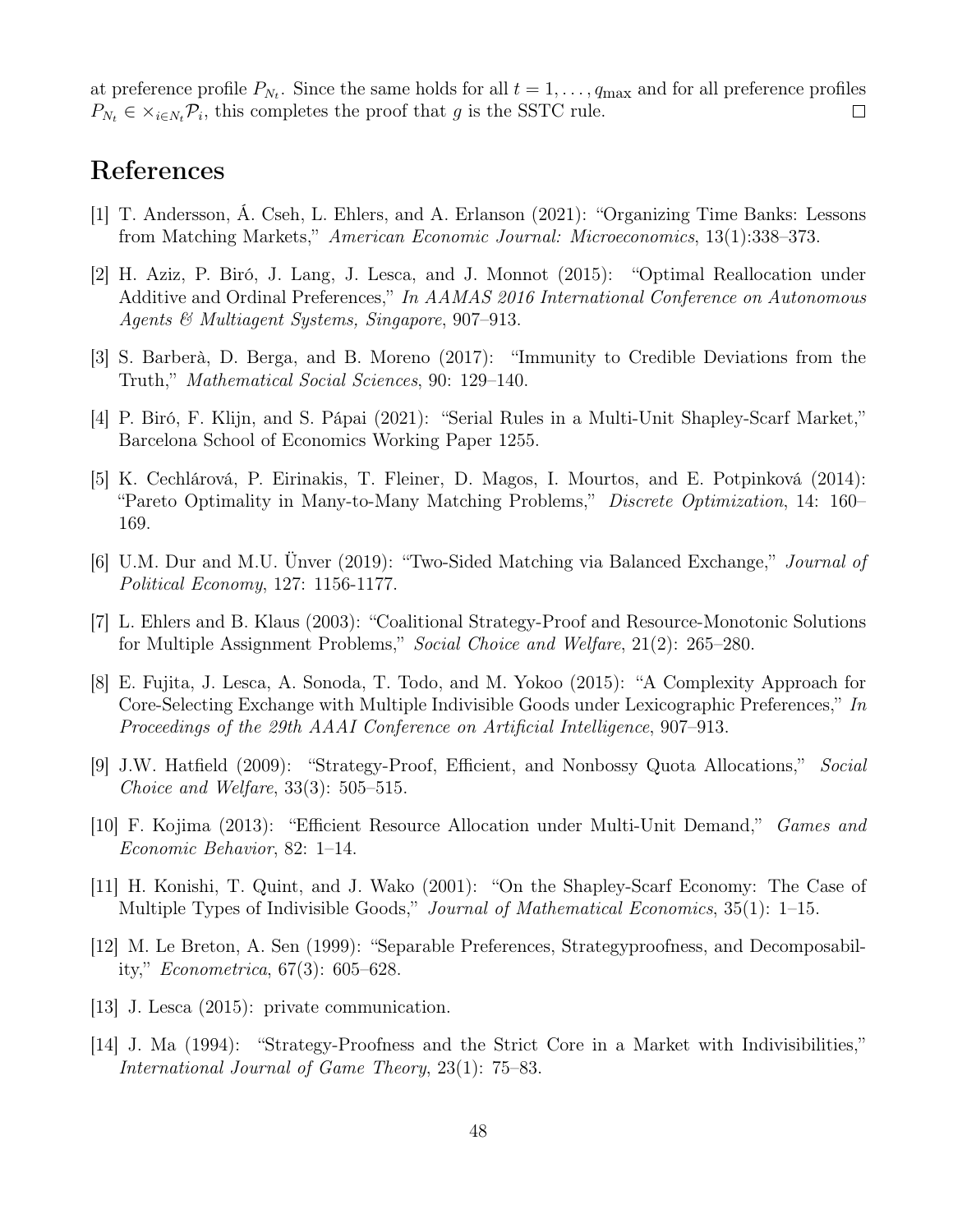- [15] V. Manjunath and A. Westkamp (2021): "Strategy-Proof Exchange under Trichotomous Preferences," Journal of Economic Theory, 193, 105197.
- [16] E. Miyagawa (2002): "Strategy-Proofness and the Core in House Allocation Problems," Games and Economic Behavior, 38(2): 347–361.
- [17] S. Pápai (2000): "Strategyproof Assignment by Hierarchical Exchange," Econometrica, 68(6): 1403–1433.
- [18] S. Pápai (2001): "Strategy-Proof and Nonbossy Multiple Assignments," Journal of Public Economy Theory, 3(3): 257–271.
- [19] S. Pápai (2003): "Strategyproof Exchange of Indivisible Goods," Journal of Mathematical Economics, 39(8): 931–959.
- [20] S. Pápai (2007): "Exchange in a General Market with Indivisible Goods," Journal of Economic Theory, 132(1): 208–235.
- [21] A. Postlewaite (1979): "Manipulation via Endowments," Review of Economic Studies, 46(2): 255–262.
- [22] M. Pycia (2016): "Swaps on Networks," UCLA, Working paper, February 2016.
- [23] A.E. Roth (1982): "Incentive Compatibility in a Market with Indivisible Goods," Economics Letters, 9(1): 127–132.
- [24] A.E. Roth and A. Postlewaite (1977): "Weak versus Strong Domination in a Market with Indivisible Goods," Journal of Mathematical Economics, 4(2): 131–137.
- [25] A.E. Roth, T. Sönmez and M.U. Ünver (2004): "Kidney Exchange," Quarterly Journal of Economics, 119(2): 457–488.
- [26] M. Satterthwaite and H. Sonnenschein (1981): "Strategy-proof Allocation Mechanisms at Differentiable Points," Review of Economic Studies, 48(4): 587–597.
- [27] A. Schrijver (2003): Combinatorial Optimization: Polyhedra and Efficiency. Algorithms and Combinatorics, Vol. 24. Springer-Verlag, Berlin.
- [28] S. Serizawa (2006): "Pairwise Strategy-Proofness and Self-Enforcing Manipulation," Social Choice and Welfare, 26(2): 305–331.
- [29] L.S. Shapley and H.E. Scarf (1974): "On Cores and Indivisibility," Journal of Mathematical Economics, 1(1): 23–37.
- [30] T. Sönmez (1999): "Strategy-Proofness and Essentially Single-Valued Cores," Econometrica, 67(3): 677–689.
- [31] A. Sonoda, E. Fujita, T. Todo, and M. Yokoo (2014): "Two Case Studies for Trading Multiple Indivisible Goods with Indifferences," In Proceedings of the 28th AAAI Conference on Artificial Intelligence, 791–797.